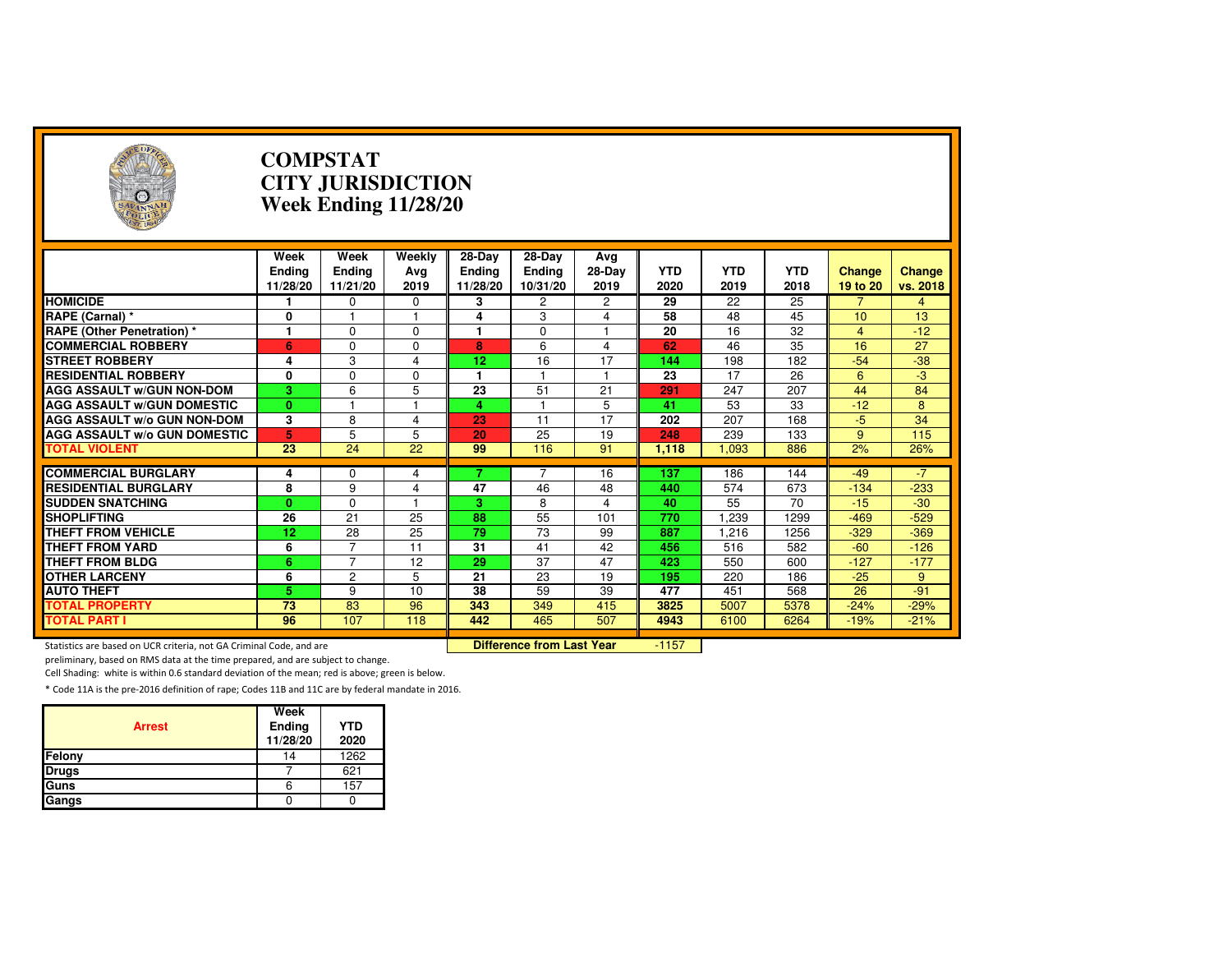

#### **COMPSTATNORTH PRECINCTWeek Ending 11/28/20**

#### **PRECINCT COMMANDER:**

**CAPT. CARY HILL**



|                                     | Week<br><b>Endina</b><br>11/28/20 | Week<br><b>Ending</b><br>11/21/20 | Weekly<br>Ava<br>2019 | 28-Day<br><b>Ending</b><br>11/28/20 | 28-Day<br><b>Ending</b><br>10/31/20 | Avg<br>28-Day<br>2019 | <b>YTD</b><br>2020 | <b>YTD</b><br>2019 | <b>YTD</b><br>2018 | Change<br>19 to 20 | <b>Change</b><br>vs. 2018 |
|-------------------------------------|-----------------------------------|-----------------------------------|-----------------------|-------------------------------------|-------------------------------------|-----------------------|--------------------|--------------------|--------------------|--------------------|---------------------------|
| <b>HOMICIDE</b>                     |                                   | $\Omega$                          | 0                     | $\overline{2}$                      | 0                                   | 0                     | 8                  | 5                  | 6                  | 3                  | $\overline{2}$            |
| RAPE (Carnal) *                     | 0                                 |                                   | 0                     | $\overline{2}$                      | $\mathcal{P}$                       | $\overline{1}$        | 20                 | 12                 | 13                 | 8                  | $\overline{7}$            |
| RAPE (Other Penetration) *          | $\bf{0}$                          | $\Omega$                          | 0                     | $\mathbf{0}$                        | $\Omega$                            | 0                     | 5                  | 6                  | 6                  | $-1$               | $\overline{4}$            |
| <b>COMMERCIAL ROBBERY</b>           | 3                                 | $\Omega$                          | 0                     | 3.                                  | 2                                   |                       | $\overline{11}$    | 7                  | 6                  | 4                  | 5                         |
| <b>STREET ROBBERY</b>               | $\overline{2}$                    | $\Omega$                          |                       | 5                                   | 9                                   | 5                     | 53                 | 63                 | 62                 | $-10$              | -9                        |
| <b>RESIDENTIAL ROBBERY</b>          | 0                                 | $\Omega$                          | $\Omega$              |                                     | $\Omega$                            | 0                     | 4                  | 3                  | 5                  |                    | 47                        |
| <b>AGG ASSAULT W/GUN NON-DOM</b>    | $\bf{0}$                          | $\Omega$                          | ٠                     | 4                                   | 14                                  | 4                     | 79                 | 53                 | 45                 | 26                 | 34                        |
| <b>AGG ASSAULT W/GUN DOMESTIC</b>   | $\mathbf{0}$                      | $\Omega$                          | $\Omega$              | $\bf{0}$                            |                                     | 1                     | 8                  | 10                 | 11                 | $-2$               | -3                        |
| AGG ASSAULT W/o GUN NON-DOM         | $\mathbf{2}$                      | 6                                 |                       | 10                                  |                                     | 6                     | 63                 | 70                 | 55                 | $-7$               | 8                         |
| <b>AGG ASSAULT W/o GUN DOMESTIC</b> | $\overline{2}$                    |                                   |                       | 7                                   | 8                                   | 5                     | 56                 | 59                 | 34                 | $-3$               | 22                        |
| <b>TOTAL VIOLENT</b>                | 10                                | 8                                 | 6                     | 34                                  | 37                                  | 24                    | 307                | 288                | 243                | 7%                 | 26%                       |
| <b>COMMERCIAL BURGLARY</b>          | $\mathbf{2}$                      | 0                                 |                       | 3                                   | 3                                   |                       | 42                 | 48                 | 33                 | -6                 | 9                         |
| <b>RESIDENTIAL BURGLARY</b>         | $\mathbf{0}$                      | $\overline{2}$                    | ۰                     | 9                                   | 4                                   | 4<br>7                | 82                 | 78                 | 69                 | 4                  | 13                        |
| <b>SUDDEN SNATCHING</b>             | $\bf{0}$                          | $\Omega$                          | 0                     | $\overline{2}$                      | 5                                   |                       | 21                 | 16                 | 29                 | 5                  | -8                        |
| <b>SHOPLIFTING</b>                  | 3                                 | $\Omega$                          | 3                     | 11                                  | 9                                   | 12                    | 119                | 150                | 213                | $-31$              | $-94$                     |
| <b>THEFT FROM VEHICLE</b>           | 4                                 | $\overline{7}$                    | 6                     | 23                                  | 28                                  | 24                    | 195                | 288                | 262                | $-93$              | $-67$                     |
| THEFT FROM YARD                     | $\bf{0}$                          | 3                                 | 3                     | 9                                   | 11                                  | 11                    | 122                | 142                | 155                | $-20$              | $-33$                     |
| <b>THEFT FROM BLDG</b>              | $\mathbf{2}$                      |                                   | 3                     | 6.                                  | 13                                  | 11                    | 88                 | 128                | 167                | $-40$              | $-79$                     |
| <b>OTHER LARCENY</b>                |                                   |                                   |                       | 4                                   | 6                                   | 4                     | 43                 | 41                 | 57                 | $\overline{2}$     | $-14$                     |
| <b>AUTO THEFT</b>                   |                                   | 3                                 | 2                     | 9                                   | 15                                  | 8                     | 110                | 92                 | 118                | 18                 | $-8$                      |
| <b>TOTAL PROPERTY</b>               | 13                                | 17                                | 19                    | 76                                  | 94                                  | 82                    | 822                |                    |                    |                    |                           |
| <b>TOTAL PART I</b>                 | $\overline{23}$                   | $\overline{25}$                   | $\overline{25}$       | 110                                 | 131                                 | 106                   | 1129               | 983<br>1271        | 1103<br>1346       | $-16%$<br>$-11%$   | $-25%$<br>$-16%$          |

Statistics are based on UCR criteria, not GA Criminal Code, and are **Difference from Last Year** 

 $-142$ 

preliminary, based on RMS data at the time prepared, and are subject to change.

Cell Shading: white is within 0.6 standard deviation of the mean; red is above; green is below.

| <b>Arrests</b> | Week<br>Ending<br>11/28/20 | <b>YTD</b><br>2020 |
|----------------|----------------------------|--------------------|
| Felony         | З                          | 286                |
| <b>Drugs</b>   |                            | 130                |
| Guns           |                            | 37                 |
| Gangs          |                            |                    |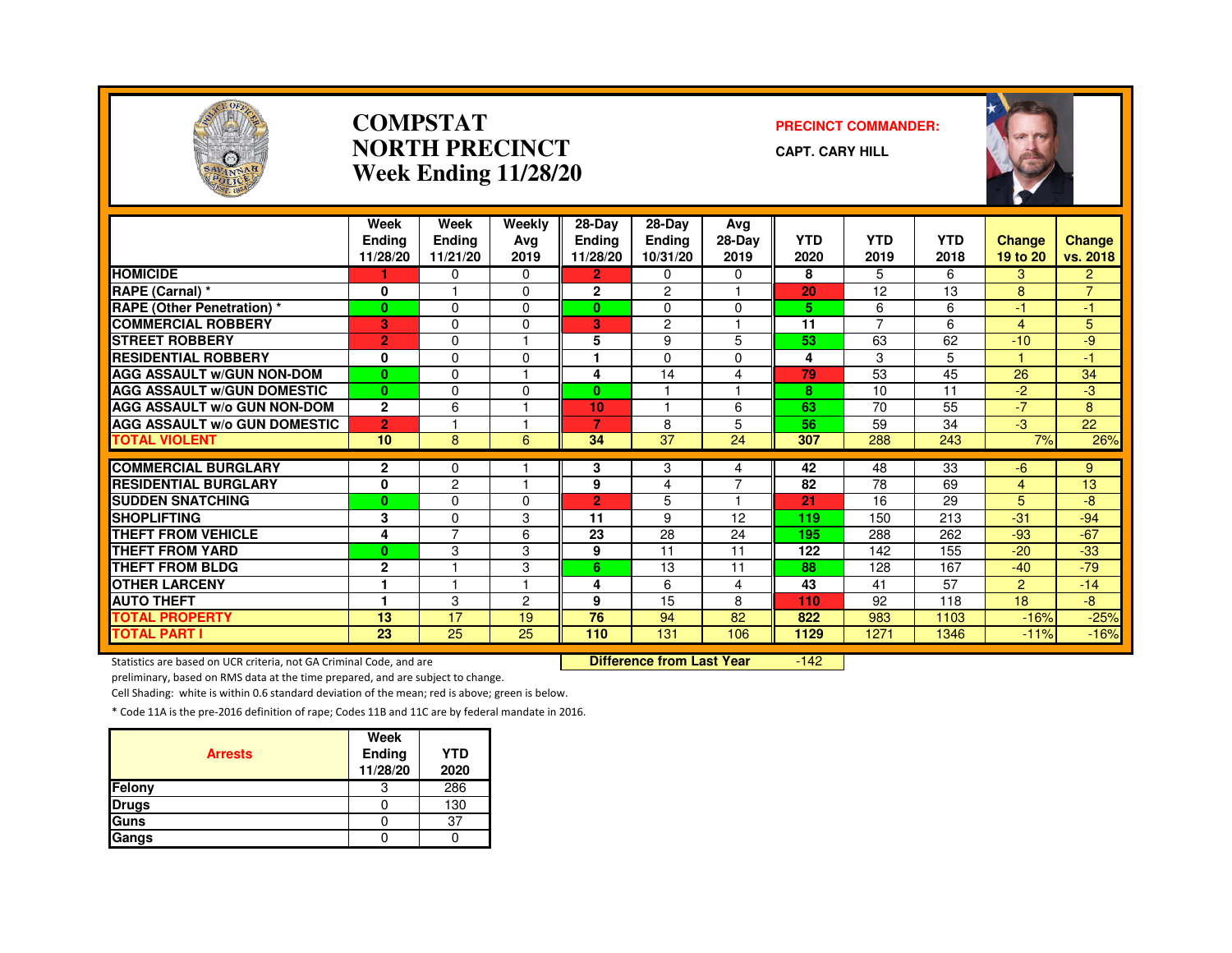

#### **COMPSTATCENTRAL PRECINCTWeek Ending 11/28/20**

#### **PRECINCT COMMANDER:**

**CAPT. TONYA REID**



|                                     | Week                      | Week                      | Weekly         | 28-Day                    | $28-Dav$                  | Avg            | <b>YTD</b> | <b>YTD</b> | <b>YTD</b> |                           |                           |
|-------------------------------------|---------------------------|---------------------------|----------------|---------------------------|---------------------------|----------------|------------|------------|------------|---------------------------|---------------------------|
|                                     | <b>Endina</b><br>11/28/20 | <b>Ending</b><br>11/21/20 | Avg<br>2019    | <b>Ending</b><br>11/28/20 | <b>Ending</b><br>10/31/20 | 28-Day<br>2019 | 2020       | 2019       | 2018       | <b>Change</b><br>19 to 20 | <b>Change</b><br>vs. 2018 |
| <b>HOMICIDE</b>                     | 0                         | $\Omega$                  | $\Omega$       |                           | $\Omega$                  | $\Omega$       | 13         | 5          | 4          | 8                         | 9                         |
| <b>RAPE (Carnal) *</b>              | 0                         | $\Omega$                  | 0              | 0                         | $\Omega$                  |                | 19         | 10         | 11         | 9                         | 8                         |
| <b>RAPE (Other Penetration) *</b>   | 1                         | $\Omega$                  | $\Omega$       |                           | $\Omega$                  | $\Omega$       | 4          | 5          | 7          | $-1$                      | $-3$                      |
| <b>COMMERCIAL ROBBERY</b>           | $\overline{2}$            | $\Omega$                  | 0              | 3                         |                           | $\overline{c}$ | 16         | 17         | 8          | -1                        | 8                         |
| <b>STREET ROBBERY</b>               | 1                         |                           |                | 3.                        | 3                         | 5              | 39         | 57         | 53         | $-18$                     | $-14$                     |
| <b>RESIDENTIAL ROBBERY</b>          | $\bf{0}$                  | $\Omega$                  | $\Omega$       | 0                         | $\Omega$                  | $\Omega$       | 9          | 3          | 8          | 6                         |                           |
| <b>AGG ASSAULT W/GUN NON-DOM</b>    | 4                         | 3                         | $\overline{2}$ | 5.                        | 14                        | $\overline{7}$ | 74         | 84         | 72         | $-10$                     | $\overline{2}$            |
| <b>AGG ASSAULT W/GUN DOMESTIC</b>   | $\mathbf{0}$              | $\Omega$                  | 0              | $\bf{0}$                  | 0                         |                | 8          | 14         | 10         | $-6$                      | $-2$                      |
| <b>AGG ASSAULT W/o GUN NON-DOM</b>  | $\bf{0}$                  | $\Omega$                  |                | 5                         | 4                         | 4              | 40         | 48         | 41         | $-8$                      | $-1$                      |
| <b>AGG ASSAULT W/o GUN DOMESTIC</b> | 1                         | $\Omega$                  |                | 4                         | 9                         | 5              | 66         | 61         | 36         | 5                         | 30                        |
| <b>TOTAL VIOLENT</b>                | 6                         | $\overline{4}$            | 6              | 22                        | 31                        | 26             | 288        | 304        | 250        | $-5%$                     | 15%                       |
|                                     |                           |                           |                |                           |                           |                |            |            |            |                           |                           |
| <b>COMMERCIAL BURGLARY</b>          |                           | $\Omega$                  |                | 2.                        |                           | 6              | 41         | 59         | 32         | $-18$                     | 9                         |
| <b>RESIDENTIAL BURGLARY</b>         | 4                         | $\Omega$                  |                | 14                        | 11                        | 16             | 133        | 185        | 185        | $-52$                     | $-52$                     |
| <b>SUDDEN SNATCHING</b>             | $\bf{0}$                  | $\Omega$                  | $\Omega$       |                           | $\Omega$                  |                | 6          | 13         | 13         | $-7$                      | $-77$                     |
| <b>SHOPLIFTING</b>                  | $\overline{2}$            | 5                         | 5              | 15                        | 11                        | 19             | 148        | 231        | 198        | $-83$                     | $-50$                     |
| <b>THEFT FROM VEHICLE</b>           | 3                         | 5                         | 6              | 17                        | 10                        | 25             | 202        | 302        | 319        | $-100$                    | $-117$                    |
| <b>THEFT FROM YARD</b>              | 3                         | $\Omega$                  | 4              | 9.                        | 8                         | 15             | 138        | 183        | 194        | $-45$                     | $-56$                     |
| <b>THEFT FROM BLDG</b>              | $\mathbf{2}$              |                           | 3              | $\overline{7}$            | 5                         | 10             | 94         | 124        | 153        | $-30$                     | $-59$                     |
| <b>OTHER LARCENY</b>                | $\mathbf{2}$              |                           | 2              | 8                         | 9                         | 7              | 63         | 72         | 41         | -9                        | 22                        |
| <b>AUTO THEFT</b>                   | $\mathbf{2}$              | 4                         | 2              | 13                        | 22                        | 10             | 143        | 114        | 170        | 29                        | $-27$                     |
| <b>TOTAL PROPERTY</b>               | 19                        | 16                        | 24             | 86                        | 77                        | 107            | 968        | 1283       | 1305       | $-25%$                    | $-26%$                    |
| <b>TOTAL PART I</b>                 | 25                        | 20                        | 30             | 108                       | 108                       | 133            | 1256       | 1587       | 1555       | $-21%$                    | $-19%$                    |

Statistics are based on UCR criteria, not GA Criminal Code, and are **Difference from Last Year** 

-331

preliminary, based on RMS data at the time prepared, and are subject to change.

Cell Shading: white is within 0.6 standard deviation of the mean; red is above; green is below.

| <b>Arrests</b> | Week<br>Ending<br>11/28/20 | <b>YTD</b><br>2020 |
|----------------|----------------------------|--------------------|
| Felony         |                            | 552                |
| <b>Drugs</b>   |                            | 312                |
| Guns           |                            | 84                 |
| Gangs          |                            |                    |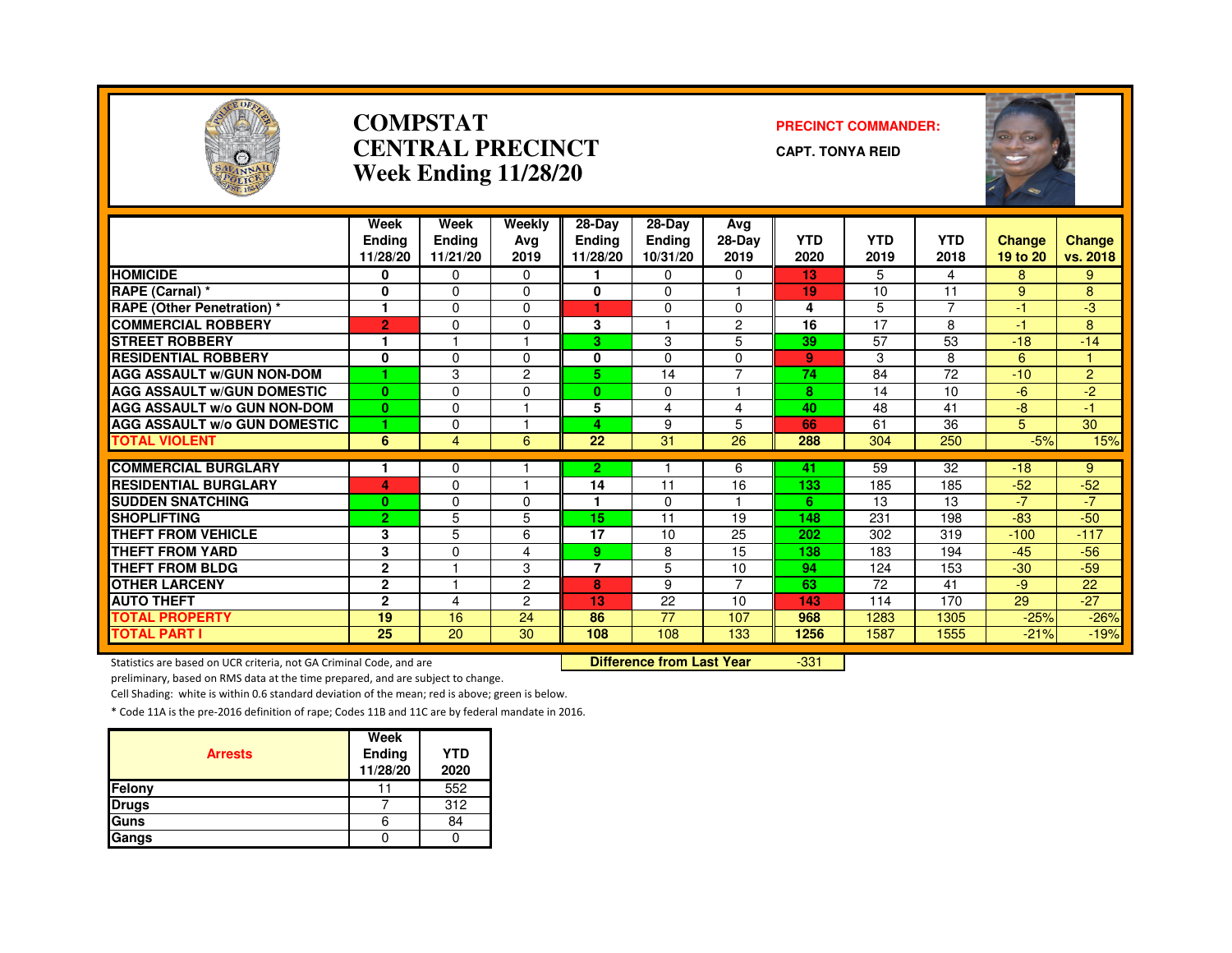

#### **COMPSTATSOUTH PRECINCTWeek Ending 11/28/20**

#### **PRECINCT COMMANDER:**

**CAPT. MICHELLE HALFORD**



|                                               | Week<br>Endina<br>11/28/20 | Week<br>Ending<br>11/21/20 | Weekly<br>Avg<br>2019 | 28-Day<br><b>Ending</b><br>11/28/20 | $28-Dav$<br><b>Ending</b><br>10/31/20 | Ava<br>28-Day<br>2019 | <b>YTD</b><br>2020 | <b>YTD</b><br>2019 | <b>YTD</b><br>2018 | Change<br>19 to 20 | <b>Change</b><br>vs. 2018 |
|-----------------------------------------------|----------------------------|----------------------------|-----------------------|-------------------------------------|---------------------------------------|-----------------------|--------------------|--------------------|--------------------|--------------------|---------------------------|
| <b>HOMICIDE</b>                               | 0                          | $\Omega$                   | $\Omega$              | 0                                   | $\Omega$                              |                       | 3                  | 7                  | 4                  | $-4$               | -1.                       |
| RAPE (Carnal) *                               | $\mathbf 0$                | $\Omega$                   | $\Omega$              | $\mathbf{2}$                        |                                       |                       | 17                 | 13                 | 11                 | $\overline{4}$     | 6                         |
| <b>RAPE (Other Penetration)*</b>              | $\mathbf{0}$               | $\Omega$                   | $\Omega$              | 0                                   | $\Omega$                              | $\Omega$              | 5                  | $\overline{2}$     | 13                 | 3                  | -8                        |
| <b>COMMERCIAL ROBBERY</b>                     | $\mathbf 0$                | $\Omega$                   | $\Omega$              |                                     | $\overline{c}$                        |                       | 23                 | 16                 | 14                 | $\overline{7}$     | 9                         |
| <b>STREET ROBBERY</b>                         | $\bf{0}$                   | 2                          |                       | 3                                   | $\overline{c}$                        | 3                     | 27                 | 32                 | 33                 | -5                 | -6                        |
| <b>RESIDENTIAL ROBBERY</b>                    | $\mathbf{0}$               | $\Omega$                   | O                     | 0                                   | $\Omega$                              | $\Omega$              | 6                  | 4                  | 10                 | 2                  | $-4$                      |
| <b>AGG ASSAULT W/GUN NON-DOM</b>              |                            |                            |                       | 4                                   | 5                                     | 3                     | 55                 | 37                 | 20                 | 18                 | 35                        |
| <b>AGG ASSAULT W/GUN DOMESTIC</b>             | $\bf{0}$                   | $\Omega$                   | $\Omega$              |                                     | $\Omega$                              |                       | 9                  | 12                 | 6                  | -3                 | 3                         |
| <b>AGG ASSAULT w/o GUN NON-DOM</b>            | 1                          | $\overline{c}$             |                       | 5                                   | $\overline{2}$                        | $\overline{2}$        | 37                 | 30                 | 24                 | $\overline{7}$     | 13                        |
| <b>AGG ASSAULT W/o GUN DOMESTIC</b>           | $\overline{2}$             |                            |                       | 3.                                  | 2                                     | $\overline{4}$        | 49                 | 52                 | 28                 | -3                 | 21                        |
| <b>TOTAL VIOLENT</b>                          | 4                          | 6                          | 4                     | 19                                  | 14                                    | 17                    | 231                | 205                | 163                | 13%                | 42%                       |
| <b>COMMERCIAL BURGLARY</b>                    |                            |                            |                       |                                     |                                       |                       | 32                 |                    | 58                 | $-29$              |                           |
| <b>RESIDENTIAL BURGLARY</b>                   | 0<br>$\mathbf{2}$          | 0<br>6                     |                       | 13                                  | 2<br>11                               | 5<br>9                | 93                 | 61<br>104          | 192                | $-11$              | $-26$<br>-99              |
|                                               |                            |                            | <sup>0</sup>          | $\mathbf{0}$                        |                                       |                       | 8                  |                    |                    | $-6$               |                           |
| <b>SUDDEN SNATCHING</b><br><b>SHOPLIFTING</b> | $\bf{0}$<br>14             | $\Omega$<br>11             |                       | 46                                  | 2<br>25                               | 48                    | 305                | 14<br>580          | 12<br>612          | $-275$             | -4                        |
| THEFT FROM VEHICLE                            |                            |                            | 12<br>⇁               |                                     | 15                                    |                       |                    |                    |                    |                    | $-307$                    |
| <b>THEFT FROM YARD</b>                        | $\overline{2}$             | 8                          |                       | 19                                  |                                       | 26                    | 270<br>86          | 323                | 339                | $-53$              | $-69$                     |
|                                               | 1                          | 3                          |                       | 5                                   | 11                                    | 6                     |                    | 70                 | 100                | 16                 | $-14$                     |
| <b>THEFT FROM BLDG</b>                        | $\mathbf{2}$               | $\overline{c}$             | 3                     | 9                                   | 15                                    | 13                    | 120                | 150                | 141                | $-30$              | $-21$                     |
| <b>OTHER LARCENY</b>                          | 1                          | $\Omega$                   |                       | 5                                   | 6                                     | 4                     | 41                 | 52                 | 24                 | $-11$              | 17                        |
| <b>AUTO THEFT</b>                             | $\bf{0}$                   |                            | 3                     | 6                                   | 10                                    | 11                    | 119                | 132                | 132                | $-13$              | $-13$                     |
| <b>TOTAL PROPERTY</b>                         | 22                         | 31                         | 29                    | 104                                 | 97                                    | 123                   | 1074               | 1486               | 1610               | $-28%$             | $-33%$                    |
| <b>TOTAL PART I</b>                           | 26                         | 37                         | 34                    | 123                                 | 111                                   | 141                   | 1305               | 1691               | 1773               | $-23%$             | $-26%$                    |

Statistics are based on UCR criteria, not GA Criminal Code, and are **Difference from Last Year** 

-386

preliminary, based on RMS data at the time prepared, and are subject to change.

Cell Shading: white is within 0.6 standard deviation of the mean; red is above; green is below.

| <b>Arrests</b> | Week<br>Ending<br>11/28/20 | <b>YTD</b><br>2020 |
|----------------|----------------------------|--------------------|
| Felony         |                            | 247                |
| <b>Drugs</b>   |                            | 119                |
| Guns           |                            | 19                 |
| Gangs          |                            |                    |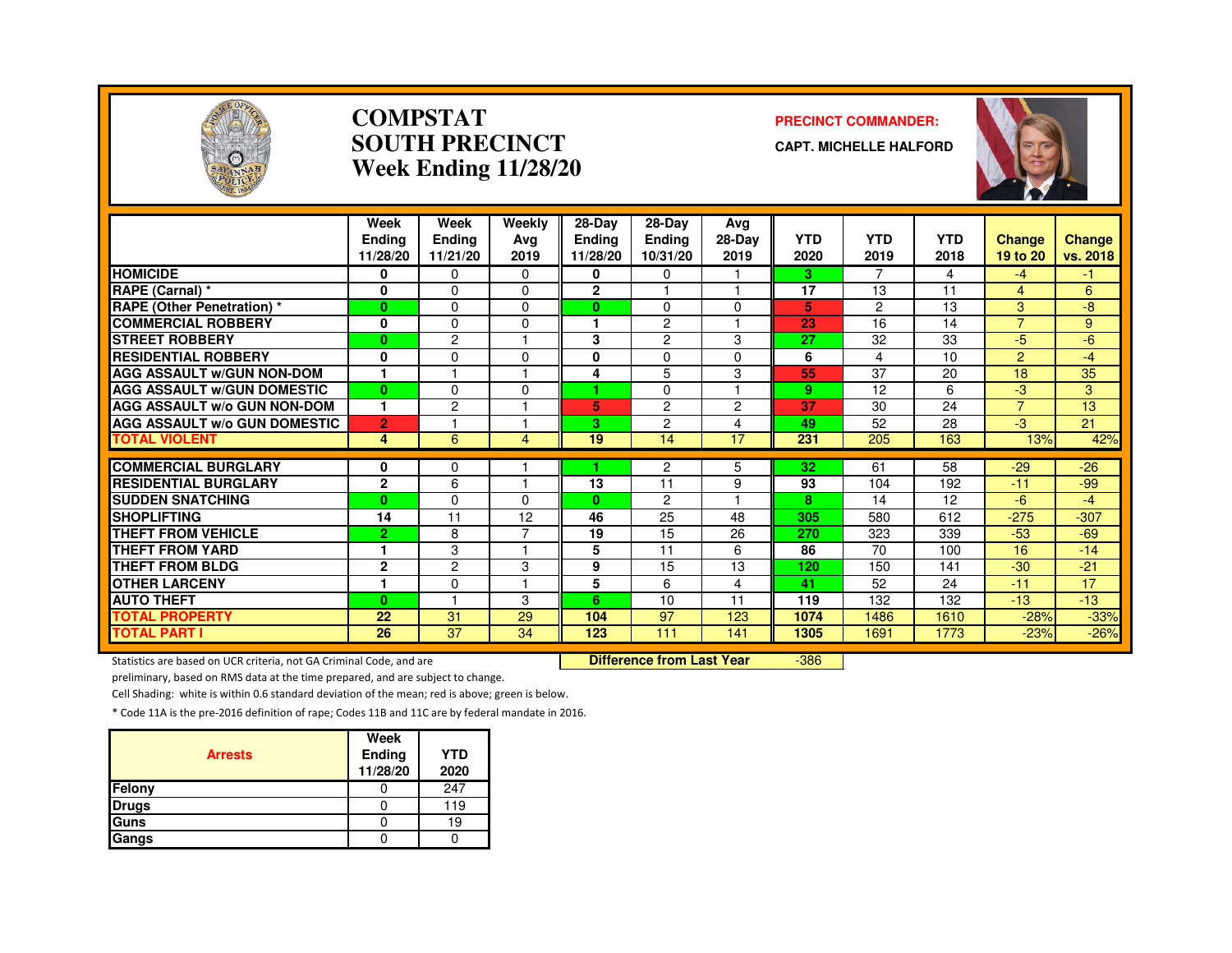

#### **COMPSTATEAST PRECINCTWeek Ending 11/28/20**

#### **PRECINCT COMMANDER:**

**CAPT. GEORGE GUNDICH**



|                                     | Week           | Week           | Weekly         | $28-Dav$      | 28-Day         | Avg            |                |                |            |          |              |
|-------------------------------------|----------------|----------------|----------------|---------------|----------------|----------------|----------------|----------------|------------|----------|--------------|
|                                     | <b>Endina</b>  | <b>Ending</b>  | Avg            | <b>Endina</b> | <b>Endina</b>  | 28-Day         | <b>YTD</b>     | <b>YTD</b>     | <b>YTD</b> | Change   | Change       |
|                                     | 11/28/20       | 11/21/20       | 2019           | 11/28/20      | 10/31/20       | 2019           | 2020           | 2019           | 2018       | 19 to 20 | vs. 2018     |
| <b>HOMICIDE</b>                     | 0              | 0              | $\Omega$       | 0             | 2              | $\Omega$       | 5              | 5              | 11         | $\Omega$ | -6           |
| RAPE (Carnal) *                     | 0              | $\Omega$       | $\Omega$       | 0             | $\Omega$       |                | $\overline{2}$ | 13             | 10         | $-11$    | -8           |
| <b>RAPE (Other Penetration) *</b>   | $\bf{0}$       | $\Omega$       | $\Omega$       | $\mathbf{0}$  | $\Omega$       | $\Omega$       | 6              | 3              | 6          | 3        | $\mathbf{0}$ |
| <b>COMMERCIAL ROBBERY</b>           |                | $\Omega$       | 0              |               |                |                | 12             | 6              | 7          | 6        | 5            |
| <b>STREET ROBBERY</b>               |                | $\Omega$       |                |               | 2              | 4              | 25             | 46             | 34         | $-21$    | -9           |
| <b>RESIDENTIAL ROBBERY</b>          | 0              | $\Omega$       | $\Omega$       | 0             |                |                | 4              | $\overline{7}$ | 3          | -3       |              |
| <b>AGG ASSAULT W/GUN NON-DOM</b>    |                | $\overline{c}$ | 2              | 10            | 18             | 6              | 83             | 73             | 70         | 10       | 13           |
| <b>AGG ASSAULT W/GUN DOMESTIC</b>   | $\bf{0}$       |                | $\Omega$       | 3             | 0              | $\overline{c}$ | 16             | 17             | 6          | $-1$     | 10           |
| <b>AGG ASSAULT w/o GUN NON-DOM</b>  | $\bf{0}$       | $\Omega$       |                | 3             | 4              | 5              | 62             | 59             | 48         | 3        | 14           |
| <b>AGG ASSAULT W/o GUN DOMESTIC</b> | $\bf{0}$       | 3              |                | 6             | 6              | 5              | 77             | 67             | 35         | 10       | 42           |
| <b>TOTAL VIOLENT</b>                | 3              | 6              | 6              | 24            | 34             | 24             | 292            | 296            | 230        | $-1%$    | 27%          |
|                                     |                |                |                |               |                |                |                |                |            |          |              |
| <b>COMMERCIAL BURGLARY</b>          |                | 0<br>н         | 0              |               |                | $\overline{2}$ | 22             | 18             | 21         | 4        |              |
| <b>RESIDENTIAL BURGLARY</b>         | $\mathbf{2}$   |                | $\overline{2}$ | 11            | 20             | 17<br>н        | 132            | 207            | 227        | $-75$    | $-95$        |
| <b>SUDDEN SNATCHING</b>             | $\bf{0}$       | $\Omega$       | 0              | $\mathbf{0}$  |                |                | 5              | 12             | 16         | $-7$     | $-11$        |
| <b>SHOPLIFTING</b>                  | 7              | 5              | 6              | 16            | 10             | 23             | 198            | 278            | 276        | $-80$    | $-78$        |
| <b>THEFT FROM VEHICLE</b>           | 3              | 8              | 6              | 20            | 20             | 24             | 220            | 303            | 336        | $-83$    | $-116$       |
| <b>THEFT FROM YARD</b>              | $\mathbf 2$    |                | 2              | 8             | 11             | 10             | 110            | 121            | 133        | $-11$    | $-23$        |
| <b>THEFT FROM BLDG</b>              | $\bf{0}$       | 3              | 3              | 7.            | 4              | 12             | 121            | 148            | 139        | $-27$    | $-18$        |
| <b>OTHER LARCENY</b>                | $\overline{2}$ | $\Omega$       |                | 4             | $\overline{c}$ | 5              | 48             | 55             | 64         | $-7$     | $-16$        |
| <b>AUTO THEFT</b>                   | $\mathbf{2}$   |                | $\overline{2}$ | 10            | 12             | 10             | 105            | 113            | 148        | $-8$     | $-43$        |
| <b>TOTAL PROPERTY</b>               | 19             | 19             | 23             | 77            | 81             | 103            | 961            | 1255           | 1360       | $-23%$   | $-29%$       |
| <b>TOTAL PART I</b>                 | 22             | 25             | 29             | 101           | 115            | 127            | 1253           | 1551           | 1590       | $-19%$   | $-21%$       |

Statistics are based on UCR criteria, not GA Criminal Code, and are **Difference from Last Year** 

-298

preliminary, based on RMS data at the time prepared, and are subject to change.

Cell Shading: white is within 0.6 standard deviation of the mean; red is above; green is below.

| <b>Arrests</b> | Week<br>Ending<br>11/28/20 | <b>YTD</b><br>2020 |
|----------------|----------------------------|--------------------|
| Felony         |                            |                    |
| <b>Drugs</b>   |                            | 60                 |
| Guns           |                            |                    |
| Gangs          |                            |                    |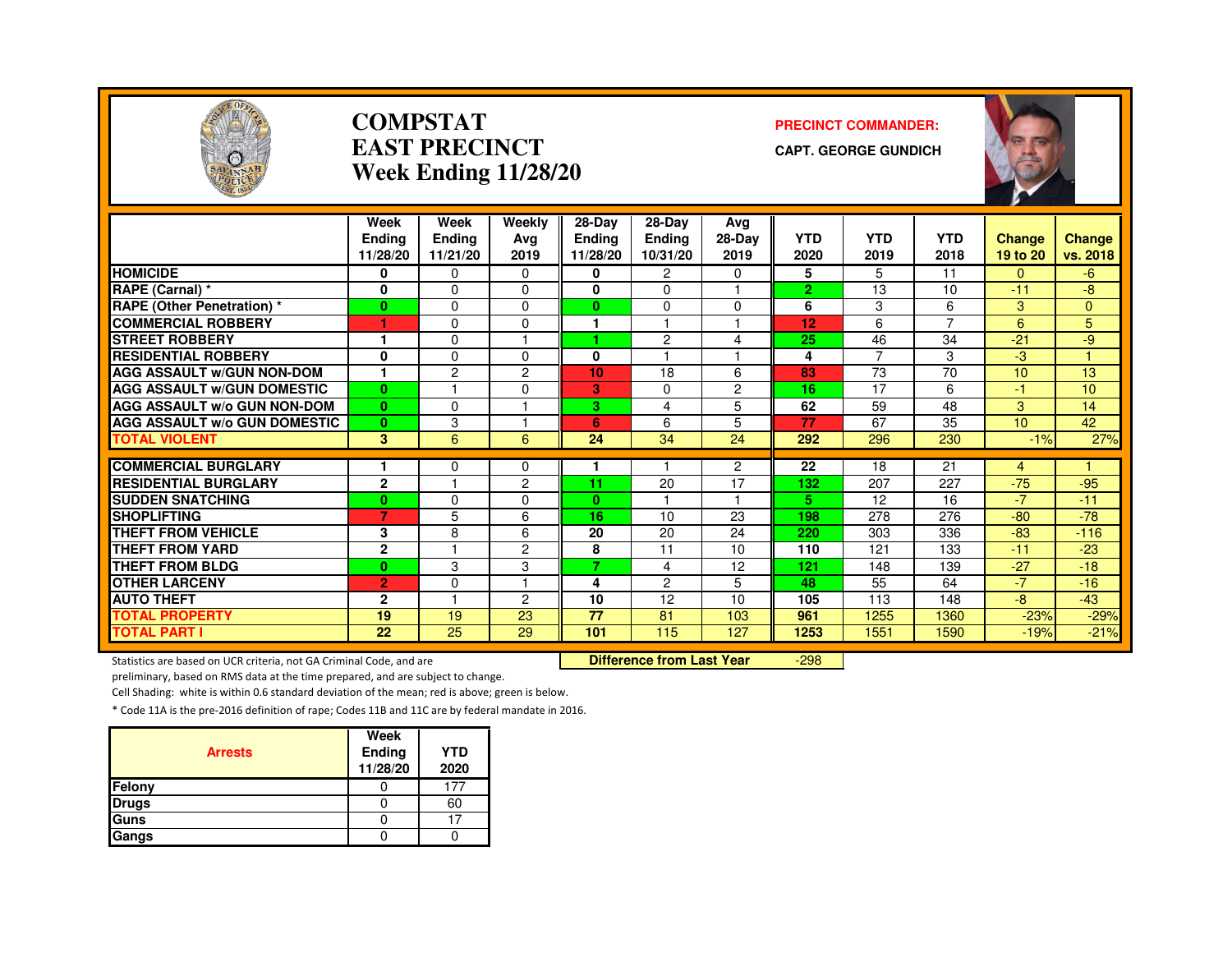# **BEAT 21 North PrecinctWeek Ending 11/28/20**

|                                     |               | <b>Last 4 Weeks</b> |                   |                | 28 Days        | 28 Day  |                |                |                |                |                |
|-------------------------------------|---------------|---------------------|-------------------|----------------|----------------|---------|----------------|----------------|----------------|----------------|----------------|
|                                     | <b>Endina</b> | <b>Ending</b>       | <b>Endina</b>     | <b>Endina</b>  | <b>Endina</b>  | Average | <b>YTD</b>     | <b>YTD</b>     | <b>YTD</b>     | <b>Change</b>  | <b>Change</b>  |
|                                     | 11/07/20      | 11/14/20            | 11/21/20 11/28/20 |                | 11/28/20       | 2019    | 2020           | 2019           | 2018           | 19 to 20       | vs. 2018       |
| <b>HOMICIDE</b>                     | 0             | 0                   | 0                 | 0              | 0              | 0.0     | $\mathbf{0}$   | 0              | $\Omega$       | $\mathbf{0}$   | $\mathbf{0}$   |
| RAPE (Carnal) *                     | $\Omega$      | $\Omega$            | $\Omega$          | $\Omega$       | $\Omega$       | 0.2     | 3              | $\overline{2}$ | $\Omega$       | $\mathbf{1}$   | 3              |
| <b>RAPE (Other Penetration) *</b>   | $\Omega$      | $\Omega$            | $\Omega$          | $\Omega$       | $\Omega$       | 0.0     | $\Omega$       | $\Omega$       | $\mathbf{1}$   | $\Omega$       | $-1$           |
| <b>COMMERCIAL ROBBERY</b>           | 0             | 0                   | $\Omega$          | 0              | $\Omega$       | 0.0     | $\Omega$       | 0              | $\Omega$       | $\Omega$       | $\Omega$       |
| <b>STREET ROBBERY</b>               | $\Omega$      | 0                   | $\Omega$          | 0              | 0              | 0.0     | 5              | $\mathbf{0}$   | 0              | 5              | 5              |
| <b>RESIDENTIAL ROBBERY</b>          | $\Omega$      | $\Omega$            | $\Omega$          | $\Omega$       | 0              | 0.0     | 0              | $\Omega$       | $\Omega$       | $\Omega$       | $\Omega$       |
| <b>AGG ASSAULT w/GUN NON-DOM</b>    | $\Omega$      | $\mathbf 1$         | $\mathbf 0$       | 0              | $\mathbf{1}$   | 0.1     | 4              | 3              | $\mathbf{1}$   | $\mathbf{1}$   | 3              |
| <b>AGG ASSAULT W/GUN DOMESTIC</b>   | $\Omega$      | 0                   | 0                 | 0              | 0              | 0.0     | $\overline{2}$ | 0              | $\mathbf{1}$   | $\overline{2}$ | 1              |
| <b>AGG ASSAULT W/o GUN NON-DOM</b>  | $\Omega$      | $\Omega$            | $\Omega$          | $\Omega$       | $\Omega$       | 0.2     | 1              | $\overline{2}$ | $\overline{2}$ | $-1$           | $-1$           |
| <b>AGG ASSAULT W/o GUN DOMESTIC</b> | 1             | $\Omega$            | $\Omega$          | $\mathbf{1}$   | $\overline{2}$ | 0.4     | 16             | 5              | 1              | 11             | 15             |
| <b>TOTAL VIOLENT</b>                | $\mathbf{1}$  | $\mathbf{1}$        | $\Omega$          | $\mathbf{1}$   | 3              | 0.8     | 31             | 12             | 6              | 158%           | 417%           |
|                                     |               |                     |                   |                |                |         |                |                |                |                |                |
| <b>COMMERCIAL BURGLARY</b>          | $\Omega$      | $\Omega$            | $\Omega$          | $\Omega$       | $\Omega$       | 0.1     | $\overline{2}$ | $\mathbf{1}$   | 5              | 1              | $-3$           |
| <b>RESIDENTIAL BURGLARY</b>         | $\mathbf{1}$  | $\Omega$            | 1                 | 0              | $\overline{2}$ | 1.3     | 9              | 15             | 12             | $-6$           | $-3$           |
| <b>SUDDEN SNATCHING</b>             | $\mathbf{1}$  | $\Omega$            | 0                 | 0              | $\mathbf{1}$   | 0.0     | $\overline{2}$ | $\Omega$       | $\Omega$       | 2              | $\overline{2}$ |
| <b>SHOPLIFTING</b>                  | 0             | $\mathbf 0$         | 0                 | 0              | 0              | 0.5     | $\overline{2}$ | 6              | $\overline{2}$ | $-4$           | $\Omega$       |
| <b>THEFT FROM VEHICLE</b>           | 1             | $\mathbf{1}$        | $\mathbf{1}$      | $\mathbf{1}$   | 4              | 3.8     | 10             | 47             | 39             | $-37$          | $-29$          |
| <b>THEFT FROM YARD</b>              | 0             | 0                   | $\Omega$          | $\Omega$       | $\Omega$       | 0.6     | 5              | 5              | 14             | $\Omega$       | -9             |
| <b>THEFT FROM BLDG</b>              | $\Omega$      | $\Omega$            | 0                 | 0              | 0              | 0.5     | 9              | 6              | 15             | 3              | $-6$           |
| <b>OTHER LARCENY</b>                | $\Omega$      | $\Omega$            | $\Omega$          | 0              | 0              | 0.6     | 3              | 4              | 13             | $-1$           | $-10$          |
| <b>AUTO THEFT</b>                   | $\mathbf 0$   | $\mathbf 0$         | 0                 | 0              | 0              | 1.5     | 11             | 16             | 19             | $-5$           | $-8$           |
| <b>TOTAL PROPERTY</b>               | 3             | $\mathbf{1}$        | $\overline{2}$    | $\mathbf{1}$   | $\overline{7}$ | 8.7     | 53             | 100            | 119            | $-47%$         | $-55%$         |
| <b>TOTAL PART I</b>                 | 4             | $\overline{2}$      | $\overline{2}$    | $\overline{2}$ | 10             | 9.5     | 84             | 112            | 125            | $-25%$         | $-33%$         |

 **Difference from Last Year**

-28

Statistics are based on UCR criteria, not GA Criminal Code.

\* Rape Code 11A is the historical definition of rape (aka Legacy Rape); Rape Codes 11B and 11C are those moved from Part II to Part I in 2017.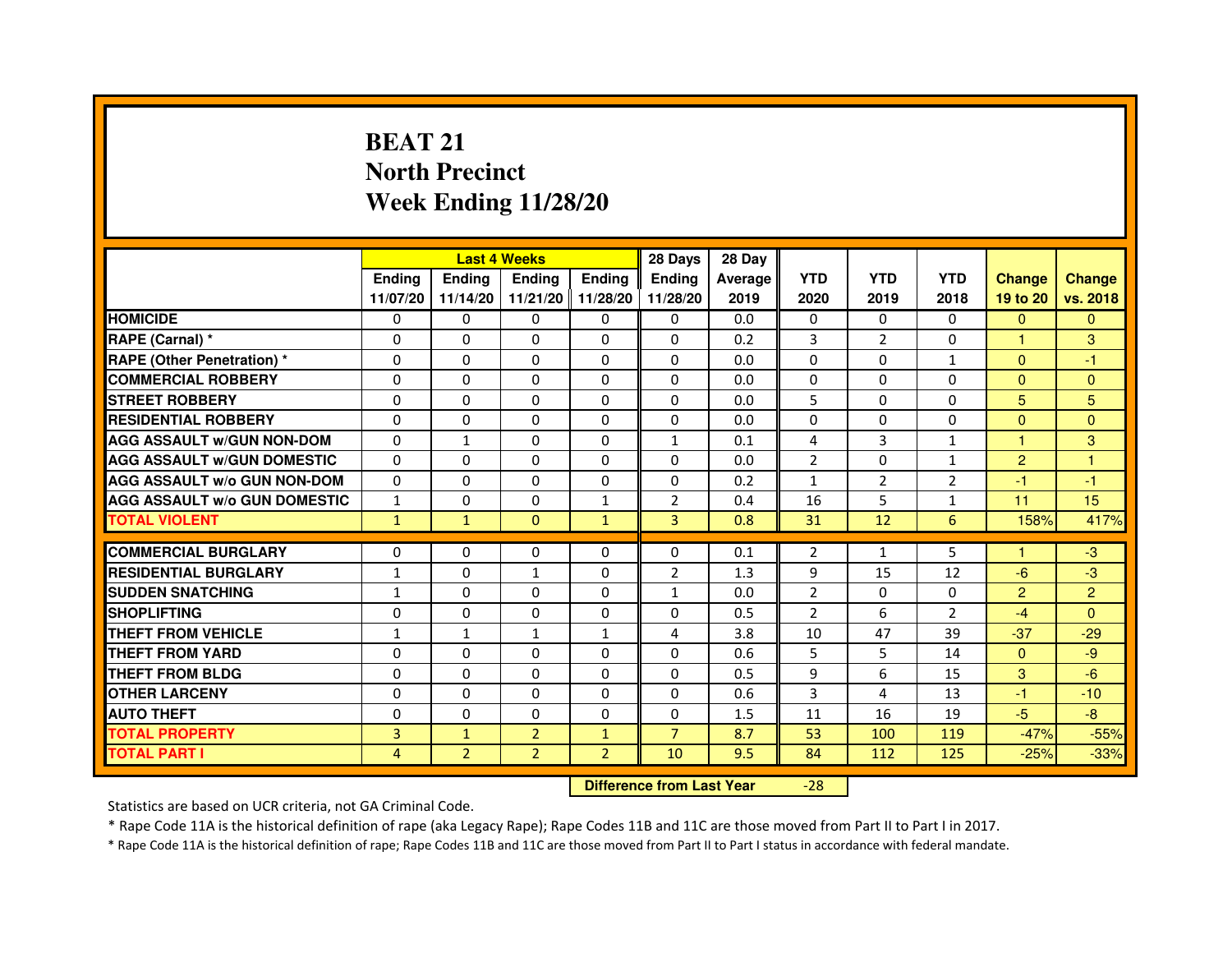# **BEAT 22 North PrecinctWeek Ending 11/28/20**

|                                     |                |                                  | <b>Last 4 Weeks</b> |                | 28 Days        | 28 Day  |                |                |                |               |                |
|-------------------------------------|----------------|----------------------------------|---------------------|----------------|----------------|---------|----------------|----------------|----------------|---------------|----------------|
|                                     | <b>Ending</b>  | <b>Ending</b>                    | <b>Ending</b>       | <b>Ending</b>  | <b>Ending</b>  | Average | <b>YTD</b>     | <b>YTD</b>     | <b>YTD</b>     | <b>Change</b> | <b>Change</b>  |
|                                     | 11/07/20       | 11/14/20                         | 11/21/20            | 11/28/20       | 11/28/20       | 2019    | 2020           | 2019           | 2018           | 19 to 20      | vs. 2018       |
| <b>HOMICIDE</b>                     | $\Omega$       | $\mathbf{1}$                     | $\Omega$            | $\Omega$       | $\mathbf{1}$   | 0.1     | $\overline{2}$ | $\mathbf{1}$   | 5              | 1.            | $-3$           |
| RAPE (Carnal) *                     | 0              | 0                                | 0                   | $\Omega$       | 0              | 0.2     | $\overline{2}$ | 2              | 3              | $\mathbf{0}$  | $-1$           |
| <b>RAPE (Other Penetration) *</b>   | $\Omega$       | $\Omega$                         | $\Omega$            | $\Omega$       | $\Omega$       | 0.0     | $\mathbf{1}$   | $\Omega$       | 1              | $\mathbf{1}$  | $\mathbf{0}$   |
| <b>COMMERCIAL ROBBERY</b>           | $\Omega$       | $\Omega$                         | $\Omega$            | $\Omega$       | $\Omega$       | 0.2     | $\mathbf{1}$   | 2              | 3              | $-1$          | $-2$           |
| <b>STREET ROBBERY</b>               | $\mathbf{1}$   | $\Omega$                         | $\Omega$            | $\mathbf{1}$   | $\overline{2}$ | 0.7     | 6              | 9              | 13             | $-3$          | $-7$           |
| <b>RESIDENTIAL ROBBERY</b>          | $\Omega$       | $\Omega$                         | $\Omega$            | $\Omega$       | $\Omega$       | 0.1     | $\mathbf{1}$   | $\mathbf{1}$   | $\Omega$       | $\Omega$      | 1              |
| <b>AGG ASSAULT W/GUN NON-DOM</b>    | $\mathbf{1}$   | $\Omega$                         | $\Omega$            | $\Omega$       | $\mathbf{1}$   | 1.5     | 29             | 18             | 15             | 11            | 14             |
| <b>AGG ASSAULT w/GUN DOMESTIC</b>   | $\Omega$       | $\Omega$                         | $\Omega$            | $\Omega$       | $\Omega$       | 0.4     | $\overline{2}$ | 4              | $\overline{2}$ | $-2$          | $\Omega$       |
| <b>AGG ASSAULT W/o GUN NON-DOM</b>  | $\Omega$       | 0                                | $\mathbf{1}$        | 1              | $\overline{2}$ | 1.2     | 5              | 15             | 10             | $-10$         | $-5$           |
| <b>AGG ASSAULT W/o GUN DOMESTIC</b> | $\Omega$       | 1                                | 0                   | $\Omega$       | $\mathbf{1}$   | 1.6     | 8              | 18             | 13             | $-10$         | $-5$           |
| <b>TOTAL VIOLENT</b>                | $\overline{2}$ | $\overline{2}$                   | $\mathbf{1}$        | $\overline{2}$ | $\overline{7}$ | 5.8     | 57             | 70             | 65             | $-19%$        | $-12%$         |
| <b>COMMERCIAL BURGLARY</b>          | 0              | 0                                | 0                   | $\mathbf{1}$   | 1              | 0.5     | 4              | 6              | 6              | $-2$          | $-2$           |
| <b>RESIDENTIAL BURGLARY</b>         | $\Omega$       | $\mathbf{1}$                     | $\Omega$            | $\Omega$       | $\mathbf{1}$   | 1.3     | 29             | 13             | 20             | 16            | 9              |
| <b>SUDDEN SNATCHING</b>             | $\Omega$       | $\Omega$                         | $\Omega$            | $\Omega$       | $\Omega$       | 0.2     | $\mathbf{1}$   | $\overline{2}$ | 4              | $-1$          | $-3$           |
| <b>SHOPLIFTING</b>                  | 0              | 0                                | 0                   | 0              | 0              | 0.9     | 7              | 12             | 36             | $-5$          | $-29$          |
| THEFT FROM VEHICLE                  | $\Omega$       | $\Omega$                         | $\mathbf{1}$        | $\mathbf{1}$   | $\overline{2}$ | 2.8     | 28             | 34             | 33             | $-6$          | $-5$           |
| THEFT FROM YARD                     | $\Omega$       | 0                                | $\Omega$            | 0              | 0              | 1.4     | 10             | 17             | 21             | $-7$          | $-11$          |
| <b>THEFT FROM BLDG</b>              | $\Omega$       | $\mathbf{1}$                     | $\Omega$            | $\Omega$       | $\mathbf{1}$   | 1.8     | 13             | 17             | 16             | $-4$          | $-3$           |
| <b>OTHER LARCENY</b>                | $\mathbf{1}$   | $\Omega$                         | $\Omega$            | $\mathbf{1}$   | 2              | 0.2     | 6              | 3              | 4              | 3             | $\overline{2}$ |
| <b>AUTO THEFT</b>                   | $\Omega$       | $\Omega$                         | $\overline{2}$      | $\Omega$       | $\overline{2}$ | 1.8     | 20             | 20             | 23             | $\Omega$      | $-3$           |
| <b>TOTAL PROPERTY</b>               | $\mathbf{1}$   | $\overline{2}$                   | $\overline{3}$      | 3              | $\overline{9}$ | 10.9    | 118            | 124            | 163            | $-5%$         | $-28%$         |
| <b>TOTAL PART I</b>                 | 3              | $\overline{4}$                   | 4                   | 5              | 16             | 16.7    | 175            | 194            | 228            | $-10%$        | $-23%$         |
|                                     |                | <b>Difference from Last Year</b> |                     | $-19$          |                |         |                |                |                |               |                |

 **Difference from Last Year**

Statistics are based on UCR criteria, not GA Criminal Code.

\* Rape Code 11A is the historical definition of rape (aka Legacy Rape); Rape Codes 11B and 11C are those moved from Part II to Part I in 2017.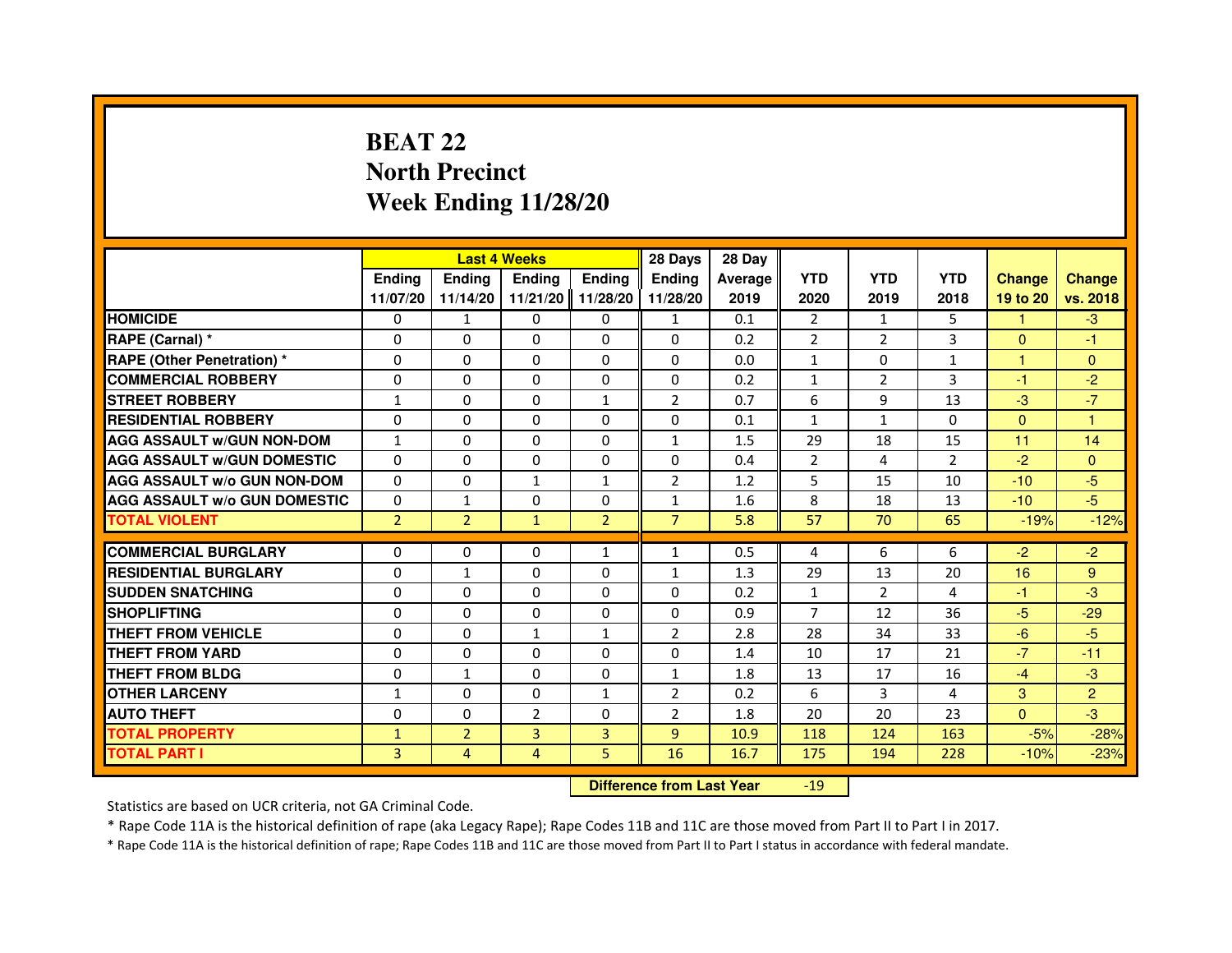# **BEAT 23 North PrecinctWeek Ending 11/28/20**

|                                     |                | <b>Last 4 Weeks</b>              |                |                | 28 Days        | 28 Day  |                |                |                |                      |                |
|-------------------------------------|----------------|----------------------------------|----------------|----------------|----------------|---------|----------------|----------------|----------------|----------------------|----------------|
|                                     | <b>Ending</b>  | <b>Ending</b>                    | <b>Ending</b>  | <b>Ending</b>  | <b>Ending</b>  | Average | <b>YTD</b>     | <b>YTD</b>     | <b>YTD</b>     | <b>Change</b>        | <b>Change</b>  |
|                                     | 11/07/20       | 11/14/20                         | 11/21/20       | 11/28/20       | 11/28/20       | 2019    | 2020           | 2019           | 2018           | 19 to 20             | vs. 2018       |
| <b>HOMICIDE</b>                     | $\mathbf{0}$   | $\Omega$                         | $\mathbf{0}$   | $\mathbf{1}$   | $\mathbf{1}$   | 0.2     | 4              | $\overline{2}$ | $\mathbf{1}$   | $\overline{2}$       | 3              |
| RAPE (Carnal) *                     | 0              | 0                                | 0              | 0              | 0              | 0.1     | 1              | 1              | 3              | $\Omega$             | $-2$           |
| RAPE (Other Penetration) *          | $\Omega$       | $\Omega$                         | 0              | $\Omega$       | $\Omega$       | 0.0     | $\overline{2}$ | $\Omega$       | $\Omega$       | $\overline{2}$       | $\overline{2}$ |
| <b>COMMERCIAL ROBBERY</b>           | 0              | $\Omega$                         | $\Omega$       | 0              | 0              | 0.0     | 0              | $\Omega$       | $\mathbf{1}$   | $\overline{0}$       | $-1$           |
| <b>STREET ROBBERY</b>               | $\Omega$       | $\Omega$                         | $\Omega$       | $\mathbf{1}$   | $\mathbf{1}$   | 0.2     | 11             | 9              | 6              | $\overline{2}$       | 5              |
| <b>RESIDENTIAL ROBBERY</b>          | 0              | 0                                | 0              | 0              | $\Omega$       | 0.0     | 1              | $\Omega$       | 3              | $\blacktriangleleft$ | $-2$           |
| <b>AGG ASSAULT W/GUN NON-DOM</b>    | $\Omega$       | $\mathbf{1}$                     | 0              | $\Omega$       | $\mathbf{1}$   | 1.0     | 16             | 10             | 14             | 6                    | $\overline{2}$ |
| <b>AGG ASSAULT W/GUN DOMESTIC</b>   | $\Omega$       | $\Omega$                         | 0              | $\Omega$       | $\Omega$       | 0.2     | 3              | 3              | 4              | $\Omega$             | $-1$           |
| <b>AGG ASSAULT W/o GUN NON-DOM</b>  | $\Omega$       | $\Omega$                         | $\Omega$       | $\Omega$       | $\Omega$       | 1.2     | 4              | 14             | 8              | $-10$                | $-4$           |
| <b>AGG ASSAULT W/o GUN DOMESTIC</b> | 0              | 0                                | 0              | $\mathbf{1}$   | 1              | 0.8     | 9              | 9              | 9              | $\mathbf{0}$         | $\Omega$       |
| <b>TOTAL VIOLENT</b>                | $\mathbf{0}$   | $\mathbf{1}$                     | $\mathbf{0}$   | 3              | $\overline{4}$ | 3.6     | 51             | 48             | 49             | 6%                   | 4%             |
| <b>COMMERCIAL BURGLARY</b>          | 1              | 0                                | 0              | 1              | $\overline{2}$ | 1.3     | 9              | 16             | 11             | $-7$                 | $-2$           |
| <b>RESIDENTIAL BURGLARY</b>         | $\overline{2}$ | $\Omega$                         | $\mathbf{1}$   | $\Omega$       | 3              | 0.8     | 20             | 11             | 14             | 9                    | 6              |
| <b>SUDDEN SNATCHING</b>             | 0              | $\Omega$                         | $\Omega$       | $\Omega$       | $\Omega$       | 0.2     | 3              | $\overline{2}$ | $\overline{2}$ | $\mathbf{1}$         | $\mathbf{1}$   |
| <b>SHOPLIFTING</b>                  | $\mathbf{1}$   | $\mathbf{1}$                     | 0              | $\overline{2}$ | 4              | 1.5     | 14             | 19             | 31             | $-5$                 | $-17$          |
| THEFT FROM VEHICLE                  | 0              | $\Omega$                         | 0              | $\mathbf{1}$   | $\mathbf{1}$   | 2.5     | 30             | 29             | 33             | $\blacktriangleleft$ | $-3$           |
| <b>THEFT FROM YARD</b>              | $\overline{2}$ | 3                                | $\Omega$       | $\Omega$       | 5              | 1.0     | 27             | 13             | 26             | 14                   | $\mathbf{1}$   |
| <b>THEFT FROM BLDG</b>              | $\mathbf{1}$   | $\Omega$                         | $\Omega$       | $\Omega$       | $\mathbf{1}$   | 1.0     | 12             | 13             | 22             | $-1$                 | $-10$          |
| <b>OTHER LARCENY</b>                | $\Omega$       | $\Omega$                         | 0              | $\Omega$       | $\mathbf{0}$   | 0.2     | 4              | 3              | $\overline{7}$ | 1                    | $-3$           |
| <b>AUTO THEFT</b>                   | $\mathbf{1}$   | $\overline{2}$                   | $\mathbf{1}$   | $\Omega$       | 4              | 1.1     | 18             | 13             | 14             | 5                    | $\overline{4}$ |
| <b>TOTAL PROPERTY</b>               | 8              | 6                                | $\overline{2}$ | $\overline{4}$ | 20             | 9.6     | 137            | 119            | 160            | 15%                  | $-14%$         |
| <b>TOTAL PART I</b>                 | 8              | $\overline{7}$                   | $\overline{2}$ | $\overline{7}$ | 24             | 13.2    | 188            | 167            | 209            | 13%                  | $-10%$         |
|                                     |                | <b>Difference from Last Year</b> |                | 21             |                |         |                |                |                |                      |                |

 **Difference from Last Year**

Statistics are based on UCR criteria, not GA Criminal Code.

\* Rape Code 11A is the historical definition of rape (aka Legacy Rape); Rape Codes 11B and 11C are those moved from Part II to Part I in 2017.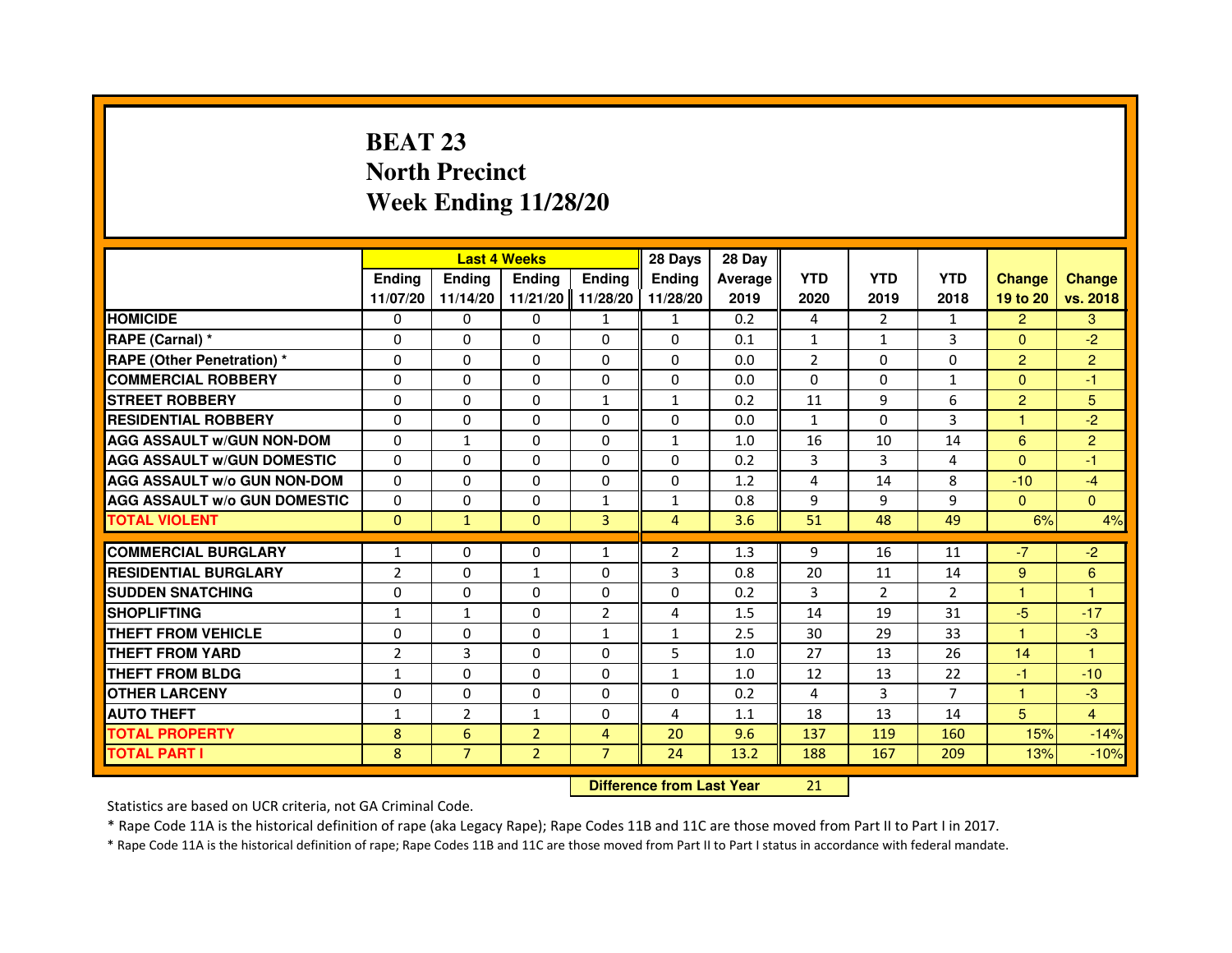# **BEAT 24 North PrecinctWeek Ending 11/28/20**

|                                     |                |                                  | <b>Last 4 Weeks</b> |                | 28 Days        | 28 Day  |              |                |                |                |               |
|-------------------------------------|----------------|----------------------------------|---------------------|----------------|----------------|---------|--------------|----------------|----------------|----------------|---------------|
|                                     | <b>Ending</b>  | Ending                           | <b>Ending</b>       | <b>Ending</b>  | <b>Ending</b>  | Average | <b>YTD</b>   | <b>YTD</b>     | <b>YTD</b>     | <b>Change</b>  | <b>Change</b> |
|                                     | 11/07/20       | 11/14/20                         | 11/21/20            | 11/28/20       | 11/28/20       | 2019    | 2020         | 2019           | 2018           | 19 to 20       | vs. 2018      |
| <b>HOMICIDE</b>                     | $\Omega$       | $\Omega$                         | $\Omega$            | 0              | 0              | 0.0     | $\mathbf{1}$ | 0              | $\Omega$       | $\mathbf{1}$   | 1.            |
| RAPE (Carnal) *                     | 0              | 0                                | 0                   | 0              | 0              | 0.2     | 3            | $\overline{2}$ | 0              | 1              | 3             |
| RAPE (Other Penetration) *          | $\Omega$       | 0                                | $\Omega$            | $\Omega$       | $\Omega$       | 0.2     | $\Omega$     | 3              | $\Omega$       | $-3$           | $\Omega$      |
| <b>COMMERCIAL ROBBERY</b>           | $\Omega$       | $\Omega$                         | $\Omega$            | $\overline{2}$ | $\overline{2}$ | 0.2     | 8            | $\overline{2}$ | $\Omega$       | 6              | 8             |
| <b>STREET ROBBERY</b>               | $\Omega$       | $\Omega$                         | $\Omega$            | $\Omega$       | $\Omega$       | 0.8     | 5            | 11             | $\overline{7}$ | $-6$           | $-2$          |
| <b>RESIDENTIAL ROBBERY</b>          | 0              | 0                                | $\Omega$            | 0              | 0              | 0.1     | 0            | $\mathbf{1}$   | $\Omega$       | $-1$           | $\mathbf{0}$  |
| <b>AGG ASSAULT W/GUN NON-DOM</b>    | $\Omega$       | $\Omega$                         | $\Omega$            | $\Omega$       | $\Omega$       | 0.3     | 8            | 4              | $\overline{2}$ | $\overline{4}$ | 6             |
| <b>AGG ASSAULT W/GUN DOMESTIC</b>   | $\Omega$       | $\Omega$                         | $\Omega$            | $\Omega$       | $\Omega$       | 0.0     | $\Omega$     | $\Omega$       | $\Omega$       | $\Omega$       | $\Omega$      |
| <b>AGG ASSAULT W/o GUN NON-DOM</b>  | $\Omega$       | $\Omega$                         | $\Omega$            | $\Omega$       | $\Omega$       | 0.4     | 4            | 5              | $\overline{7}$ | $-1$           | $-3$          |
| <b>AGG ASSAULT w/o GUN DOMESTIC</b> | $\Omega$       | $\Omega$                         | 0                   | $\Omega$       | $\Omega$       | 0.5     | 3            | 5              | 5              | $-2$           | $-2$          |
| <b>TOTAL VIOLENT</b>                | $\mathbf{0}$   | $\mathbf{0}$                     | $\mathbf{0}$        | $\overline{2}$ | $\overline{2}$ | 2.7     | 32           | 33             | 21             | $-3%$          | 52%           |
| <b>COMMERCIAL BURGLARY</b>          | 0              | 0                                | 0                   | 0              | 0              | 0.4     | 2            | 5              | 2              | $-3$           | $\mathbf{0}$  |
| <b>RESIDENTIAL BURGLARY</b>         | 1              | $\Omega$                         | $\Omega$            | $\Omega$       | $\mathbf{1}$   | 1.2     | 8            | 16             | 8              | $-8$           | $\mathbf{0}$  |
| <b>SUDDEN SNATCHING</b>             | $\Omega$       | $\Omega$                         | $\Omega$            | $\Omega$       | $\Omega$       | 0.2     | $\mathbf{1}$ | $\overline{2}$ | 3              | $-1$           | $-2$          |
| <b>SHOPLIFTING</b>                  | 0              | $\Omega$                         | $\Omega$            | 1              | $\mathbf{1}$   | 2.1     | 26           | 25             | 59             | 1              | $-33$         |
| THEFT FROM VEHICLE                  | 5              | $\mathbf{1}$                     | 0                   | $\Omega$       | 6              | 3.6     | 39           | 45             | 44             | $-6$           | $-5$          |
| <b>THEFT FROM YARD</b>              | $\Omega$       | $\Omega$                         | $\mathbf{1}$        | $\Omega$       | $\mathbf{1}$   | 4.1     | 22           | 53             | 24             | $-31$          | $-2$          |
| <b>THEFT FROM BLDG</b>              | $\Omega$       | $\Omega$                         | $\Omega$            | $\mathbf{1}$   | $\mathbf{1}$   | 1.1     | 10           | 13             | 25             | $-3$           | $-15$         |
| <b>OTHER LARCENY</b>                | 0              | $\Omega$                         | 0                   | 0              | 0              | 1.4     | 15           | 16             | $\overline{7}$ | $-1$           | 8             |
| <b>AUTO THEFT</b>                   | $\mathbf{1}$   | $\mathbf{1}$                     | $\Omega$            | $\Omega$       | $\overline{2}$ | 0.7     | 18           | 9              | 12             | 9              | 6             |
| <b>TOTAL PROPERTY</b>               | $\overline{7}$ | $\overline{2}$                   | $\mathbf{1}$        | $\overline{2}$ | 12             | 14.8    | 141          | 184            | 184            | $-23%$         | $-23%$        |
| <b>TOTAL PART I</b>                 | $\overline{7}$ | $\overline{2}$                   | $\mathbf{1}$        | 4              | 14             | 17.5    | 173          | 217            | 205            | $-20%$         | $-16%$        |
|                                     |                | <b>Difference from Last Year</b> |                     | $-44$          |                |         |              |                |                |                |               |

 **Difference from Last Year**

Statistics are based on UCR criteria, not GA Criminal Code.

\* Rape Code 11A is the historical definition of rape (aka Legacy Rape); Rape Codes 11B and 11C are those moved from Part II to Part I in 2017.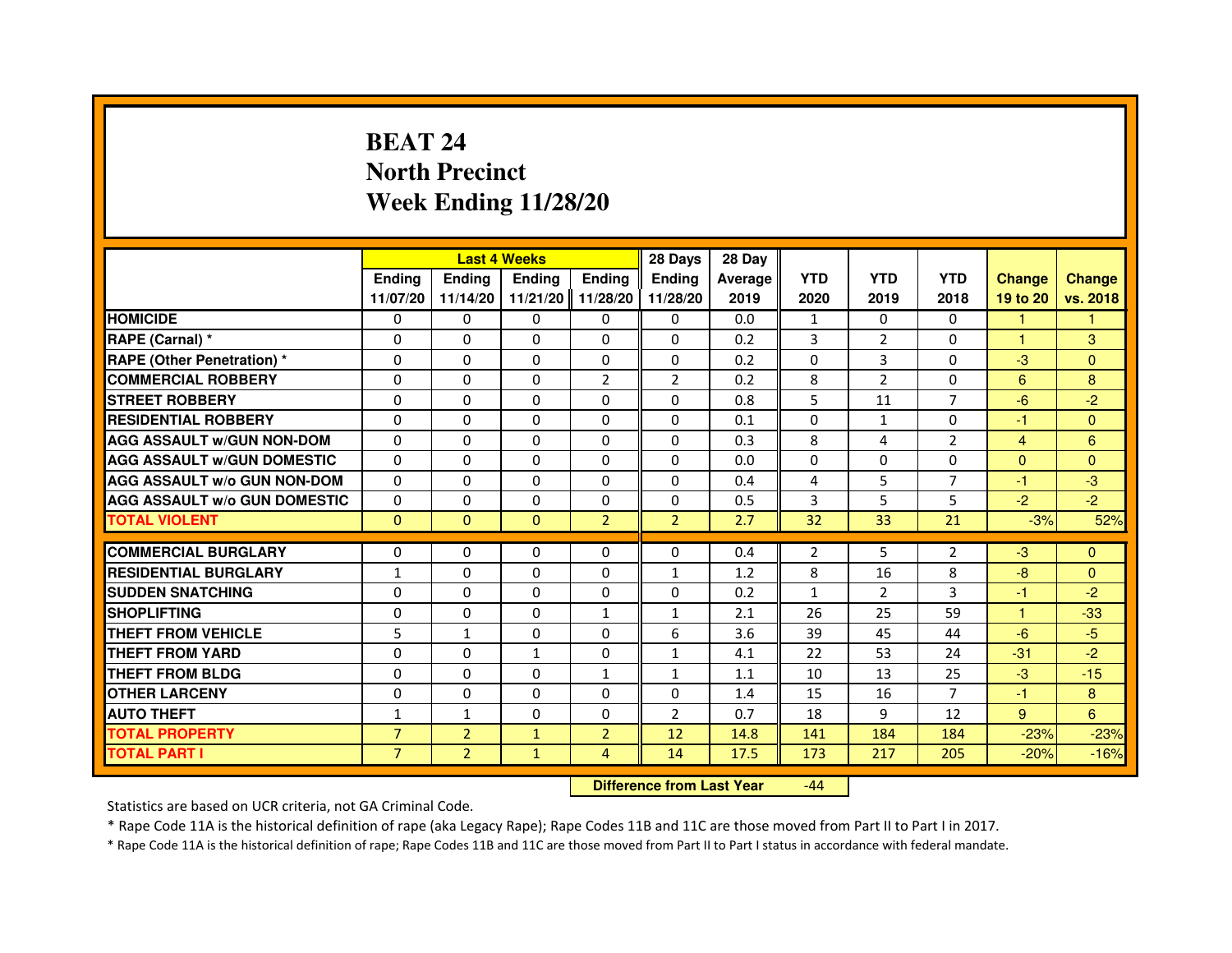# **BEAT 25 North PrecinctWeek Ending 11/28/20**

|                                     |                |                | <b>Last 4 Weeks</b> |               | 28 Days        | 28 Day         |                |                |                |                |                |
|-------------------------------------|----------------|----------------|---------------------|---------------|----------------|----------------|----------------|----------------|----------------|----------------|----------------|
|                                     | <b>Ending</b>  | <b>Endina</b>  | <b>Ending</b>       | <b>Ending</b> | <b>Endina</b>  | <b>Average</b> | <b>YTD</b>     | <b>YTD</b>     | <b>YTD</b>     | <b>Change</b>  | <b>Change</b>  |
|                                     | 11/07/20       | 11/14/20       | 11/21/20            | 11/28/20      | 11/28/20       | 2019           | 2020           | 2019           | 2018           | 19 to 20       | vs. 2018       |
| <b>HOMICIDE</b>                     | 0              | $\Omega$       | $\mathbf{0}$        | $\Omega$      | 0              | 0.0            | $\mathbf{1}$   | 0              | $\Omega$       | 1              |                |
| RAPE (Carnal) *                     | $\Omega$       | $\Omega$       | $\Omega$            | $\Omega$      | $\Omega$       | 0.1            | $\overline{2}$ | $\mathbf{1}$   | $\overline{2}$ | $\mathbf{1}$   | $\Omega$       |
| <b>RAPE (Other Penetration) *</b>   | 0              | $\mathbf{0}$   | $\mathbf{0}$        | 0             | 0              | 0.0            | 0              | 0              | 0              | $\mathbf{0}$   | $\Omega$       |
| <b>COMMERCIAL ROBBERY</b>           | 0              | $\Omega$       | $\Omega$            | $\Omega$      | $\Omega$       | 0.1            | $\Omega$       | $\mathbf{1}$   | $\Omega$       | $-1$           | $\Omega$       |
| <b>STREET ROBBERY</b>               | $\Omega$       | $\Omega$       | $\Omega$            | $\Omega$      | $\Omega$       | 0.5            | $\overline{2}$ | 4              | 15             | $-2$           | $-13$          |
| <b>RESIDENTIAL ROBBERY</b>          | $\mathbf{1}$   | $\Omega$       | $\Omega$            | $\Omega$      | $\mathbf{1}$   | 0.0            | $\overline{2}$ | $\Omega$       | $\Omega$       | $\overline{2}$ | $\overline{2}$ |
| <b>AGG ASSAULT w/GUN NON-DOM</b>    | $\Omega$       | $\Omega$       | $\Omega$            | $\Omega$      | $\Omega$       | 0.2            | $\Omega$       | $\overline{2}$ | $\Omega$       | $-2$           | $\Omega$       |
| <b>AGG ASSAULT W/GUN DOMESTIC</b>   | $\Omega$       | $\Omega$       | $\Omega$            | 0             | $\Omega$       | 0.0            | $\Omega$       | 0              | $\overline{2}$ | $\Omega$       | $-2$           |
| <b>AGG ASSAULT W/o GUN NON-DOM</b>  | $\mathbf{1}$   | $\Omega$       | 0                   | $\Omega$      | $\mathbf{1}$   | 0.2            | 6              | 3              | $\overline{2}$ | 3              | $\overline{4}$ |
| <b>AGG ASSAULT W/o GUN DOMESTIC</b> | 0              | $\Omega$       | $\Omega$            | $\Omega$      | $\Omega$       | 0.2            | 6              | $\overline{2}$ | $\overline{2}$ | 4              | $\overline{4}$ |
| <b>TOTAL VIOLENT</b>                | $\overline{2}$ | $\mathbf{0}$   | $\Omega$            | $\Omega$      | $\overline{2}$ | 1.2            | 19             | 13             | 23             | 46%            | $-17%$         |
|                                     |                |                |                     |               |                |                |                |                |                |                |                |
| <b>COMMERCIAL BURGLARY</b>          | 0              | $\mathbf{0}$   | 0                   | 0             | $\Omega$       | 0.8            | 8              | 9              | 1              | -1             | $\overline{7}$ |
| <b>RESIDENTIAL BURGLARY</b>         | 0              | 1              | 0                   | 0             | 1              | 1.4            | 11             | 16             | 3              | $-5$           | 8              |
| <b>SUDDEN SNATCHING</b>             | 0              | $\Omega$       | 0                   | 0             | 0              | 0.1            | 2              | $\mathbf{1}$   | $\mathbf{1}$   | 1              | 1              |
| <b>SHOPLIFTING</b>                  | $\Omega$       | 1              | $\Omega$            | $\Omega$      | $\mathbf{1}$   | 1.5            | 19             | 18             | 18             | $\mathbf{1}$   | 1              |
| THEFT FROM VEHICLE                  | $\mathbf{1}$   | $\Omega$       | $\overline{2}$      | $\Omega$      | 3              | 5.0            | 33             | 58             | 57             | $-25$          | $-24$          |
| <b>THEFT FROM YARD</b>              | 0              | $\Omega$       | $\Omega$            | $\Omega$      | $\Omega$       | 1.8            | 16             | 22             | 26             | $-6$           | $-10$          |
| THEFT FROM BLDG                     | $\Omega$       | $\Omega$       | 0                   | $\Omega$      | $\Omega$       | 2.0            | 7              | 24             | 19             | $-17$          | $-12$          |
| <b>OTHER LARCENY</b>                | $\Omega$       | $\Omega$       | $\mathbf{1}$        | $\Omega$      | $\mathbf{1}$   | 0.5            | 12             | $\overline{7}$ | 9              | 5              | 3              |
| <b>AUTO THEFT</b>                   | $\Omega$       | $\Omega$       | $\Omega$            | $\Omega$      | $\Omega$       | 1.3            | 10             | 14             | 17             | $-4$           | $-7$           |
| <b>TOTAL PROPERTY</b>               | $\mathbf{1}$   | $\overline{2}$ | 3                   | $\Omega$      | 6              | 14.3           | 118            | 169            | 151            | $-30%$         | $-22%$         |
| <b>TOTAL PART I</b>                 | 3              | $\overline{2}$ | 3                   | $\Omega$      | 8              | 15.4           | 137            | 182            | 174            | $-25%$         | $-21%$         |

 **Difference from Last Year**-45

Statistics are based on UCR criteria, not GA Criminal Code.

\* Rape Code 11A is the historical definition of rape (aka Legacy Rape); Rape Codes 11B and 11C are those moved from Part II to Part I in 2017.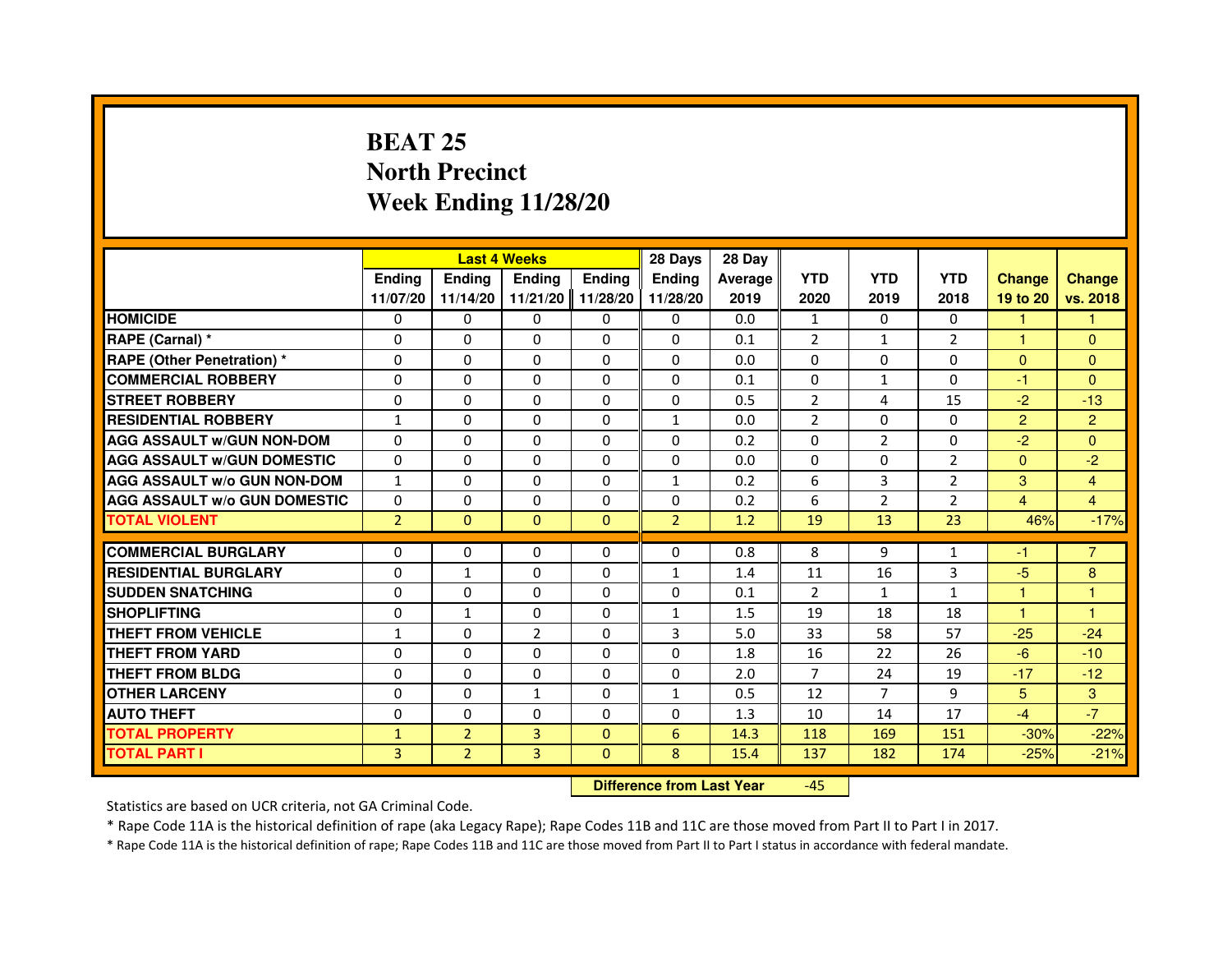# **BEAT 26 North PrecinctWeek Ending 11/28/20**

|                                     |               |                                  | <b>Last 4 Weeks</b> |                | 28 Days        | 28 Day  |              |                |              |               |                |
|-------------------------------------|---------------|----------------------------------|---------------------|----------------|----------------|---------|--------------|----------------|--------------|---------------|----------------|
|                                     | <b>Ending</b> | Ending                           | <b>Ending</b>       | <b>Ending</b>  | <b>Ending</b>  | Average | <b>YTD</b>   | <b>YTD</b>     | <b>YTD</b>   | <b>Change</b> | <b>Change</b>  |
|                                     | 11/07/20      | 11/14/20                         | 11/21/20            | 11/28/20       | 11/28/20       | 2019    | 2020         | 2019           | 2018         | 19 to 20      | vs. 2018       |
| <b>HOMICIDE</b>                     | 0             | $\Omega$                         | $\Omega$            | 0              | 0              | 0.1     | 0            | $\mathbf{1}$   | $\Omega$     | $-1$          | $\mathbf{0}$   |
| RAPE (Carnal) *                     | 1             | 0                                | 0                   | 0              | $\mathbf{1}$   | 0.2     | 5            | $\overline{2}$ | 3            | 3             | $\overline{2}$ |
| RAPE (Other Penetration) *          | $\Omega$      | 0                                | $\Omega$            | $\Omega$       | $\Omega$       | 0.0     | $\mathbf{1}$ | $\Omega$       | 1            | 1             | $\mathbf{0}$   |
| <b>COMMERCIAL ROBBERY</b>           | $\Omega$      | $\Omega$                         | $\Omega$            | $\Omega$       | $\Omega$       | 0.1     | $\mathbf{1}$ | $\mathbf{1}$   | $\Omega$     | $\Omega$      | $\mathbf{1}$   |
| <b>STREET ROBBERY</b>               | $\Omega$      | $\Omega$                         | $\Omega$            | $\Omega$       | $\Omega$       | 1.2     | 10           | 14             | 14           | $-4$          | $-4$           |
| <b>RESIDENTIAL ROBBERY</b>          | 0             | 0                                | $\Omega$            | 0              | 0              | 0.0     | 0            | 0              | 0            | $\mathbf{0}$  | $\mathbf{0}$   |
| <b>AGG ASSAULT W/GUN NON-DOM</b>    | $\Omega$      | $\Omega$                         | $\Omega$            | $\Omega$       | $\Omega$       | 0.4     | 5            | 5              | $\mathbf{1}$ | $\Omega$      | 4              |
| <b>AGG ASSAULT W/GUN DOMESTIC</b>   | $\Omega$      | $\Omega$                         | $\Omega$            | $\Omega$       | $\Omega$       | 0.0     | $\Omega$     | $\Omega$       | $\mathbf{1}$ | $\Omega$      | $-1$           |
| <b>AGG ASSAULT W/o GUN NON-DOM</b>  | $\Omega$      | $\Omega$                         | 3                   | $\Omega$       | 3              | 1.2     | 21           | 15             | 20           | 6             | $\mathbf{1}$   |
| <b>AGG ASSAULT w/o GUN DOMESTIC</b> | $\Omega$      | $\mathbf{1}$                     | $\mathbf{1}$        | $\Omega$       | $\overline{2}$ | 0.2     | 8            | 3              | $\mathbf{1}$ | 5             | $\overline{7}$ |
| <b>TOTAL VIOLENT</b>                | $\mathbf{1}$  | $\mathbf{1}$                     | 4                   | $\mathbf{0}$   | 6              | 3.4     | 51           | 41             | 41           | 24%           | 24%            |
| <b>COMMERCIAL BURGLARY</b>          | 0             | 0                                | 0                   | 0              | 0              | 0.5     | 13           | 6              | 3            | 7             | 10             |
| <b>RESIDENTIAL BURGLARY</b>         | 0             | 1                                | $\Omega$            | $\Omega$       | 1              | 0.2     | $\mathbf{1}$ | $\overline{2}$ | 2            | $-1$          | $-1$           |
| <b>SUDDEN SNATCHING</b>             | $\Omega$      | $\mathbf{1}$                     | $\Omega$            | $\Omega$       | $\mathbf{1}$   | 0.5     | 6            | 5              | 11           | $\mathbf{1}$  | $-5$           |
| <b>SHOPLIFTING</b>                  | 1             | $\mathbf{1}$                     | 0                   | 0              | $\overline{2}$ | 2.6     | 27           | 32             | 27           | $-5$          | $\Omega$       |
| THEFT FROM VEHICLE                  | 1             | 0                                | $\overline{2}$      | 1              | 4              | 2.9     | 30           | 37             | 30           | $-7$          | $\mathbf{0}$   |
| <b>THEFT FROM YARD</b>              | $\Omega$      | $\Omega$                         | $\mathbf{1}$        | $\Omega$       | $\mathbf{1}$   | 1.7     | 21           | 21             | 26           | $\Omega$      | $-5$           |
| <b>THEFT FROM BLDG</b>              | $\Omega$      | $\Omega$                         | $\Omega$            | $\Omega$       | $\Omega$       | 2.5     | 13           | 26             | 34           | $-13$         | $-21$          |
| <b>OTHER LARCENY</b>                | 1             | 0                                | 0                   | 0              | $\mathbf{1}$   | 0.4     | 3            | 5              | 11           | $-2$          | $-8$           |
| <b>AUTO THEFT</b>                   | $\Omega$      | $\Omega$                         | $\Omega$            | $\mathbf{1}$   | $\mathbf{1}$   | 0.7     | 16           | 8              | 19           | 8             | $-3$           |
| <b>TOTAL PROPERTY</b>               | 3             | 3                                | $\overline{3}$      | $\overline{2}$ | 11             | 11.9    | 130          | 142            | 163          | $-8%$         | $-20%$         |
| <b>TOTAL PART I</b>                 | 4             | 4                                | $\overline{7}$      | $\overline{2}$ | 17             | 15.3    | 181          | 183            | 204          | $-1%$         | $-11%$         |
|                                     |               | <b>Difference from Last Year</b> |                     | $-2$           |                |         |              |                |              |               |                |

 **Difference from Last Year**

Statistics are based on UCR criteria, not GA Criminal Code.

\* Rape Code 11A is the historical definition of rape (aka Legacy Rape); Rape Codes 11B and 11C are those moved from Part II to Part I in 2017.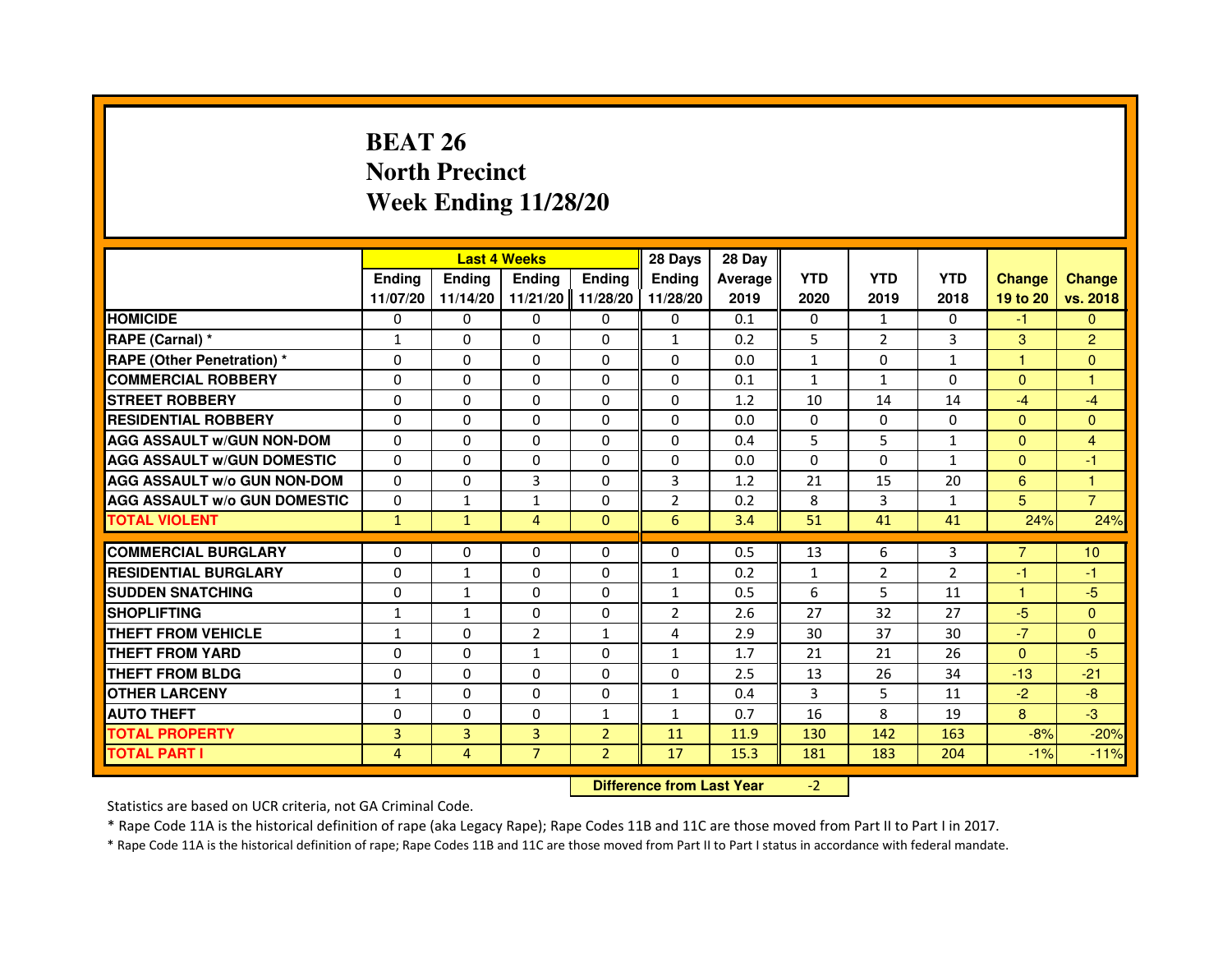# **BEAT 27 North PrecinctWeek Ending 11/28/20**

|                                     |                | <b>Last 4 Weeks</b> |                |                   | 28 Days        | 28 Day  |              |                |                |                 |                |
|-------------------------------------|----------------|---------------------|----------------|-------------------|----------------|---------|--------------|----------------|----------------|-----------------|----------------|
|                                     | <b>Endina</b>  | <b>Endina</b>       | <b>Endina</b>  | Ending            | <b>Endina</b>  | Average | <b>YTD</b>   | <b>YTD</b>     | <b>YTD</b>     | <b>Change</b>   | <b>Change</b>  |
|                                     | 11/07/20       | 11/14/20            |                | 11/21/20 11/28/20 | 11/28/20       | 2019    | 2020         | 2019           | 2018           | 19 to 20        | vs. 2018       |
| <b>HOMICIDE</b>                     | 0              | 0                   | $\mathbf{0}$   | 0                 | 0              | 0.1     | $\mathbf{0}$ | 1              | $\mathbf{0}$   | $-1$            | $\mathbf{0}$   |
| RAPE (Carnal) *                     | $\Omega$       | $\Omega$            | $\mathbf{1}$   | $\mathbf{0}$      | $\mathbf{1}$   | 0.3     | 4            | $\overline{2}$ | $\overline{2}$ | $\overline{2}$  | $\overline{2}$ |
| <b>RAPE (Other Penetration) *</b>   | 0              | $\Omega$            | $\Omega$       | $\mathbf{0}$      | $\Omega$       | 0.2     | $\mathbf{1}$ | 3              | 3              | $-2$            | $-2$           |
| <b>COMMERCIAL ROBBERY</b>           | 0              | 0                   | 0              | $\mathbf{1}$      | $\mathbf{1}$   | 0.1     | $\mathbf{1}$ | $\mathbf{1}$   | 2              | $\Omega$        | $-1$           |
| <b>STREET ROBBERY</b>               | $\mathbf{1}$   | 1                   | 0              | 0                 | $\overline{2}$ | 1.4     | 14           | 16             | 7              | $-2$            | $\overline{7}$ |
| <b>RESIDENTIAL ROBBERY</b>          | 0              | $\Omega$            | $\Omega$       | $\Omega$          | $\Omega$       | 0.1     | $\Omega$     | $\mathbf{1}$   | $\overline{2}$ | $-1$            | $-2$           |
| <b>AGG ASSAULT W/GUN NON-GUN</b>    | $\mathbf{1}$   | $\mathbf 0$         | $\Omega$       | $\mathbf{0}$      | $\mathbf{1}$   | 1.0     | 17           | 11             | 12             | 6               | 5              |
| <b>AGG ASSAULT W/GUN DOMESTIC</b>   | $\Omega$       | 0                   | 0              | 0                 | 0              | 0.2     | $\mathbf{1}$ | 3              | $\mathbf{1}$   | $-2$            | $\Omega$       |
| <b>AGG ASSAULT W/o GUN NON-DOM</b>  | $\Omega$       | 1                   | $\overline{2}$ | $\mathbf{1}$      | 4              | 1.5     | 22           | 16             | 6              | 6               | 16             |
| <b>AGG ASSAULT W/o GUN DOMESTIC</b> | $\mathbf{1}$   | 0                   | 0              | $\Omega$          | $\mathbf{1}$   | 1.3     | 6            | 17             | 3              | $-11$           | 3              |
| <b>TOTAL VIOLENT</b>                | 3              | $\overline{2}$      | 3              | $\overline{2}$    | 10             | 6.2     | 66           | 71             | 38             | $-7%$           | 74%            |
|                                     |                |                     |                |                   |                |         |              |                |                |                 |                |
| <b>COMMERCIAL BURGLARY</b>          | 0              | 0                   | 0              | 0                 | $\Omega$       | 0.7     | 4            | 5              | 5              | -1              | -1             |
| <b>RESIDENTIAL BURGLARY</b>         | 0              | $\Omega$            | 0              | $\Omega$          | $\Omega$       | 0.5     | 4            | 5              | 10             | $-1$            | -6             |
| <b>SUDDEN SNATCHING</b>             | 0              | 0                   | 0              | $\Omega$          | $\Omega$       | 0.3     | 6            | $\overline{a}$ | 8              | $\overline{2}$  | $-2$           |
| <b>SHOPLIFTING</b>                  | $\mathbf{1}$   | $\overline{2}$      | 0              | $\Omega$          | 3              | 3.1     | 24           | 38             | 40             | $-14$           | $-16$          |
| <b>THEFT FROM VEHICLE</b>           | 0              | $\overline{2}$      | $\mathbf{1}$   | $\mathbf{0}$      | 3              | 3.1     | 25           | 38             | 26             | $-13$           | $-1$           |
| <b>THEFT FROM YARD</b>              | 1              | 0                   | $\mathbf{1}$   | $\Omega$          | $\overline{2}$ | 0.8     | 21           | 11             | 18             | 10 <sup>1</sup> | 3              |
| <b>THEFT FROM BLDG</b>              | 0              | 1                   | 1              | 1                 | 3              | 2.4     | 24           | 29             | 36             | $-5$            | $-12$          |
| <b>OTHER LARCENY</b>                | 0              | 0                   | $\Omega$       | $\Omega$          | $\Omega$       | 0.2     | $\Omega$     | 3              | 6              | $-3$            | $-6$           |
| <b>AUTO THEFT</b>                   | $\mathbf 0$    | 0                   | $\Omega$       | $\Omega$          | $\Omega$       | 0.9     | 17           | 12             | 14             | 5               | 3              |
| <b>TOTAL PROPERTY</b>               | $\overline{2}$ | 5                   | 3              | $\mathbf{1}$      | 11             | 12.0    | 125          | 145            | 163            | $-14%$          | $-23%$         |
| <b>TOTAL PART I</b>                 | 5              | $\overline{7}$      | 6              | 3                 | 21             | 18.3    | 191          | 216            | 201            | $-12%$          | $-5%$          |

 **Difference from Last Year**-25

Statistics are based on UCR criteria, not GA Criminal Code.

\* Rape Code 11A is the historical definition of rape (aka Legacy Rape); Rape Codes 11B and 11C are those moved from Part II to Part I in 2017.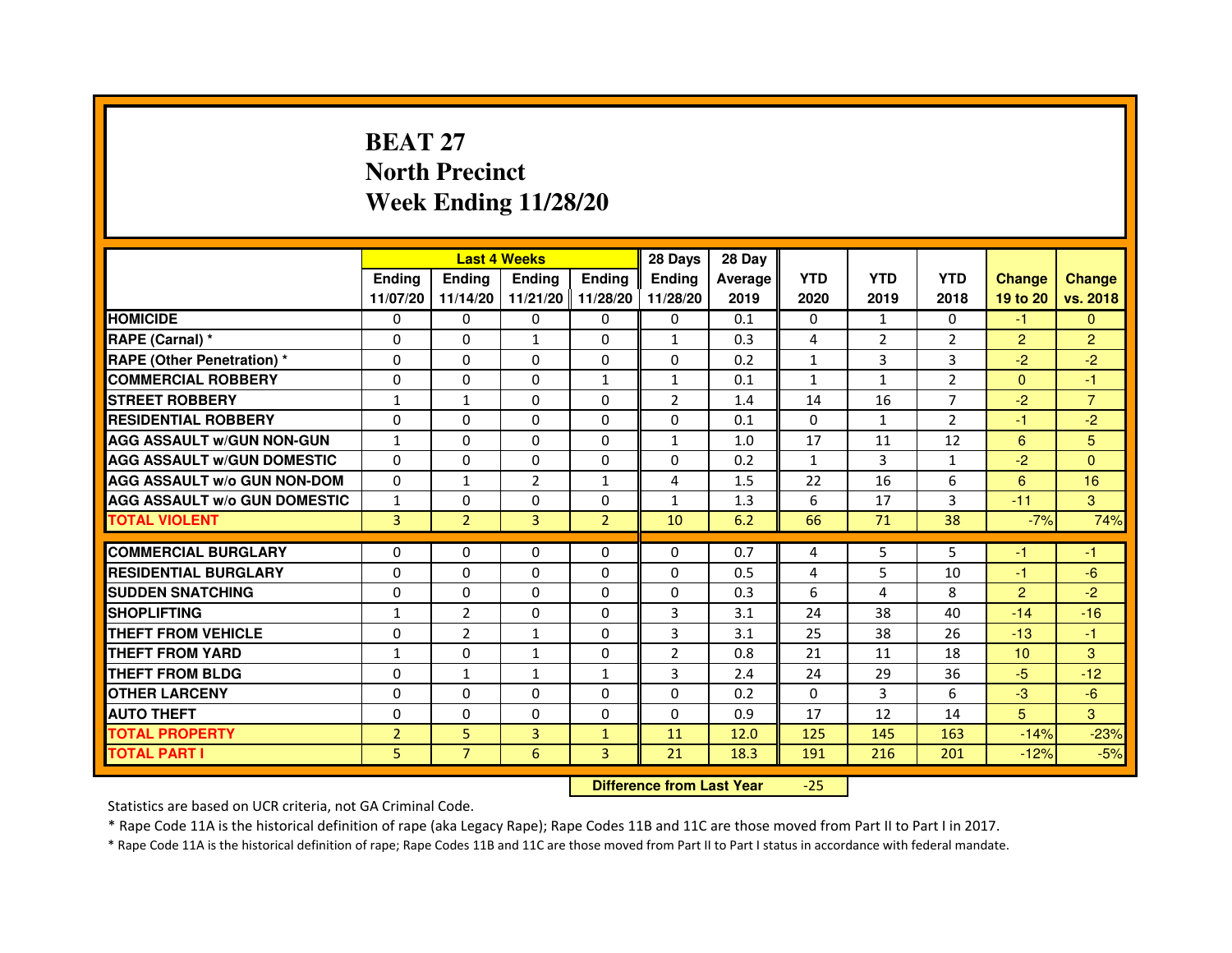# **BEAT 31 Central PrecinctWeek Ending 11/28/20**

|                                     |               | <b>Last 4 Weeks</b> |                   |                | 28 Days        | 28 Day  |                |                |                |                |                |
|-------------------------------------|---------------|---------------------|-------------------|----------------|----------------|---------|----------------|----------------|----------------|----------------|----------------|
|                                     | <b>Endina</b> | <b>Ending</b>       | <b>Ending</b>     | <b>Endina</b>  | <b>Endina</b>  | Average | <b>YTD</b>     | <b>YTD</b>     | <b>YTD</b>     | <b>Change</b>  | <b>Change</b>  |
|                                     | 11/07/20      | 11/14/20            | 11/21/20 11/28/20 |                | 11/28/20       | 2019    | 2020           | 2019           | 2018           | 19 to 20       | vs. 2018       |
| <b>HOMICIDE</b>                     | 0             | 0                   | 0                 | 0              | 0              | 0.1     | 1              | $\mathbf{1}$   | $\mathbf{1}$   | $\mathbf{0}$   | $\mathbf{0}$   |
| RAPE (Carnal) *                     | $\Omega$      | $\Omega$            | $\Omega$          | $\Omega$       | $\Omega$       | 0.3     | 4              | 4              | $\Omega$       | $\Omega$       | $\overline{4}$ |
| <b>RAPE (Other Penetration) *</b>   | $\Omega$      | $\Omega$            | $\Omega$          | $\Omega$       | $\Omega$       | 0.2     | $\mathbf{1}$   | $\overline{2}$ | $\mathbf{1}$   | $-1$           | $\Omega$       |
| <b>COMMERCIAL ROBBERY</b>           | 0             | 0                   | $\Omega$          | 0              | $\Omega$       | 0.0     | $\mathbf{1}$   | $\Omega$       | $\mathbf{1}$   | 1              | $\Omega$       |
| <b>STREET ROBBERY</b>               | $\Omega$      | 0                   | $\Omega$          | 0              | 0              | 0.7     | 4              | 8              | 9              | $-4$           | $-5$           |
| <b>RESIDENTIAL ROBBERY</b>          | $\Omega$      | $\Omega$            | $\Omega$          | $\Omega$       | 0              | 0.0     | 4              | $\Omega$       | $\Omega$       | $\overline{4}$ | $\overline{4}$ |
| <b>AGG ASSAULT w/GUN NON-DOM</b>    | $\Omega$      | 0                   | $\mathbf{1}$      | 0              | $\mathbf{1}$   | 1.1     | 14             | 13             | 9              | $\mathbf{1}$   | 5              |
| <b>AGG ASSAULT W/GUN DOMESTIC</b>   | $\Omega$      | 0                   | 0                 | 0              | 0              | 0.2     | $\overline{2}$ | $\overline{2}$ | $\mathbf{1}$   | $\Omega$       | 1              |
| <b>AGG ASSAULT W/o GUN NON-DOM</b>  | $\Omega$      | $\Omega$            | $\Omega$          | $\Omega$       | $\Omega$       | 0.7     | 5              | 9              | 5              | $-4$           | $\Omega$       |
| <b>AGG ASSAULT W/o GUN DOMESTIC</b> | 1             | $\Omega$            | $\Omega$          | 0              | 1              | 0.9     | 9              | 12             | 3              | $-3$           | 6              |
| <b>TOTAL VIOLENT</b>                | $\mathbf{1}$  | $\Omega$            | $\mathbf{1}$      | $\Omega$       | $\overline{2}$ | 4.1     | 45             | 51             | 30             | $-12%$         | 50%            |
|                                     |               |                     |                   |                |                |         |                |                |                |                |                |
| <b>COMMERCIAL BURGLARY</b>          | $\Omega$      | $\Omega$            | $\Omega$          | $\Omega$       | $\Omega$       | 1.2     | 8              | 13             | 8              | $-5$           | $\Omega$       |
| <b>RESIDENTIAL BURGLARY</b>         | $\mathbf{1}$  | $\Omega$            | $\Omega$          | 1              | $\overline{2}$ | 3.5     | 32             | 38             | 24             | $-6$           | 8              |
| <b>SUDDEN SNATCHING</b>             | 0             | 1                   | 0                 | 0              | $\mathbf{1}$   | 0.3     | $\mathbf{1}$   | 4              | 1              | $-3$           | $\Omega$       |
| <b>SHOPLIFTING</b>                  | 0             | 0                   | 1                 | 0              | $\mathbf{1}$   | 0.4     | $\overline{7}$ | 5              | $\overline{2}$ | $\overline{2}$ | 5              |
| <b>THEFT FROM VEHICLE</b>           | 0             | $\mathbf{1}$        | $\overline{2}$    | $\overline{2}$ | 5              | 4.3     | 35             | 54             | 63             | $-19$          | $-28$          |
| <b>THEFT FROM YARD</b>              | $\mathbf{1}$  | 0                   | $\Omega$          | $\Omega$       | 1              | 4.4     | 33             | 50             | 45             | $-17$          | $-12$          |
| <b>THEFT FROM BLDG</b>              | $\Omega$      | $\overline{2}$      | 0                 | 1              | 3              | 1.5     | 18             | 19             | 24             | $-1$           | $-6$           |
| <b>OTHER LARCENY</b>                | $\mathbf{1}$  | $\mathbf{1}$        | $\Omega$          | $\overline{2}$ | 4              | 1.9     | 19             | 21             | 9              | $-2$           | 10             |
| <b>AUTO THEFT</b>                   | $\mathbf 0$   | 1                   | 0                 | $\mathbf{1}$   | $\overline{2}$ | 1.1     | 25             | 14             | 21             | 11             | $\overline{4}$ |
| <b>TOTAL PROPERTY</b>               | 3             | 6                   | 3                 | $\overline{7}$ | 19             | 18.6    | 178            | 218            | 197            | $-18%$         | $-10%$         |
| <b>TOTAL PART I</b>                 | 4             | 6                   | 4                 | $\overline{7}$ | 21             | 22.7    | 223            | 269            | 227            | $-17%$         | $-2%$          |

 **Difference from Last Year**-46

Statistics are based on UCR criteria, not GA Criminal Code.

\* Rape Code 11A is the historical definition of rape (aka Legacy Rape); Rape Codes 11B and 11C are those moved from Part II to Part I in 2017.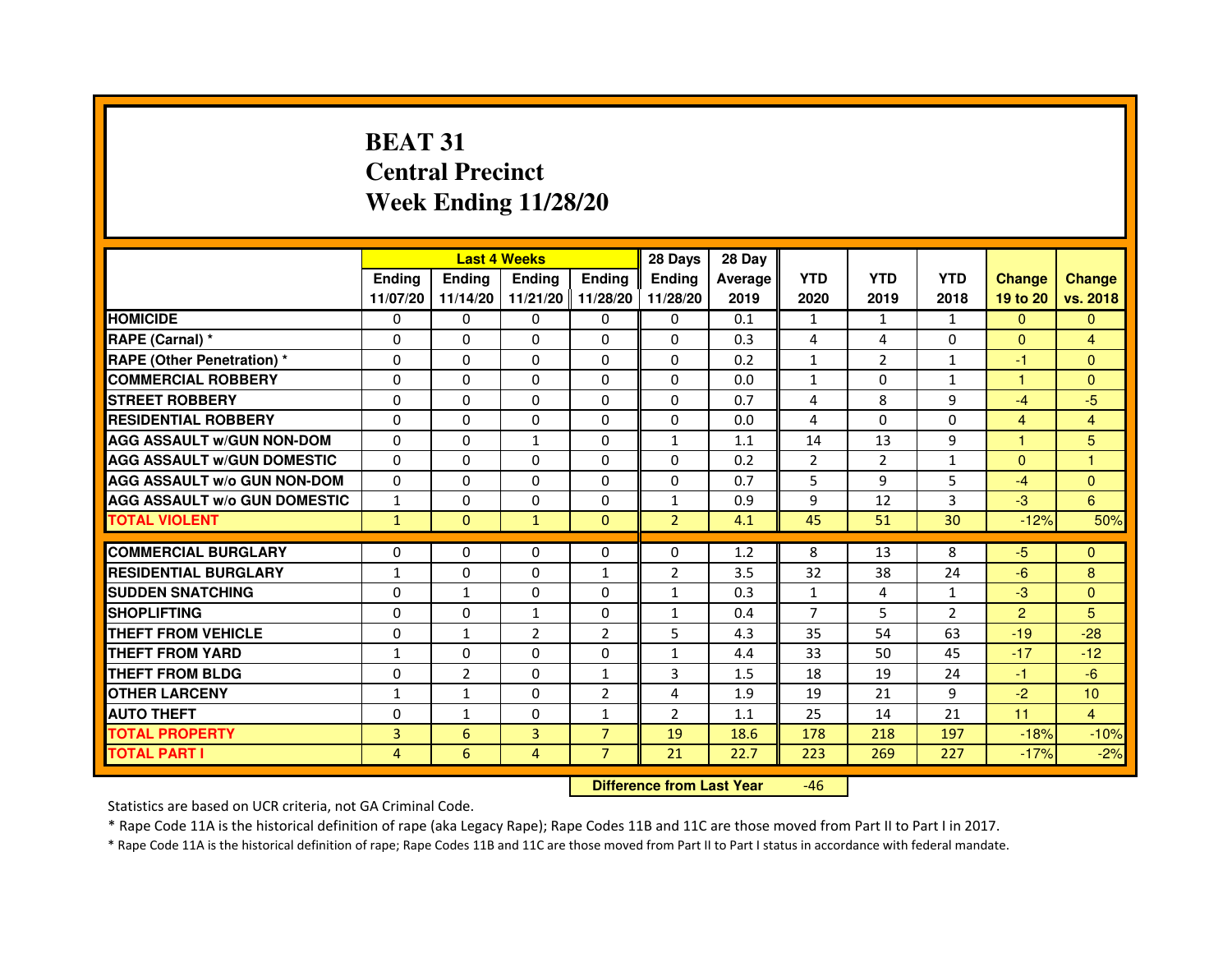# **BEAT 32 Central PrecinctWeek Ending 11/28/20**

|                                     |               | <b>Last 4 Weeks</b> |                |                | 28 Days        | 28 Day  |                |              |                |                      |                |
|-------------------------------------|---------------|---------------------|----------------|----------------|----------------|---------|----------------|--------------|----------------|----------------------|----------------|
|                                     | <b>Endina</b> | <b>Ending</b>       | <b>Endina</b>  | Ending         | <b>Endina</b>  | Average | <b>YTD</b>     | <b>YTD</b>   | <b>YTD</b>     | <b>Change</b>        | <b>Change</b>  |
|                                     | 11/07/20      | 11/14/20            | 11/21/20       | 11/28/20       | 11/28/20       | 2019    | 2020           | 2019         | 2018           | 19 to 20             | vs. 2018       |
| <b>HOMICIDE</b>                     | 0             | $\Omega$            | 0              | 0              | 0              | 0.1     | $\mathbf{0}$   | $\mathbf{1}$ | 0              | $-1$                 | $\mathbf{0}$   |
| RAPE (Carnal) *                     | $\Omega$      | $\Omega$            | $\Omega$       | $\Omega$       | $\Omega$       | 0.2     | $\mathbf{1}$   | $\mathbf{1}$ | $\mathbf{1}$   | $\Omega$             | $\mathbf{0}$   |
| <b>RAPE (Other Penetration)*</b>    | $\Omega$      | $\Omega$            | $\Omega$       | $\Omega$       | $\Omega$       | 0.1     | $\Omega$       | $\mathbf{1}$ | $\Omega$       | $-1$                 | $\mathbf{0}$   |
| <b>COMMERCIAL ROBBERY</b>           | 0             | 0                   | 0              | 0              | 0              | 0.9     | 6              | 9            | 4              | $-3$                 | $\overline{2}$ |
| <b>STREET ROBBERY</b>               | $\Omega$      | $\mathbf{0}$        | $\mathbf{1}$   | $\Omega$       | $\mathbf{1}$   | 0.2     | $\overline{2}$ | 3            | 4              | $-1$                 | $-2$           |
| <b>RESIDENTIAL ROBBERY</b>          | $\Omega$      | $\Omega$            | $\Omega$       | $\Omega$       | 0              | 0.0     | 0              | $\Omega$     | $\mathbf{1}$   | $\mathbf{0}$         | $-1$           |
| <b>AGG ASSAULT W/GUN NON-DOM</b>    | $\mathbf{1}$  | $\Omega$            | $\Omega$       | $\mathbf{1}$   | $\overline{2}$ | 0.2     | $\overline{7}$ | 3            | $\overline{7}$ | 4                    | $\mathbf{0}$   |
| <b>AGG ASSAULT W/GUN DOMESTIC</b>   | $\Omega$      | $\Omega$            | $\Omega$       | $\Omega$       | $\Omega$       | 0.0     | $\mathbf{1}$   | $\Omega$     | $\Omega$       | $\mathbf{1}$         | 1              |
| <b>AGG ASSAULT W/o GUN NON-DOM</b>  | 0             | 2                   | 0              | 0              | $\overline{2}$ | 0.3     | 5              | 4            | 4              | $\blacktriangleleft$ | 1              |
| <b>AGG ASSAULT W/o GUN DOMESTIC</b> | 0             | 0                   | 0              | 0              | 0              | 0.4     | 4              | 4            | 3              | $\mathbf{0}$         | $\overline{1}$ |
| <b>TOTAL VIOLENT</b>                | $\mathbf{1}$  | $\overline{2}$      | $\mathbf{1}$   | $\mathbf{1}$   | 5              | 2.5     | 26             | 26           | 24             | 0%                   | 8%             |
|                                     |               |                     |                |                |                |         |                |              |                |                      |                |
| <b>COMMERCIAL BURGLARY</b>          | 0             | $\mathbf{0}$        | 0              | $\mathbf{0}$   | 0              | 0.3     | 6              | 4            | 2              | $\overline{2}$       | 4              |
| <b>RESIDENTIAL BURGLARY</b>         | $\mathbf{1}$  | 2                   | 0              | $\mathbf{1}$   | 4              | 1.8     | 21             | 23           | 25             | $-2$                 | -4             |
| <b>SUDDEN SNATCHING</b>             | $\Omega$      | $\Omega$            | $\Omega$       | $\Omega$       | $\Omega$       | 0.2     | $\Omega$       | 3            | $\Omega$       | $-3$                 | $\Omega$       |
| <b>SHOPLIFTING</b>                  | $\mathbf{1}$  | 3                   | $\mathbf{1}$   | $\Omega$       | 5              | 3.1     | 27             | 38           | 65             | $-11$                | $-38$          |
| <b>THEFT FROM VEHICLE</b>           | $\mathbf{1}$  | $\mathbf{1}$        | $\Omega$       | $\mathbf{0}$   | $\overline{2}$ | 4.9     | 32             | 54           | 77             | $-22$                | $-45$          |
| <b>THEFT FROM YARD</b>              | $\Omega$      | $\mathbf{1}$        | $\Omega$       | $\mathbf{1}$   | $\overline{2}$ | 2.6     | 25             | 31           | 47             | $-6$                 | $-22$          |
| <b>THEFT FROM BLDG</b>              | 0             | $\Omega$            | 0              | $\Omega$       | $\Omega$       | 2.5     | 16             | 31           | 31             | $-15$                | $-15$          |
| <b>OTHER LARCENY</b>                | 0             | $\mathbf{1}$        | 0              | 0              | $\mathbf{1}$   | 0.8     | 19             | 6            | 17             | 13                   | $\overline{2}$ |
| <b>AUTO THEFT</b>                   | $\Omega$      | 0                   | $\mathbf{1}$   | 0              | $\mathbf{1}$   | 1.2     | 12             | 14           | 19             | $-2$                 | $-7$           |
| <b>TOTAL PROPERTY</b>               | 3             | 8                   | $\overline{2}$ | $\overline{2}$ | 15             | 17.3    | 158            | 204          | 283            | $-23%$               | $-44%$         |
| <b>TOTAL PART I</b>                 | 4             | 10                  | 3              | 3              | 20             | 19.8    | 184            | 230          | 307            | $-20%$               | $-40%$         |

 **Difference from Last Year**-46

Statistics are based on UCR criteria, not GA Criminal Code.

\* Rape Code 11A is the historical definition of rape (aka Legacy Rape); Rape Codes 11B and 11C are those moved from Part II to Part I in 2017.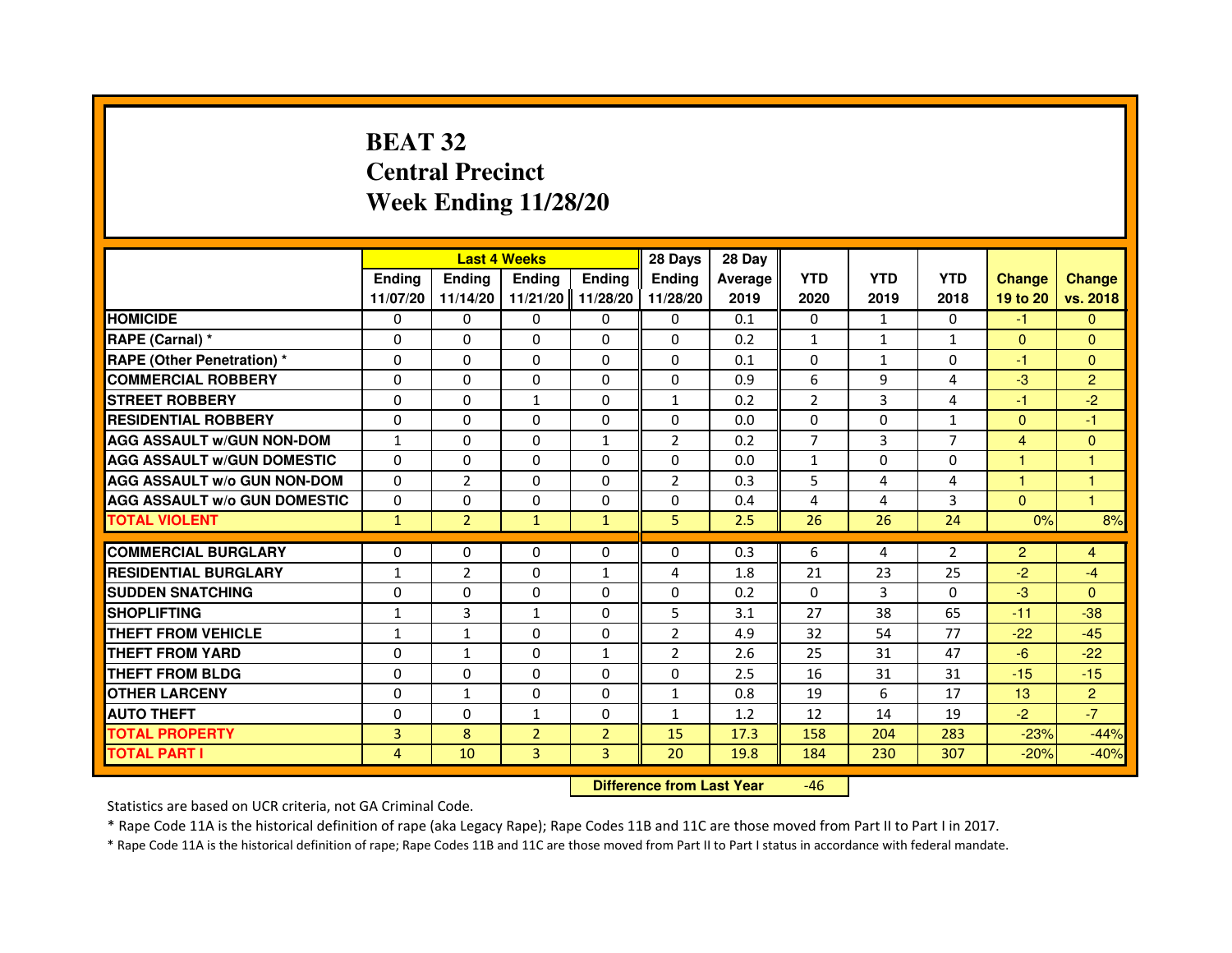# **BEAT 33 Central PrecinctWeek Ending 11/28/20**

|                                     |                | <b>Last 4 Weeks</b> |                |                   | 28 Days        | 28 Day  |                |                |                |                      |                |
|-------------------------------------|----------------|---------------------|----------------|-------------------|----------------|---------|----------------|----------------|----------------|----------------------|----------------|
|                                     | <b>Ending</b>  | <b>Endina</b>       | <b>Ending</b>  | <b>Ending</b>     | <b>Endina</b>  | Average | <b>YTD</b>     | <b>YTD</b>     | <b>YTD</b>     | <b>Change</b>        | <b>Change</b>  |
|                                     | 11/07/20       | 11/14/20            |                | 11/21/20 11/28/20 | 11/28/20       | 2019    | 2020           | 2019           | 2018           | 19 to 20             | vs. 2018       |
| <b>HOMICIDE</b>                     | 0              | $\mathbf{0}$        | $\mathbf{0}$   | $\Omega$          | $\Omega$       | 0.2     | $\mathbf{1}$   | $\overline{2}$ | $\Omega$       | $-1$                 | 1              |
| RAPE (Carnal) *                     | $\Omega$       | $\Omega$            | $\Omega$       | $\Omega$          | $\Omega$       | 0.0     | $\overline{2}$ | $\Omega$       | 3              | $\overline{2}$       | $-1$           |
| <b>RAPE (Other Penetration) *</b>   | $\Omega$       | 0                   | 0              | $\mathbf{0}$      | 0              | 0.1     | $\Omega$       | $\mathbf{1}$   | $\overline{2}$ | $-1$                 | $-2$           |
| <b>COMMERCIAL ROBBERY</b>           | 1              | $\Omega$            | 0              | $\mathbf{1}$      | 2              | 0.3     | 4              | 3              | 2              | $\blacktriangleleft$ | $\overline{2}$ |
| <b>STREET ROBBERY</b>               | $\Omega$       | $\Omega$            | 0              | 0                 | $\Omega$       | 1.3     | 12             | 16             | 19             | $-4$                 | $-7$           |
| <b>RESIDENTIAL ROBBERY</b>          | $\Omega$       | $\Omega$            | 0              | $\Omega$          | 0              | 0.0     | $\Omega$       | $\Omega$       | 0              | $\mathbf{0}$         | $\Omega$       |
| <b>AGG ASSAULT W/GUN NON-DOM</b>    | $\Omega$       | $\Omega$            | $\Omega$       | $\mathbf{0}$      | $\Omega$       | 1.0     | 9              | 11             | 10             | $-2$                 | $-1$           |
| <b>AGG ASSAULT W/GUN DOMESTIC</b>   | $\Omega$       | $\Omega$            | $\Omega$       | 0                 | $\Omega$       | 0.2     | $\mathbf{1}$   | $\mathcal{P}$  | 0              | $-1$                 | $\mathbf{1}$   |
| <b>AGG ASSAULT W/o GUN NON-DOM</b>  | $\Omega$       | $\Omega$            | 0              | 0                 | 0              | 0.9     | 8              | 12             | $\overline{7}$ | $-4$                 |                |
| <b>AGG ASSAULT w/o GUN DOMESTIC</b> | $\mathbf{1}$   | 0                   | 0              | 0                 | $\mathbf{1}$   | 0.7     | 11             | 9              | $\overline{2}$ | $\overline{2}$       | 9              |
| <b>TOTAL VIOLENT</b>                | $\overline{2}$ | $\mathbf{0}$        | $\mathbf{0}$   | $\mathbf{1}$      | 3              | 4.7     | 48             | 56             | 45             | $-14%$               | 7%             |
|                                     |                |                     |                |                   |                |         |                |                |                |                      |                |
| <b>COMMERCIAL BURGLARY</b>          | 0              | $\Omega$            | 0              | 0                 | $\Omega$       | 1.3     | 9              | 12             | 10             | -3                   | -1             |
| <b>RESIDENTIAL BURGLARY</b>         | 0              | 0                   | 0              | $\mathbf{0}$      | 0              | 1.8     | 14             | 24             | 18             | $-10$                | $-4$           |
| <b>SUDDEN SNATCHING</b>             | $\Omega$       | $\Omega$            | $\Omega$       | $\Omega$          | $\Omega$       | 0.1     | 2              | $\mathbf{1}$   | 5              | $\blacktriangleleft$ | $-3$           |
| <b>SHOPLIFTING</b>                  | $\Omega$       | $\mathbf{1}$        | 0              | $\Omega$          | $\mathbf{1}$   | 7.9     | 28             | 98             | 57             | $-70$                | $-29$          |
| <b>THEFT FROM VEHICLE</b>           | $\mathbf{1}$   | $\mathbf{1}$        | $\mathbf{1}$   | $\mathbf{1}$      | 4              | 3.4     | 37             | 43             | 56             | $-6$                 | $-19$          |
| <b>THEFT FROM YARD</b>              | $\Omega$       | $\overline{2}$      | 0              | 0                 | $\overline{2}$ | 3.6     | 43             | 46             | 44             | $-3$                 | $-1$           |
| <b>THEFT FROM BLDG</b>              | $\Omega$       | $\Omega$            | 0              | 0                 | $\Omega$       | 1.7     | 13             | 18             | 32             | $-5$                 | $-19$          |
| <b>OTHER LARCENY</b>                | $\mathbf{1}$   | $\Omega$            | 1              | 0                 | $\overline{2}$ | 2.0     | 13             | 25             | $\overline{7}$ | $-12$                | 6              |
| <b>AUTO THEFT</b>                   | $\Omega$       | 1                   | $\Omega$       | $\Omega$          | $\mathbf{1}$   | 1.4     | 19             | 17             | 38             | $\overline{2}$       | $-19$          |
| <b>TOTAL PROPERTY</b>               | $\overline{2}$ | 5                   | $\overline{2}$ | $\mathbf{1}$      | 10             | 23.2    | 178            | 284            | 267            | $-37%$               | $-33%$         |
| <b>TOTAL PART I</b>                 | 4              | 5                   | $\overline{2}$ | $\overline{2}$    | 13             | 27.8    | 226            | 340            | 312            | $-34%$               | $-28%$         |

 **Difference from Last Year**-114

Statistics are based on UCR criteria, not GA Criminal Code.

\* Rape Code 11A is the historical definition of rape (aka Legacy Rape); Rape Codes 11B and 11C are those moved from Part II to Part I in 2017.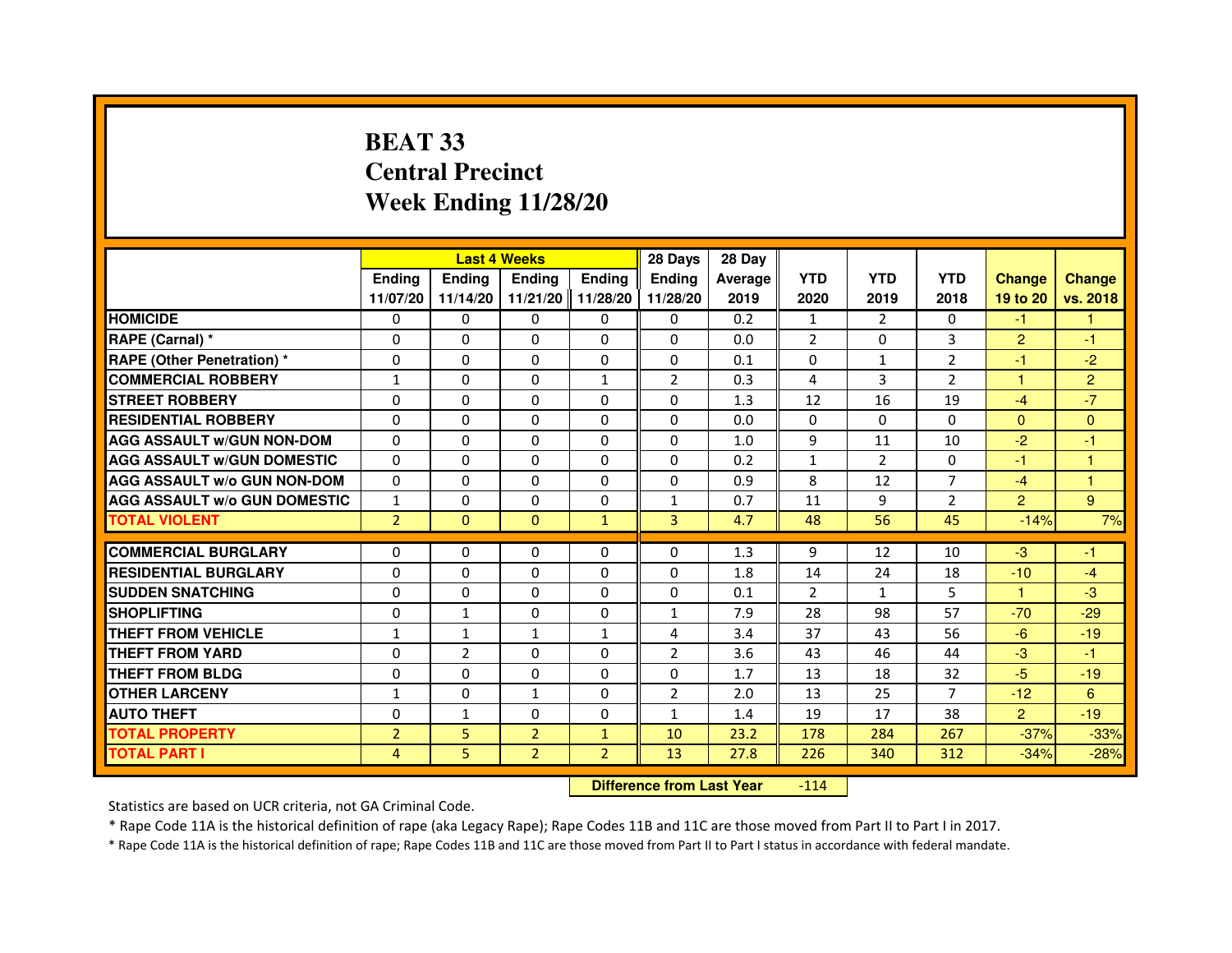# **BEAT 34 Central PrecinctWeek Ending 11/28/20**

|                                                  |                          |                          | <b>Last 4 Weeks</b>  |                | 28 Days                      | 28 Day         |                |                |                    |                |                |
|--------------------------------------------------|--------------------------|--------------------------|----------------------|----------------|------------------------------|----------------|----------------|----------------|--------------------|----------------|----------------|
|                                                  | <b>Ending</b>            | <b>Ending</b>            | <b>Ending</b>        | <b>Ending</b>  | <b>Ending</b>                | <b>Average</b> | <b>YTD</b>     | <b>YTD</b>     | <b>YTD</b>         | <b>Change</b>  | <b>Change</b>  |
|                                                  | 11/07/20                 | 11/14/20                 | 11/21/20 11/28/20    |                | 11/28/20                     | 2019           | 2020           | 2019           | 2018               | 19 to 20       | vs. 2018       |
| <b>HOMICIDE</b>                                  | 0                        | 0                        | $\Omega$             | 0              | 0                            | 0.1            | 3              | $\mathbf{1}$   | 2                  | $\overline{2}$ | 1              |
| RAPE (Carnal) *                                  | $\Omega$                 | $\Omega$                 | $\mathbf 0$          | $\Omega$       | $\Omega$                     | 0.2            | 5              | 3              | $\mathbf{1}$       | $\overline{2}$ | $\overline{4}$ |
| <b>RAPE (Other Penetration) *</b>                | $\Omega$                 | $\Omega$                 | $\Omega$             | $\mathbf{1}$   | $\mathbf{1}$                 | 0.1            | $\overline{2}$ | $\mathbf{1}$   | $\Omega$           | 1              | 2              |
| <b>COMMERCIAL ROBBERY</b>                        | 0                        | 0                        | 0                    | 0              | 0                            | 0.0            | $\mathbf{1}$   | 0              | $\Omega$           | 1              | 1              |
| <b>STREET ROBBERY</b>                            | 0                        | $\mathbf{1}$             | 0                    | 0              | $\mathbf{1}$                 | 0.9            | 13             | 12             | 10                 | 1              | 3              |
| <b>RESIDENTIAL ROBBERY</b>                       | $\Omega$                 | $\Omega$                 | 0                    | 0              | 0                            | 0.2            | $\Omega$       | $\overline{2}$ | $\overline{2}$     | $-2$           | $-2$           |
| <b>AGG ASSAULT w/GUN NON-DOM</b>                 | $\Omega$                 | $\mathbf 0$              | $\mathbf{1}$         | 0              | $\mathbf{1}$                 | 1.8            | 23             | 19             | 18                 | $\overline{4}$ | 5              |
| <b>AGG ASSAULT W/GUN DOMESTIC</b>                | $\Omega$                 | $\Omega$                 | $\Omega$             | $\Omega$       | 0                            | 0.5            | $\Omega$       | 6              | 3                  | $-6$           | $-3$           |
| <b>AGG ASSAULT w/o GUN NON-DOM</b>               | $\mathbf{1}$             | $\Omega$                 | $\Omega$             | $\Omega$       | 1                            | 0.9            | 12             | 11             | 12                 | 1              | $\Omega$       |
| <b>AGG ASSAULT W/o GUN DOMESTIC</b>              | $\mathbf{1}$             | 0                        | 0                    | 0              | 1                            | 1.6            | 17             | 21             | 16                 | $-4$           | 1              |
| <b>TOTAL VIOLENT</b>                             | $\overline{2}$           | $\mathbf{1}$             | $\mathbf{1}$         | $\mathbf{1}$   | 5                            | 6.2            | 76             | 76             | 64                 | 0%             | 19%            |
| <b>COMMERCIAL BURGLARY</b>                       |                          |                          |                      |                |                              |                | 5              |                |                    |                |                |
| <b>RESIDENTIAL BURGLARY</b>                      | 0<br>1                   | $\mathbf{1}$             | 0<br>0               | 0              | 1                            | 0.5            |                | 6              | $\mathbf{1}$       | -1<br>$-15$    | $\overline{4}$ |
|                                                  |                          | $\overline{2}$           |                      | 0              | 3                            | 3.2            | 25             | 40             | 55                 |                | $-30$          |
| <b>SUDDEN SNATCHING</b><br><b>SHOPLIFTING</b>    | $\Omega$                 | $\Omega$                 | $\Omega$             | $\Omega$       | 0                            | 0.2            | $\mathbf{1}$   | $\overline{2}$ | 3<br>6             | $-1$           | $-2$           |
| <b>THEFT FROM VEHICLE</b>                        | $\Omega$<br>$\mathbf{1}$ | $\mathbf{1}$<br>$\Omega$ | $\Omega$<br>$\Omega$ | 0<br>$\Omega$  | $\mathbf{1}$<br>$\mathbf{1}$ | 1.2<br>2.3     | 6<br>27        | 16<br>28       | 36                 | $-10$<br>$-1$  | $\Omega$<br>-9 |
|                                                  | $\mathbf 0$              | $\Omega$                 | $\Omega$             | $\mathbf{1}$   | $\mathbf{1}$                 |                | 15             | 29             | 18                 | $-14$          | $-3$           |
| <b>THEFT FROM YARD</b><br><b>THEFT FROM BLDG</b> | $\mathbf{1}$             | $\mathbf{1}$             | 0                    | 0              | $\overline{2}$               | 2.3<br>1.4     | 17             | 16             | 26                 | $\mathbf{1}$   | -9             |
| <b>OTHER LARCENY</b>                             |                          |                          |                      |                |                              |                |                |                |                    |                |                |
| <b>AUTO THEFT</b>                                | $\Omega$<br>$\Omega$     | $\Omega$<br>$\Omega$     | 0<br>$\Omega$        | $\Omega$       | 0                            | 0.3<br>2.0     | 5<br>23        | 4<br>24        | $\mathbf{1}$<br>30 | 1<br>$-1$      | 4<br>$-7$      |
|                                                  |                          |                          |                      | $\mathbf{1}$   | $\mathbf{1}$                 |                |                |                |                    |                |                |
| <b>TOTAL PROPERTY</b>                            | 3                        | 5                        | $\mathbf{0}$         | $\overline{2}$ | 10                           | 13.3           | 124            | 165            | 176                | $-25%$         | $-30%$         |
| <b>TOTAL PART I</b>                              | 5                        | 6                        | $\mathbf{1}$         | 3              | 15                           | 19.6           | 200            | 241            | 240                | $-17%$         | $-17%$         |

 **Difference from Last Year**

-41

Statistics are based on UCR criteria, not GA Criminal Code.

\* Rape Code 11A is the historical definition of rape (aka Legacy Rape); Rape Codes 11B and 11C are those moved from Part II to Part I in 2017.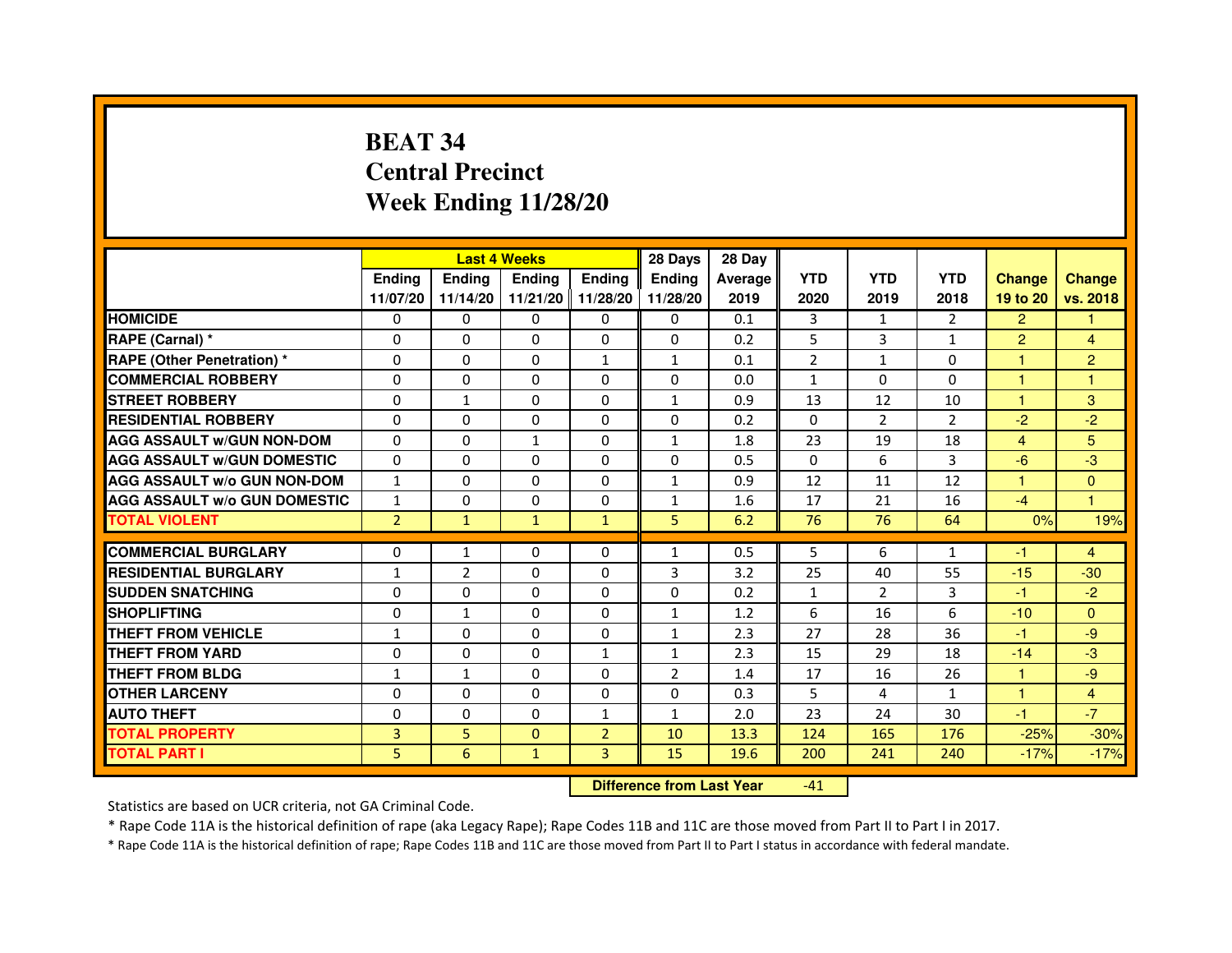# **BEAT 35 Central PrecinctWeek Ending 11/28/20**

|                                     |                | <b>Last 4 Weeks</b> |                   |                | 28 Days        | 28 Day  |                |                |                |                  |                |
|-------------------------------------|----------------|---------------------|-------------------|----------------|----------------|---------|----------------|----------------|----------------|------------------|----------------|
|                                     | <b>Ending</b>  | <b>Ending</b>       | <b>Ending</b>     | <b>Endina</b>  | <b>Endina</b>  | Average | <b>YTD</b>     | <b>YTD</b>     | <b>YTD</b>     | <b>Change</b>    | <b>Change</b>  |
|                                     | 11/07/20       | 11/14/20            | 11/21/20 11/28/20 |                | 11/28/20       | 2019    | 2020           | 2019           | 2018           | 19 to 20         | vs. 2018       |
| <b>HOMICIDE</b>                     | 0              | 0                   | 0                 | 0              | 0              | 0.0     | 6              | 0              | $\mathbf{1}$   | 6                | 5.             |
| RAPE (Carnal) *                     | $\Omega$       | $\Omega$            | $\Omega$          | $\Omega$       | $\Omega$       | 0.0     | $\overline{2}$ | $\Omega$       | 4              | $\overline{2}$   | $-2$           |
| <b>RAPE (Other Penetration) *</b>   | $\Omega$       | $\Omega$            | $\Omega$          | $\Omega$       | $\Omega$       | 0.0     | $\mathbf{1}$   | $\Omega$       | 3              | 1                | $-2$           |
| <b>COMMERCIAL ROBBERY</b>           | 0              | 0                   | $\Omega$          | 1              | 1              | 0.2     | 4              | 2              | $\mathbf{1}$   | $\overline{2}$   | 3              |
| <b>STREET ROBBERY</b>               | $\Omega$       | 0                   | $\Omega$          | $\mathbf{1}$   | 1              | 1.1     | 6              | 12             | 7              | $-6$             | $-1$           |
| <b>RESIDENTIAL ROBBERY</b>          | $\Omega$       | $\Omega$            | $\Omega$          | $\Omega$       | 0              | 0.0     | $\mathbf{1}$   | $\Omega$       | $\Omega$       | 1                | 1              |
| <b>AGG ASSAULT w/GUN NON-DOM</b>    | $\Omega$       | 0                   | $\mathbf{1}$      | 0              | $\mathbf{1}$   | 2.2     | 18             | 27             | 20             | $-9$             | $-2$           |
| <b>AGG ASSAULT W/GUN DOMESTIC</b>   | $\Omega$       | 0                   | 0                 | 0              | 0              | 0.2     | 3              | $\overline{2}$ | 5              | $\mathbf{1}$     | $-2$           |
| <b>AGG ASSAULT W/o GUN NON-DOM</b>  | $\mathbf{1}$   | $\Omega$            | $\Omega$          | $\Omega$       | 1              | 0.6     | 5              | 8              | 9              | $-3$             | $-4$           |
| <b>AGG ASSAULT W/o GUN DOMESTIC</b> | $\Omega$       | $\Omega$            | $\Omega$          | 0              | 0              | 0.9     | 12             | 11             | 8              | 1.               | $\overline{4}$ |
| <b>TOTAL VIOLENT</b>                | $\mathbf{1}$   | $\Omega$            | $\mathbf{1}$      | $\overline{2}$ | 4              | 5.2     | 58             | 62             | 58             | $-6%$            | 0%             |
|                                     |                |                     |                   |                |                |         |                |                |                |                  |                |
| <b>COMMERCIAL BURGLARY</b>          | $\Omega$       | $\Omega$            | $\Omega$          | $\mathbf{1}$   | $\mathbf{1}$   | 1.2     | $\overline{7}$ | 13             | 5              | $-6$             | $\overline{c}$ |
| <b>RESIDENTIAL BURGLARY</b>         | $\mathbf{1}$   | $\overline{2}$      | $\Omega$          | $\overline{2}$ | 5              | 2.9     | 29             | 34             | 43             | $-5$             | $-14$          |
| <b>SUDDEN SNATCHING</b>             | 0              | $\Omega$            | $\Omega$          | 0              | 0              | 0.2     | $\Omega$       | $\overline{2}$ | $\mathfrak{p}$ | $-2$             | $-2$           |
| <b>SHOPLIFTING</b>                  | $\overline{2}$ | $\mathbf 0$         | 0                 | $\overline{2}$ | 4              | 2.4     | 31             | 29             | 27             | $\overline{2}$   | $\overline{4}$ |
| <b>THEFT FROM VEHICLE</b>           | $\mathbf{1}$   | $\Omega$            | $\mathbf{1}$      | $\Omega$       | $\overline{2}$ | 6.5     | 38             | 81             | 47             | $-43$            | $-9$           |
| <b>THEFT FROM YARD</b>              | 0              | $\mathbf{1}$        | $\Omega$          | $\Omega$       | 1              | 1.4     | 5              | 18             | 27             | $-13$            | $-22$          |
| <b>THEFT FROM BLDG</b>              | $\Omega$       | $\Omega$            | $\mathbf{1}$      | 1              | $\overline{2}$ | 1.8     | 14             | 21             | 16             | $-7$             | $-2$           |
| <b>OTHER LARCENY</b>                | $\Omega$       | $\mathbf{1}$        | $\Omega$          | 0              | 1              | 1.2     | 4              | 13             | 6              | $-9$             | $-2$           |
| <b>AUTO THEFT</b>                   | $\overline{2}$ | $\mathbf 0$         | $\overline{2}$    | 0              | 4              | 2.1     | 33             | 23             | 42             | 10 <sup>10</sup> | $-9$           |
| <b>TOTAL PROPERTY</b>               | 6              | 4                   | 4                 | 6              | 20             | 19.7    | 161            | 234            | 215            | $-31%$           | $-25%$         |
| <b>TOTAL PART I</b>                 | $\overline{7}$ | 4                   | 5                 | 8              | 24             | 24.9    | 219            | 296            | 273            | $-26%$           | $-20%$         |

 **Difference from Last Year**-77

Statistics are based on UCR criteria, not GA Criminal Code.

\* Rape Code 11A is the historical definition of rape (aka Legacy Rape); Rape Codes 11B and 11C are those moved from Part II to Part I in 2017.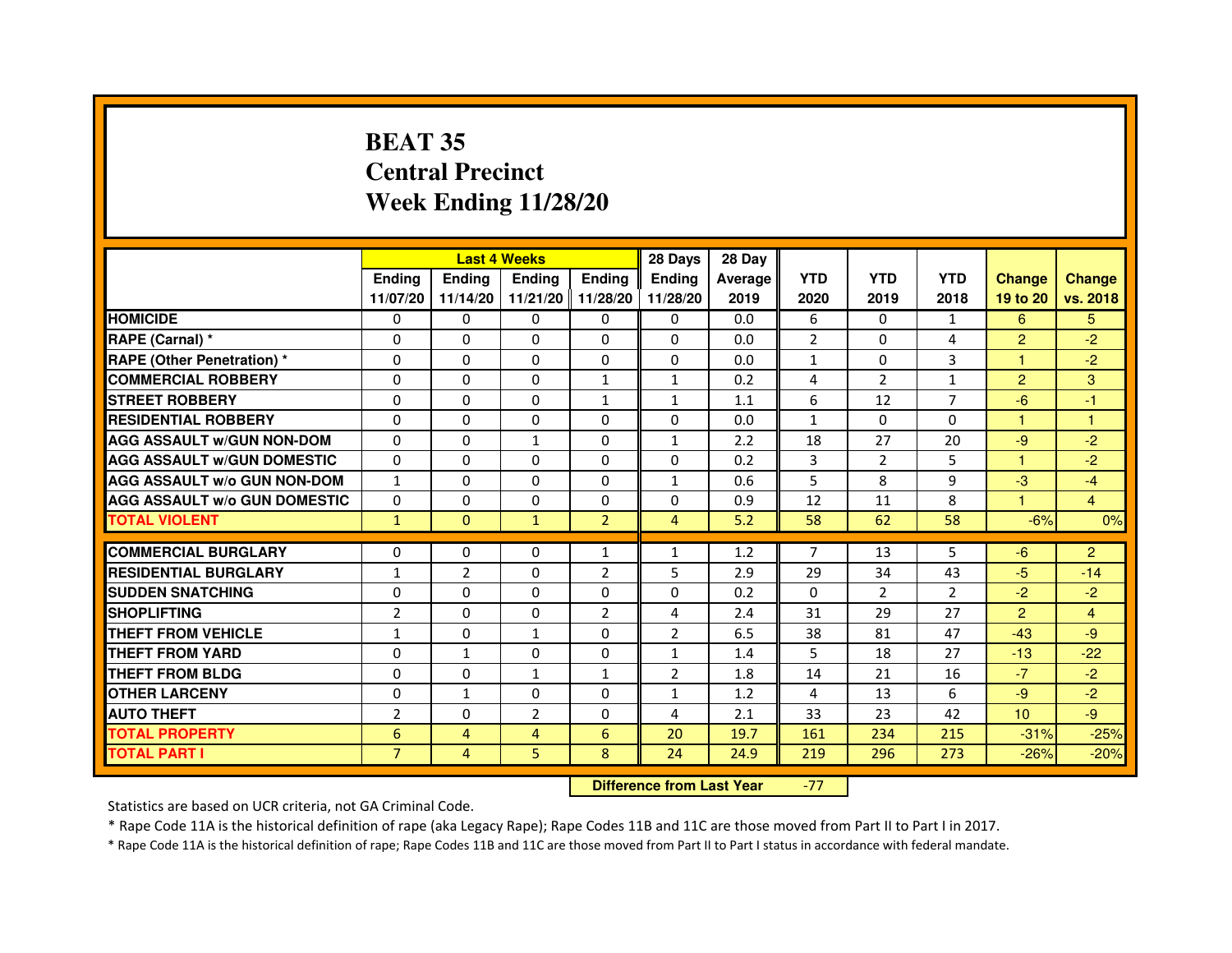#### **BEAT 36 Central PrecinctWeek Ending 11/28/20**

|                                     |                | <b>Last 4 Weeks</b> |               |                   | 28 Days        | 28 Day  |                |               |                |                |                |
|-------------------------------------|----------------|---------------------|---------------|-------------------|----------------|---------|----------------|---------------|----------------|----------------|----------------|
|                                     | <b>Endina</b>  | <b>Endina</b>       | <b>Endina</b> | <b>Endina</b>     | <b>Endina</b>  | Average | <b>YTD</b>     | <b>YTD</b>    | <b>YTD</b>     | <b>Change</b>  | <b>Change</b>  |
|                                     | 11/07/20       | 11/14/20            |               | 11/21/20 11/28/20 | 11/28/20       | 2019    | 2020           | 2019          | 2018           | 19 to 20       | vs. 2018       |
| <b>HOMICIDE</b>                     | $\Omega$       | $\mathbf{1}$        | $\mathbf{0}$  | $\mathbf{0}$      | $\mathbf{1}$   | 0.0     | 2              | $\Omega$      | $\Omega$       | $\overline{2}$ | $\overline{2}$ |
| RAPE (Carnal) *                     | $\Omega$       | $\Omega$            | 0             | $\Omega$          | $\Omega$       | 0.2     | 5              | $\mathcal{P}$ | $\overline{2}$ | 3              | 3              |
| RAPE (Other Penetration) *          | 0              | 0                   | 0             | 0                 | $\Omega$       | 0.0     | 0              | 0             | $\mathbf{1}$   | $\Omega$       | -1             |
| <b>COMMERCIAL ROBBERY</b>           | 0              | $\Omega$            | $\Omega$      | 0                 | 0              | 0.2     | 0              | 3             | 0              | -3             | $\Omega$       |
| <b>STREET ROBBERY</b>               | $\Omega$       | $\Omega$            | $\Omega$      | $\Omega$          | $\Omega$       | 0.6     | $\overline{2}$ | 6             | 4              | $-4$           | $-2$           |
| <b>RESIDENTIAL ROBBERY</b>          | $\Omega$       | $\Omega$            | $\Omega$      | $\Omega$          | $\Omega$       | 0.1     | 4              | $\mathbf{1}$  | 5              | 3              | $-1$           |
| <b>AGG ASSAULT W/GUN NON-DOM</b>    | $\Omega$       | $\Omega$            | $\Omega$      | 0                 | $\Omega$       | 0.8     | 3              | 11            | 8              | -8             | $-5$           |
| <b>AGG ASSAULT W/GUN DOMESTIC</b>   | $\Omega$       | $\mathbf{0}$        | 0             | 0                 | 0              | 0.2     | $\mathbf{1}$   | 2             | $\mathbf{1}$   | -1             | $\Omega$       |
| <b>AGG ASSAULT W/o GUN NON-DOM</b>  | $\Omega$       | $\mathbf{1}$        | $\Omega$      | $\Omega$          | $\mathbf{1}$   | 0.5     | 5              | 4             | 4              |                | -1             |
| <b>AGG ASSAULT W/o GUN DOMESTIC</b> | $\Omega$       | 0                   | $\Omega$      | $\mathbf{1}$      | $\mathbf{1}$   | 0.3     | 13             | 4             | 4              | 9              | 9              |
| <b>TOTAL VIOLENT</b>                | $\Omega$       | $\overline{2}$      | $\mathbf{0}$  | $\mathbf{1}$      | 3              | 2.9     | 35             | 33            | 29             | 6%             | 21%            |
|                                     |                |                     |               |                   |                |         |                |               |                |                |                |
| <b>COMMERCIAL BURGLARY</b>          | 0              | 0                   | 0             | 0                 | 0              | 1.1     | 6              | 11            | 6              | $-5$           | $\Omega$       |
| <b>RESIDENTIAL BURGLARY</b>         | 0              | 0                   | 0             | 0                 | 0              | 2.3     | 12             | 26            | 20             | $-14$          | $-8$           |
| <b>SUDDEN SNATCHING</b>             | $\Omega$       | $\Omega$            | $\Omega$      | $\Omega$          | 0              | 0.1     | $\overline{2}$ | $\mathbf{1}$  | $\overline{2}$ | 1              | $\Omega$       |
| <b>SHOPLIFTING</b>                  | $\Omega$       | $\Omega$            | 3             | $\Omega$          | 3              | 3.7     | 49             | 45            | 41             | $\overline{4}$ | 8              |
| <b>THEFT FROM VEHICLE</b>           | 0              | $\overline{2}$      | $\mathbf{1}$  | 0                 | 3              | 3.3     | 33             | 42            | 40             | $-9$           | $-7$           |
| <b>THEFT FROM YARD</b>              | 1              | 0                   | 0             | 1                 | $\overline{2}$ | 0.7     | 17             | 9             | 13             | 8              | $\overline{4}$ |
| THEFT FROM BLDG                     | 0              | 0                   | $\mathbf 0$   | 0                 | 0              | 1.5     | 16             | 19            | 24             | $-3$           | $-8$           |
| <b>OTHER LARCENY</b>                | $\Omega$       | $\Omega$            | $\Omega$      | $\Omega$          | $\Omega$       | 0.3     | 3              | 3             | $\mathbf{1}$   | $\Omega$       | 2              |
| <b>AUTO THEFT</b>                   | $\mathbf{1}$   | $\overline{2}$      | $\mathbf{1}$  | $\Omega$          | 4              | 1.8     | 31             | 22            | 20             | 9              | 11             |
| <b>TOTAL PROPERTY</b>               | $\overline{2}$ | 4                   | 5             | $\mathbf{1}$      | 12             | 14.8    | 169            | 178           | 167            | $-5%$          | 1%             |
| <b>TOTAL PART I</b>                 | $\overline{2}$ | 6                   | 5             | $\overline{2}$    | 15             | 17.7    | 204            | 211           | 196            | $-3%$          | 4%             |

#### **Difference from Last Year**

-7

Statistics are based on UCR criteria, not GA Criminal Code.

\* Rape Code 11A is the historical definition of rape (aka Legacy Rape); Rape Codes 11B and 11C are those moved from Part II to Part I in 2017.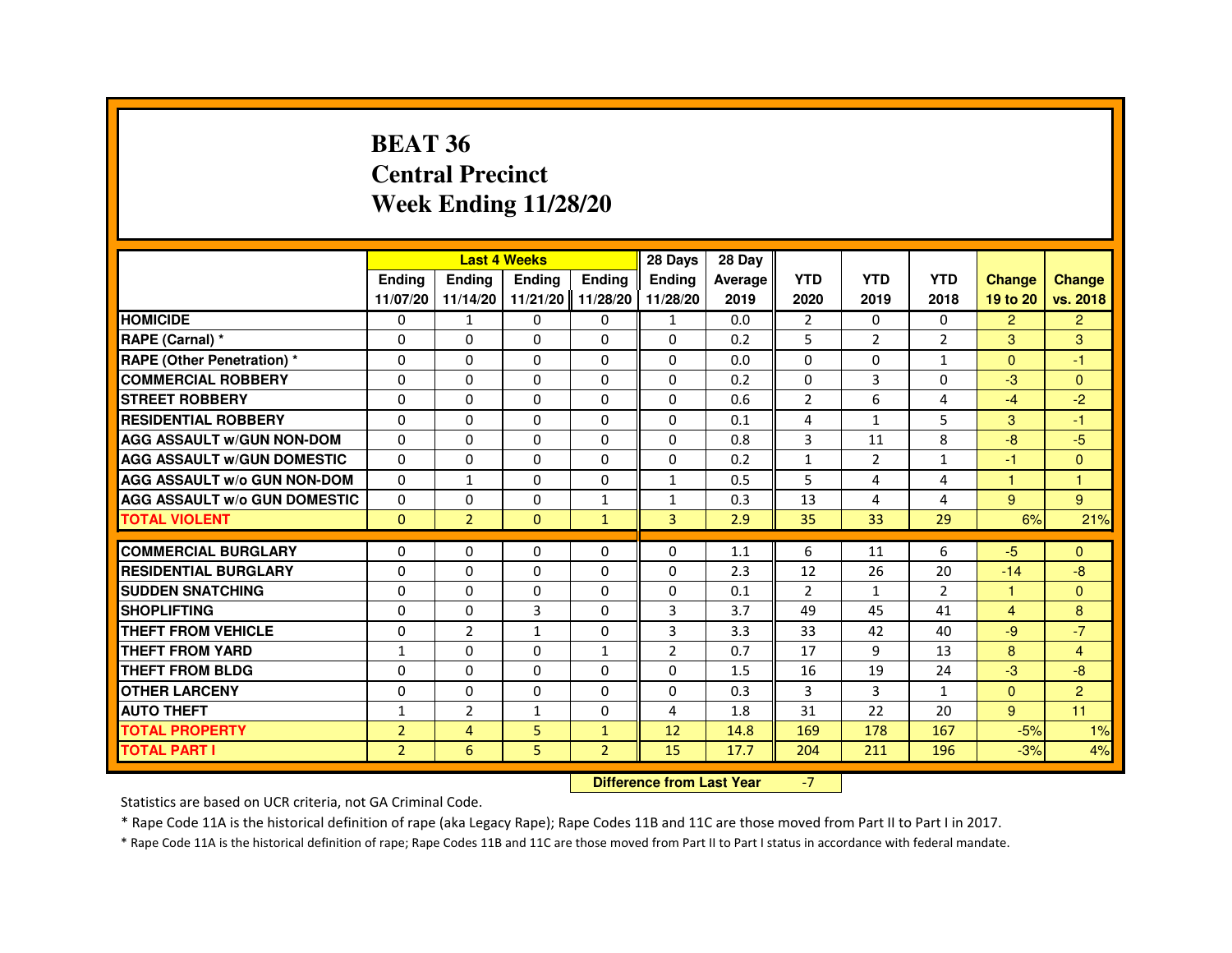# **BEAT 41 South PrecinctWeek Ending 11/28/20**

|                                     |                |               | <b>Last 4 Weeks</b>              |               | 28 Days        | 28 Day  |                |                |                |                      |                |
|-------------------------------------|----------------|---------------|----------------------------------|---------------|----------------|---------|----------------|----------------|----------------|----------------------|----------------|
|                                     | <b>Ending</b>  | <b>Ending</b> | <b>Ending</b>                    | <b>Ending</b> | <b>Endina</b>  | Average | <b>YTD</b>     | <b>YTD</b>     | <b>YTD</b>     | <b>Change</b>        | <b>Change</b>  |
|                                     | 11/07/20       | 11/14/20      | 11/21/20                         | 11/28/20      | 11/28/20       | 2019    | 2020           | 2019           | 2018           | 19 to 20             | vs. 2018       |
| <b>HOMICIDE</b>                     | $\Omega$       | $\Omega$      | $\Omega$                         | $\mathbf{0}$  | $\mathbf{0}$   | 0.1     | 0              | $\mathbf{1}$   | $\Omega$       | $-1$                 | $\Omega$       |
| RAPE (Carnal) *                     | 0              | $\Omega$      | 0                                | $\Omega$      | $\Omega$       | 0.2     | 1              | 3              | $\mathbf{1}$   | $-2$                 | $\Omega$       |
| <b>RAPE (Other Penetration) *</b>   | $\Omega$       | $\Omega$      | $\Omega$                         | $\Omega$      | $\Omega$       | 0.0     | $\Omega$       | $\Omega$       | $\mathbf{1}$   | $\Omega$             | $-1$           |
| <b>COMMERCIAL ROBBERY</b>           | 0              | $\Omega$      | $\Omega$                         | $\Omega$      | 0              | 0.6     | $\overline{2}$ | 6              | $\overline{2}$ | $-4$                 | $\Omega$       |
| <b>STREET ROBBERY</b>               | $\Omega$       | $\Omega$      | $\mathbf{1}$                     | $\Omega$      | $\mathbf{1}$   | 0.9     | $\overline{7}$ | 10             | 4              | $-3$                 | 3              |
| <b>RESIDENTIAL ROBBERY</b>          | $\Omega$       | $\Omega$      | 0                                | $\Omega$      | 0              | 0.1     | $\mathbf{1}$   | $\mathbf{1}$   | $\mathbf{1}$   | $\Omega$             | $\Omega$       |
| <b>AGG ASSAULT W/GUN NON-DOM</b>    | $\Omega$       | $\Omega$      | 0                                | $\Omega$      | $\Omega$       | 0.2     | 5              | $\overline{2}$ | $\Omega$       | 3                    | 5              |
| <b>AGG ASSAULT W/GUN DOMESTIC</b>   | $\Omega$       | $\Omega$      | $\Omega$                         | $\Omega$      | $\Omega$       | 0.1     | $\mathbf{1}$   | $\mathbf{1}$   | $\Omega$       | $\Omega$             | $\mathbf{1}$   |
| <b>AGG ASSAULT w/o GUN NON-DOM</b>  | $\overline{2}$ | 0             | 0                                | $\mathbf{0}$  | 2              | 0.3     | 6              | 4              | 2              | $\overline{2}$       | 4              |
| <b>AGG ASSAULT w/o GUN DOMESTIC</b> | $\Omega$       | 0             | $\mathbf{1}$                     | $\Omega$      | $\mathbf{1}$   | 0.5     | $\overline{7}$ | 6              | $\mathbf{1}$   | $\blacktriangleleft$ | 6              |
| <b>TOTAL VIOLENT</b>                | $\overline{2}$ | $\mathbf{0}$  | $\overline{2}$                   | $\mathbf{0}$  | 4              | 3.0     | 30             | 34             | 12             | $-12%$               | 150%           |
| <b>COMMERCIAL BURGLARY</b>          | $\Omega$       | 0             | 0                                | $\Omega$      | 0              | 1.1     | 6              | 14             | 10             | $-8$                 | $-4$           |
| <b>RESIDENTIAL BURGLARY</b>         | $\Omega$       | $\Omega$      | $\overline{2}$                   | $\Omega$      | $\overline{2}$ | 0.8     | 10             | 10             | 15             | $\Omega$             | $-5$           |
| <b>SUDDEN SNATCHING</b>             | $\Omega$       | $\Omega$      | $\Omega$                         | $\Omega$      | $\Omega$       | 0.2     | $\mathbf{1}$   | $\mathcal{P}$  | 4              | $-1$                 | $-3$           |
| <b>SHOPLIFTING</b>                  | 0              | 0             | 0                                | 1             | 1              | 1.8     | 11             | 23             | 19             | $-12$                | $-8$           |
| <b>THEFT FROM VEHICLE</b>           | 1              | $\Omega$      | $\overline{2}$                   | $\Omega$      | 3              | 5.4     | 37             | 65             | 42             | $-28$                | $-5$           |
| <b>THEFT FROM YARD</b>              | 0              | 0             | 0                                | 0             | 0              | 0.9     | 9              | 10             | 16             | $-1$                 | $-7$           |
| <b>THEFT FROM BLDG</b>              | $\Omega$       | $\Omega$      | $\mathbf{1}$                     | $\Omega$      | $\mathbf{1}$   | 3.3     | 26             | 39             | 22             | $-13$                | $\overline{4}$ |
| <b>OTHER LARCENY</b>                | 0              | $\Omega$      | 0                                | $\Omega$      | $\Omega$       | 0.3     | 4              | 4              | 3              | $\mathbf{0}$         | 1              |
| <b>AUTO THEFT</b>                   | $\Omega$       | $\mathbf{1}$  | $\Omega$                         | $\Omega$      | $\mathbf{1}$   | 1.5     | 17             | 18             | 11             | $-1$                 | 6              |
| <b>TOTAL PROPERTY</b>               | $\mathbf{1}$   | $\mathbf{1}$  | 5                                | $\mathbf{1}$  | 8              | 15.3    | 121            | 185            | 142            | $-35%$               | $-15%$         |
| <b>TOTAL PART I</b>                 | 3              | $\mathbf{1}$  | $\overline{7}$                   | $\mathbf{1}$  | 12             | 18.3    | 151            | 219            | 154            | $-31%$               | $-2%$          |
|                                     |                |               | <b>Difference from Last Year</b> |               | $-68$          |         |                |                |                |                      |                |

 **Difference from Last Year**

Statistics are based on UCR criteria, not GA Criminal Code.

\* Rape Code 11A is the historical definition of rape (aka Legacy Rape); Rape Codes 11B and 11C are those moved from Part II to Part I in 2017.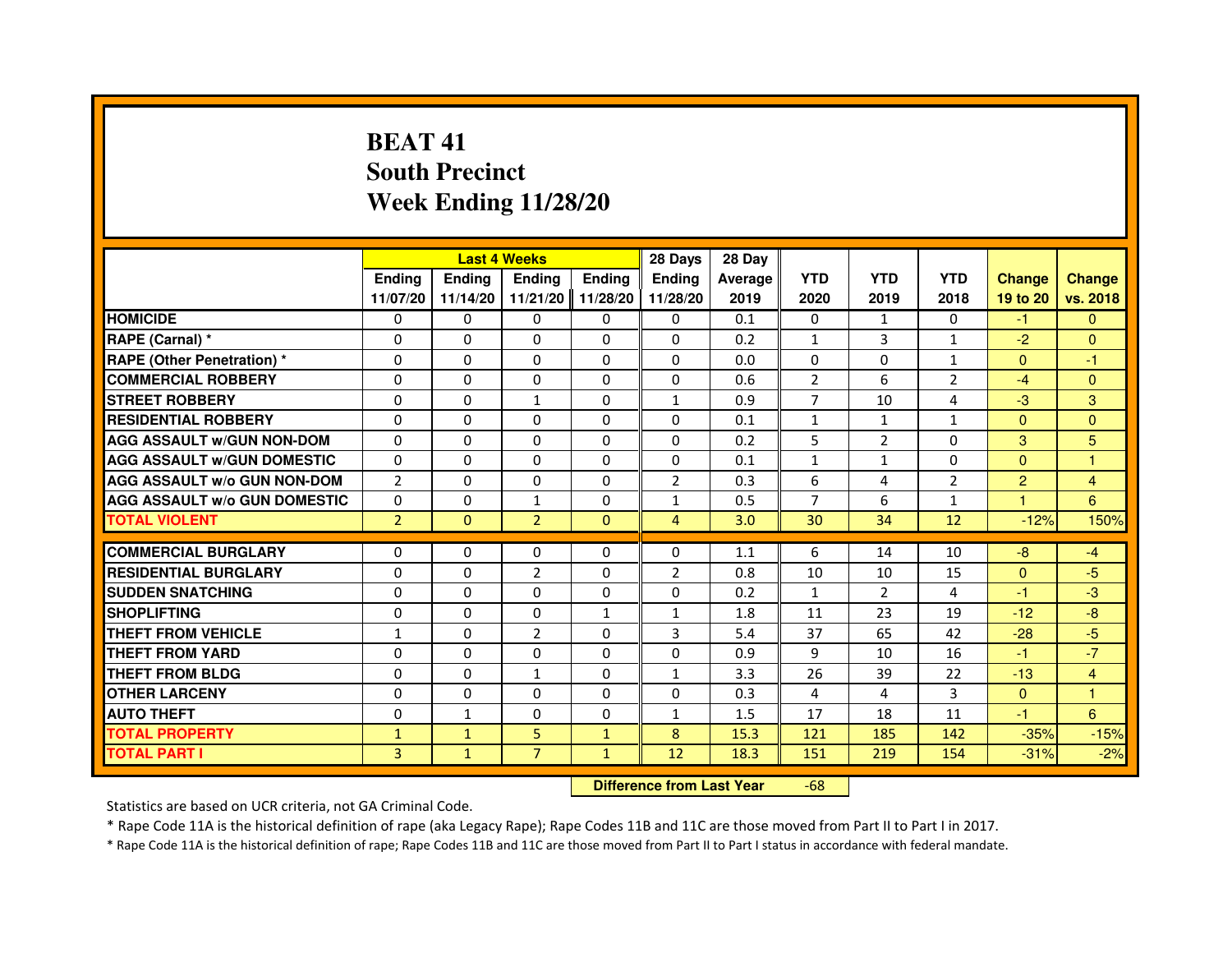# **BEAT 42 South PrecinctWeek Ending 11/28/20**

|                                     |                 |                | <b>Last 4 Weeks</b>              |               | 28 Days       | 28 Day  |                |                |                |                |                  |
|-------------------------------------|-----------------|----------------|----------------------------------|---------------|---------------|---------|----------------|----------------|----------------|----------------|------------------|
|                                     | <b>Ending</b>   | Ending         | <b>Ending</b>                    | <b>Ending</b> | <b>Ending</b> | Average | <b>YTD</b>     | <b>YTD</b>     | <b>YTD</b>     | <b>Change</b>  | <b>Change</b>    |
|                                     | 11/07/20        | 11/14/20       | 11/21/20                         | 11/28/20      | 11/28/20      | 2019    | 2020           | 2019           | 2018           | 19 to 20       | vs. 2018         |
| <b>HOMICIDE</b>                     | $\Omega$        | $\Omega$       | $\Omega$                         | 0             | 0             | 0.1     | 0              | $\mathbf{1}$   | $\Omega$       | $-1$           | $\mathbf{0}$     |
| RAPE (Carnal) *                     | 0               | 1              | 0                                | 0             | $\mathbf{1}$  | 0.2     | 4              | 3              | 1              | 1              | 3                |
| RAPE (Other Penetration) *          | $\Omega$        | 0              | $\Omega$                         | $\Omega$      | $\Omega$      | 0.1     | $\mathbf{1}$   | $\mathbf{1}$   | 3              | $\Omega$       | $-2$             |
| <b>COMMERCIAL ROBBERY</b>           | $\Omega$        | $\Omega$       | $\Omega$                         | $\Omega$      | $\Omega$      | 0.2     | 6              | 3              | $\overline{2}$ | 3              | $\overline{4}$   |
| <b>STREET ROBBERY</b>               | $\Omega$        | $\Omega$       | $\Omega$                         | $\Omega$      | $\Omega$      | 0.4     | $\overline{2}$ | 5              | 5              | $-3$           | $-3$             |
| <b>RESIDENTIAL ROBBERY</b>          | 0               | 0              | $\Omega$                         | 0             | 0             | 0.1     | $\overline{2}$ | $\mathbf{1}$   | $\Omega$       | 1              | $\overline{2}$   |
| <b>AGG ASSAULT W/GUN NON-DOM</b>    | $\Omega$        | $\Omega$       | $\Omega$                         | $\Omega$      | $\Omega$      | 0.4     | 4              | 5              | $\overline{2}$ | $-1$           | $\overline{2}$   |
| <b>AGG ASSAULT W/GUN DOMESTIC</b>   | $\Omega$        | $\Omega$       | $\Omega$                         | $\Omega$      | $\Omega$      | 0.1     | $\Omega$       | $\mathbf{1}$   | $\overline{2}$ | $-1$           | $-2$             |
| <b>AGG ASSAULT W/o GUN NON-DOM</b>  | $\Omega$        | $\Omega$       | $\mathbf{1}$                     | $\Omega$      | $\mathbf{1}$  | 0.2     | 8              | 3              | 8              | $5\phantom{.}$ | $\Omega$         |
| <b>AGG ASSAULT w/o GUN DOMESTIC</b> | $\Omega$        | $\Omega$       | $\Omega$                         | $\mathbf{1}$  | $\mathbf{1}$  | 0.3     | 3              | 4              | $\mathbf{1}$   | $-1$           | $\overline{2}$   |
| <b>TOTAL VIOLENT</b>                | $\mathbf{0}$    | $\mathbf{1}$   | $\mathbf{1}$                     | $\mathbf{1}$  | 3             | 2.1     | 30             | 27             | 24             | 11%            | 25%              |
| <b>COMMERCIAL BURGLARY</b>          | 0               | 0              | 0                                | 0             | 0             | 0.9     | 9              | 11             | 12             | $-2$           | $-3$             |
| <b>RESIDENTIAL BURGLARY</b>         | 0               | $\Omega$       | $\Omega$                         | $\Omega$      | $\Omega$      | 0.8     | 3              | 9              | $\overline{7}$ | $-6$           | $-4$             |
| <b>SUDDEN SNATCHING</b>             | $\Omega$        | $\Omega$       | $\Omega$                         | $\Omega$      | $\Omega$      | 0.2     | $\overline{2}$ | $\overline{2}$ | $\overline{2}$ | $\Omega$       | $\Omega$         |
| <b>SHOPLIFTING</b>                  | 5               | 5              | 6                                | 5             | 21            | 18.6    | 151            | 222            | 315            | $-71$          | $-164$           |
| THEFT FROM VEHICLE                  | 1               | $\mathbf{1}$   | $\mathbf{1}$                     | $\mathbf{1}$  | 4             | 3.2     | 50             | 41             | 47             | 9              | 3                |
| <b>THEFT FROM YARD</b>              | $\Omega$        | $\Omega$       | $\mathbf{1}$                     | $\Omega$      | $\mathbf{1}$  | 0.7     | 16             | $\overline{7}$ | 12             | 9              | $\overline{4}$   |
| <b>THEFT FROM BLDG</b>              | $\Omega$        | $\Omega$       | $\Omega$                         | $\mathbf{1}$  | $\mathbf{1}$  | 2.3     | 25             | 27             | 20             | $-2$           | 5                |
| <b>OTHER LARCENY</b>                | 0               | $\mathbf{1}$   | 0                                | 1             | 2             | 0.8     | $\overline{7}$ | 9              | $\mathbf{1}$   | $-2$           | $6 \overline{6}$ |
| <b>AUTO THEFT</b>                   | $\Omega$        | $\Omega$       | $\Omega$                         | $\Omega$      | $\Omega$      | 2.0     | 21             | 25             | 19             | $-4$           | $\overline{2}$   |
| <b>TOTAL PROPERTY</b>               | $6\phantom{1}6$ | $\overline{7}$ | 8                                | 8             | 29            | 29.5    | 284            | 353            | 435            | $-20%$         | $-35%$           |
| <b>TOTAL PART I</b>                 | 6               | 8              | 9                                | 9             | 32            | 31.5    | 314            | 380            | 459            | $-17%$         | $-32%$           |
|                                     |                 |                | <b>Difference from Last Year</b> |               | $-66$         |         |                |                |                |                |                  |

 **Difference from Last Year**

Statistics are based on UCR criteria, not GA Criminal Code.

\* Rape Code 11A is the historical definition of rape (aka Legacy Rape); Rape Codes 11B and 11C are those moved from Part II to Part I in 2017.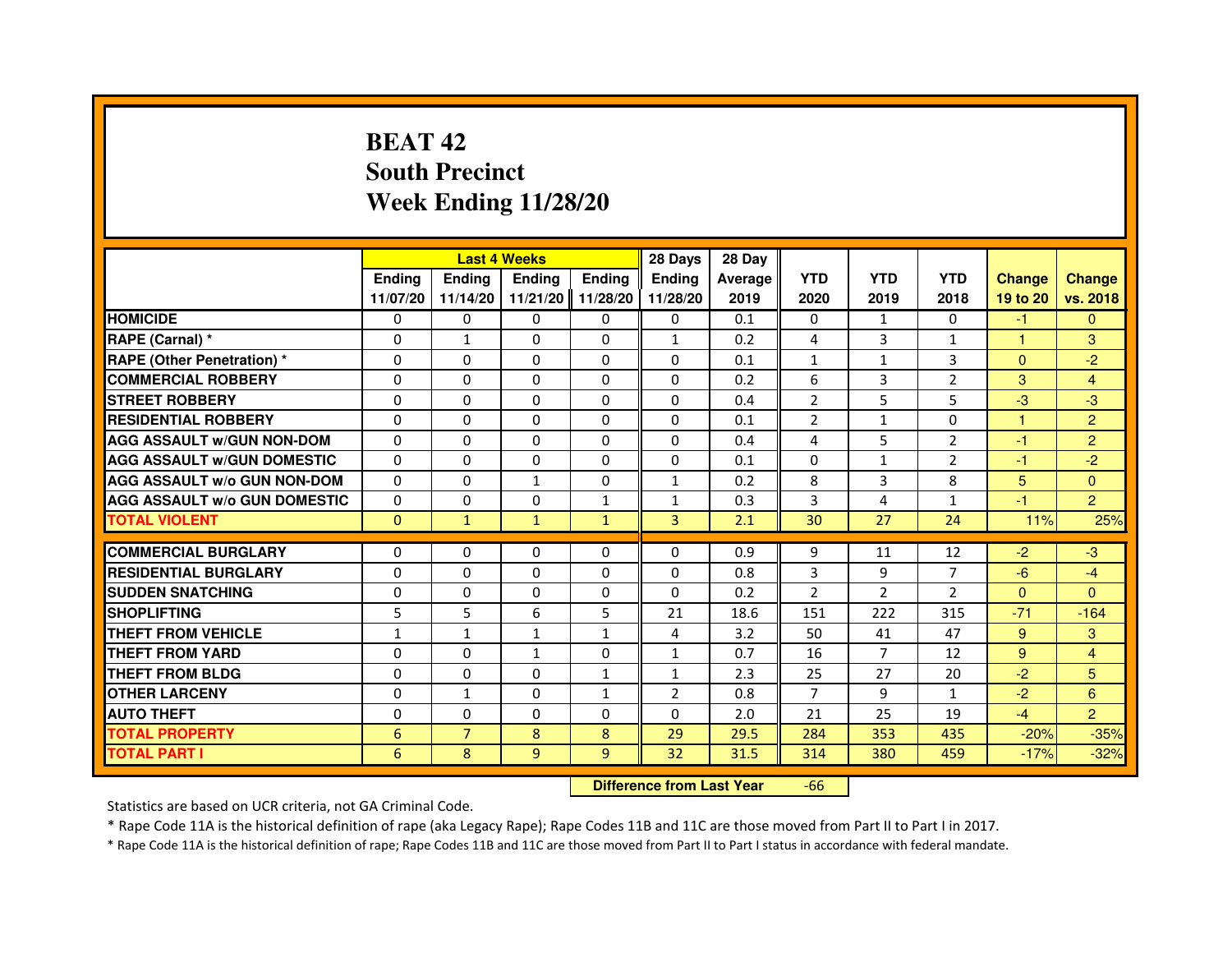# **BEAT 43 South PrecinctWeek Ending 11/28/20**

|                                     |                |                | <b>Last 4 Weeks</b> |                | 28 Days       | 28 Day  |                |                |                |                |               |
|-------------------------------------|----------------|----------------|---------------------|----------------|---------------|---------|----------------|----------------|----------------|----------------|---------------|
|                                     | <b>Endina</b>  | Ending         | <b>Endina</b>       | <b>Ending</b>  | <b>Endina</b> | Average | <b>YTD</b>     | <b>YTD</b>     | <b>YTD</b>     | <b>Change</b>  | <b>Change</b> |
|                                     | 11/07/20       | 11/14/20       | 11/21/20 11/28/20   |                | 11/28/20      | 2019    | 2020           | 2019           | 2018           | 19 to 20       | vs. 2018      |
| <b>HOMICIDE</b>                     | 0              | 0              | $\mathbf{0}$        | 0              | 0             | 0.2     | $\mathbf{0}$   | $\overline{2}$ | 1              | $-2$           | $-1$          |
| RAPE (Carnal) *                     | $\Omega$       | $\Omega$       | $\Omega$            | $\Omega$       | $\Omega$      | 0.2     | $\overline{2}$ | $\overline{2}$ | $\overline{2}$ | $\Omega$       | $\Omega$      |
| <b>RAPE (Other Penetration) *</b>   | $\Omega$       | $\Omega$       | $\Omega$            | $\Omega$       | 0             | 0.1     | $\mathbf{1}$   | $\mathbf{1}$   | $\Omega$       | $\Omega$       | $\mathbf{1}$  |
| <b>COMMERCIAL ROBBERY</b>           | 0              | 0              | 0                   | 0              | 0             | 0.3     | 9              | 3              | 3              | 6              | 6             |
| <b>STREET ROBBERY</b>               | 1              | $\Omega$       | $\Omega$            | 0              | 1             | 0.7     | 4              | 5              | 7              | $-1$           | -3            |
| <b>RESIDENTIAL ROBBERY</b>          | 0              | 0              | 0                   | 0              | 0             | 0.1     | $\Omega$       | $\mathbf{1}$   | 4              | $-1$           | $-4$          |
| <b>AGG ASSAULT w/GUN ON-DOM</b>     | $\Omega$       | $\mathbf{1}$   | $\mathbf 0$         | 0              | $\mathbf{1}$  | 0.6     | 17             | 8              | 4              | 9              | 13            |
| <b>AGG ASSAULT W/GUN DOMESTIC</b>   | 0              | 0              | 0                   | 0              | 0             | 0.2     | 3              | $\overline{2}$ | $\mathbf{1}$   | 1              | 2             |
| <b>AGG ASSAULT W/o GUN NON-DOM</b>  | $\Omega$       | $\Omega$       | $\mathbf{1}$        | 0              | 1             | 0.6     | 6              | 8              | 6              | $-2$           | $\Omega$      |
| <b>AGG ASSAULT W/o GUN DOMESTIC</b> | $\Omega$       | $\Omega$       | $\Omega$            | 0              | 0             | 0.6     | 13             | 8              | 4              | 5              | 9             |
| <b>TOTAL VIOLENT</b>                | $\mathbf{1}$   | $\mathbf{1}$   | $\mathbf{1}$        | $\Omega$       | 3             | 3.5     | 55             | 40             | 32             | 38%            | 72%           |
|                                     |                |                |                     |                |               |         |                |                |                |                |               |
| <b>COMMERCIAL BURGLARY</b>          | 0              | 0              | 0                   | 0              | 0             | 1.2     | 8              | 14             | 15             | -6             | $-7$          |
| <b>RESIDENTIAL BURGLARY</b>         | 0              | $\mathbf{1}$   | 0                   | $\overline{2}$ | 3             | 2.1     | 21             | 24             | 32             | $-3$           | $-11$         |
| <b>SUDDEN SNATCHING</b>             | 0              | $\Omega$       | 0                   | 0              | 0             | 0.2     | $\overline{2}$ | $\overline{2}$ | 4              | $\Omega$       | $-2$          |
| <b>SHOPLIFTING</b>                  | $\Omega$       | $\overline{2}$ | $\overline{2}$      | $\overline{2}$ | 6             | 6.8     | 33             | 85             | 47             | $-52$          | $-14$         |
| <b>THEFT FROM VEHICLE</b>           | $\overline{2}$ | $\mathbf{1}$   | $\overline{2}$      | $\Omega$       | 5             | 2.7     | 50             | 33             | 47             | 17             | 3             |
| <b>THEFT FROM YARD</b>              | 0              | $\mathbf{1}$   | $\overline{2}$      | $\Omega$       | 3             | 1.2     | 16             | 14             | 21             | $\overline{2}$ | $-5$          |
| <b>THEFT FROM BLDG</b>              | 0              | $\mathbf{1}$   | 0                   | 1              | 2             | 2.1     | 13             | 26             | 28             | $-13$          | $-15$         |
| <b>OTHER LARCENY</b>                | 0              | $\Omega$       | $\Omega$            | 0              | $\Omega$      | 0.5     | 8              | 5              | 3              | 3              | 5             |
| <b>AUTO THEFT</b>                   | $\mathbf 0$    | 1              | $\Omega$            | 0              | $\mathbf{1}$  | 1.8     | 23             | 19             | 25             | $\overline{4}$ | $-2$          |
| <b>TOTAL PROPERTY</b>               | $\overline{2}$ | $\overline{7}$ | 6                   | 5              | 20            | 18.6    | 174            | 222            | 222            | $-22%$         | $-22%$        |
| <b>TOTAL PART I</b>                 | $\overline{3}$ | 8              | $\overline{7}$      | 5              | 23            | 22.1    | 229            | 262            | 254            | $-13%$         | $-10%$        |

 **Difference from Last Year**-33

Statistics are based on UCR criteria, not GA Criminal Code.

\* Rape Code 11A is the historical definition of rape (aka Legacy Rape); Rape Codes 11B and 11C are those moved from Part II to Part I in 2017.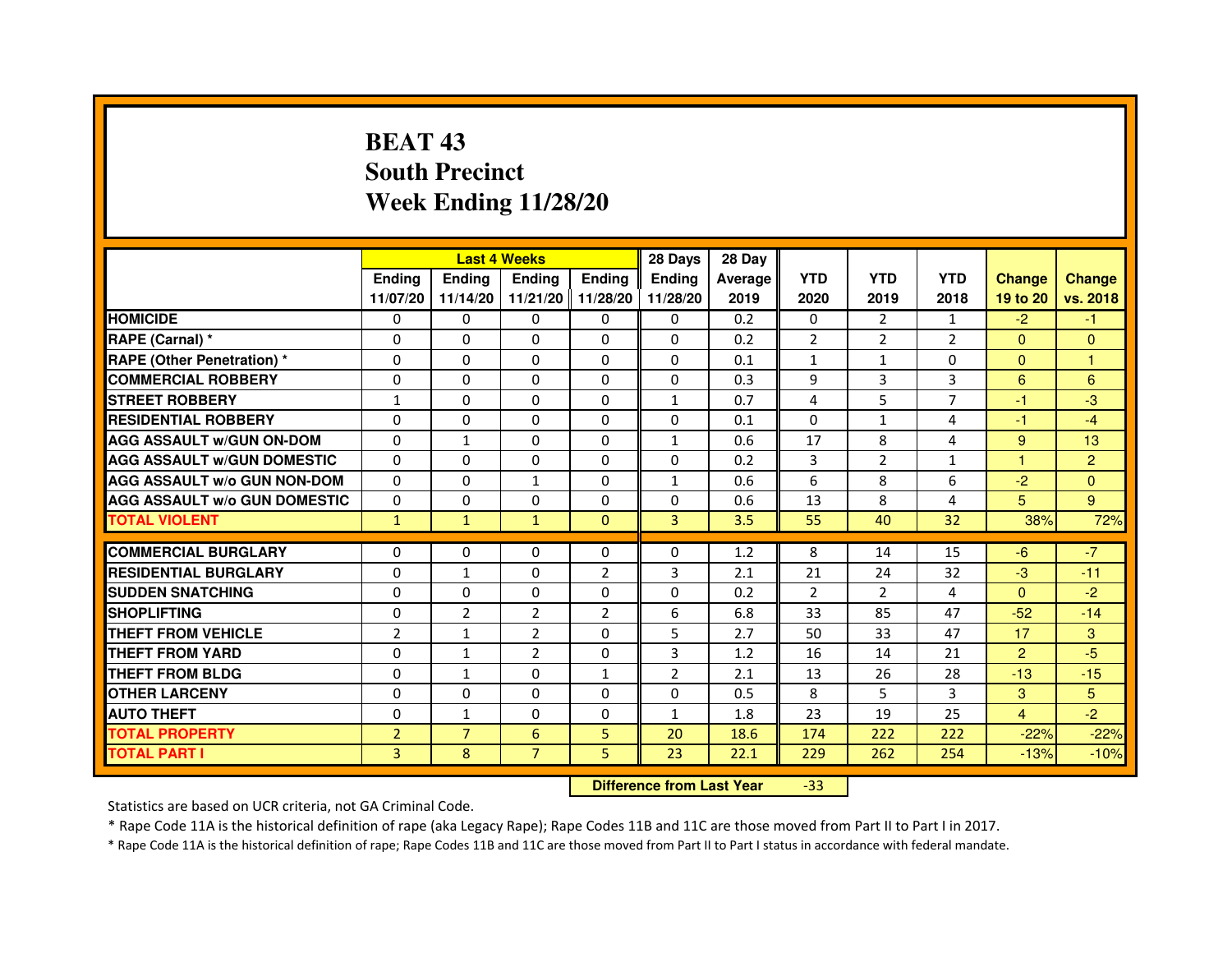# **BEAT 44 South PrecinctWeek Ending 11/28/20**

|                                     |                |                | <b>Last 4 Weeks</b> |                | 28 Days        | 28 Day  |                |                |                |                |                |
|-------------------------------------|----------------|----------------|---------------------|----------------|----------------|---------|----------------|----------------|----------------|----------------|----------------|
|                                     | <b>Endina</b>  | Ending         | <b>Endina</b>       | <b>Ending</b>  | <b>Endina</b>  | Average | <b>YTD</b>     | <b>YTD</b>     | <b>YTD</b>     | <b>Change</b>  | <b>Change</b>  |
|                                     | 11/07/20       | 11/14/20       | 11/21/20 11/28/20   |                | 11/28/20       | 2019    | 2020           | 2019           | 2018           | 19 to 20       | vs. 2018       |
| <b>HOMICIDE</b>                     | 0              | 0              | $\mathbf{0}$        | 0              | 0              | 0.1     | $\mathbf{1}$   | $\mathbf{1}$   | $\mathbf{1}$   | $\Omega$       | $\Omega$       |
| RAPE (Carnal) *                     | $\Omega$       | $\Omega$       | $\mathbf 0$         | $\Omega$       | $\Omega$       | 0.2     | $\overline{2}$ | $\overline{2}$ | $\overline{2}$ | $\Omega$       | $\Omega$       |
| <b>RAPE (Other Penetration) *</b>   | 0              | 0              | $\Omega$            | $\Omega$       | 0              | 0.0     | $\overline{2}$ | 0              | $\overline{2}$ | $\overline{2}$ | $\Omega$       |
| <b>COMMERCIAL ROBBERY</b>           | 0              | $\Omega$       | 0                   | $\Omega$       | 0              | 0.0     | $\mathbf{1}$   | 0              | 1              | 1              | $\Omega$       |
| <b>STREET ROBBERY</b>               | $\Omega$       | 0              | $\Omega$            | 0              | 0              | 0.5     | 6              | 6              | 5              | $\Omega$       | 1              |
| <b>RESIDENTIAL ROBBERY</b>          | 0              | 0              | 0                   | 0              | 0              | 0.0     | $\overline{2}$ | $\Omega$       | 5              | $\overline{2}$ | -3             |
| <b>AGG ASSAULT w/GUN NON-DOM</b>    | $\Omega$       | $\mathbf{1}$   | $\mathbf{1}$        | $\Omega$       | $\overline{2}$ | 0.8     | 12             | 9              | 5              | 3              | $\overline{7}$ |
| <b>AGG ASSAULT W/GUN DOMESTIC</b>   | $\Omega$       | $\Omega$       | $\Omega$            | 0              | $\Omega$       | 0.2     | $\mathbf{1}$   | $\overline{2}$ | $\overline{2}$ | $-1$           | $-1$           |
| <b>AGG ASSAULT W/o GUN NON-DOM</b>  | $\Omega$       | 0              | $\Omega$            | 0              | $\Omega$       | 0.4     | 5              | 5              | 4              | $\Omega$       | 1              |
| <b>AGG ASSAULT W/o GUN DOMESTIC</b> | $\Omega$       | $\Omega$       | $\Omega$            | $\mathbf{1}$   | $\mathbf{1}$   | 1.2     | 14             | 14             | 7              | $\Omega$       | $\overline{7}$ |
| <b>TOTAL VIOLENT</b>                | $\mathbf{0}$   | $\mathbf{1}$   | $\mathbf{1}$        | $\mathbf{1}$   | 3              | 3.3     | 46             | 39             | 34             | 18%            | 35%            |
|                                     |                |                |                     |                |                |         |                |                |                |                |                |
| <b>COMMERCIAL BURGLARY</b>          | 0              | 0              | 0                   | 0              | 0              | 0.8     | 2              | 11             | $\mathbf{1}$   | $-9$           | 1              |
| <b>RESIDENTIAL BURGLARY</b>         | 0              | 0              | 0                   | 0              | 0              | 1.5     | 25             | 19             | 36             | 6              | $-11$          |
| <b>SUDDEN SNATCHING</b>             | $\Omega$       | $\Omega$       | $\Omega$            | 0              | 0              | 0.2     | $\Omega$       | 3              | $\Omega$       | $-3$           | $\Omega$       |
| <b>SHOPLIFTING</b>                  | $\overline{2}$ | $\Omega$       | $\overline{2}$      | $\Omega$       | 4              | 2.7     | 22             | 32             | 55             | $-10$          | $-33$          |
| THEFT FROM VEHICLE                  | $\mathbf{1}$   | $\mathbf{1}$   | $\overline{2}$      | $\mathbf{1}$   | 5              | 6.5     | 47             | 82             | 69             | $-35$          | $-22$          |
| <b>THEFT FROM YARD</b>              | 0              | $\Omega$       | $\Omega$            | 0              | $\Omega$       | 0.7     | 11             | 9              | 13             | $\overline{2}$ | $-2$           |
| <b>THEFT FROM BLDG</b>              | 3              | $\mathbf{1}$   | $\Omega$            | 0              | 4              | 1.4     | 22             | 18             | 11             | $\overline{4}$ | 11             |
| <b>OTHER LARCENY</b>                | $\mathbf{1}$   | $\Omega$       | $\Omega$            | $\Omega$       | $\mathbf{1}$   | 0.8     | 8              | 10             | 6              | $-2$           | $\overline{2}$ |
| <b>AUTO THEFT</b>                   | $\Omega$       | $\Omega$       | $\mathbf{1}$        | $\Omega$       | $\mathbf{1}$   | 2.7     | 19             | 32             | 20             | $-13$          | $-1$           |
| <b>TOTAL PROPERTY</b>               | $\overline{7}$ | $\overline{2}$ | 5                   | $\mathbf{1}$   | 15             | 17.3    | 156            | 216            | 211            | $-28%$         | $-26%$         |
| <b>TOTAL PART I</b>                 | $\overline{7}$ | 3              | 6                   | $\overline{2}$ | 18             | 20.6    | 202            | 255            | 245            | $-21%$         | $-18%$         |

 **Difference from Last Year**-53

Statistics are based on UCR criteria, not GA Criminal Code.

\* Rape Code 11A is the historical definition of rape (aka Legacy Rape); Rape Codes 11B and 11C are those moved from Part II to Part I in 2017.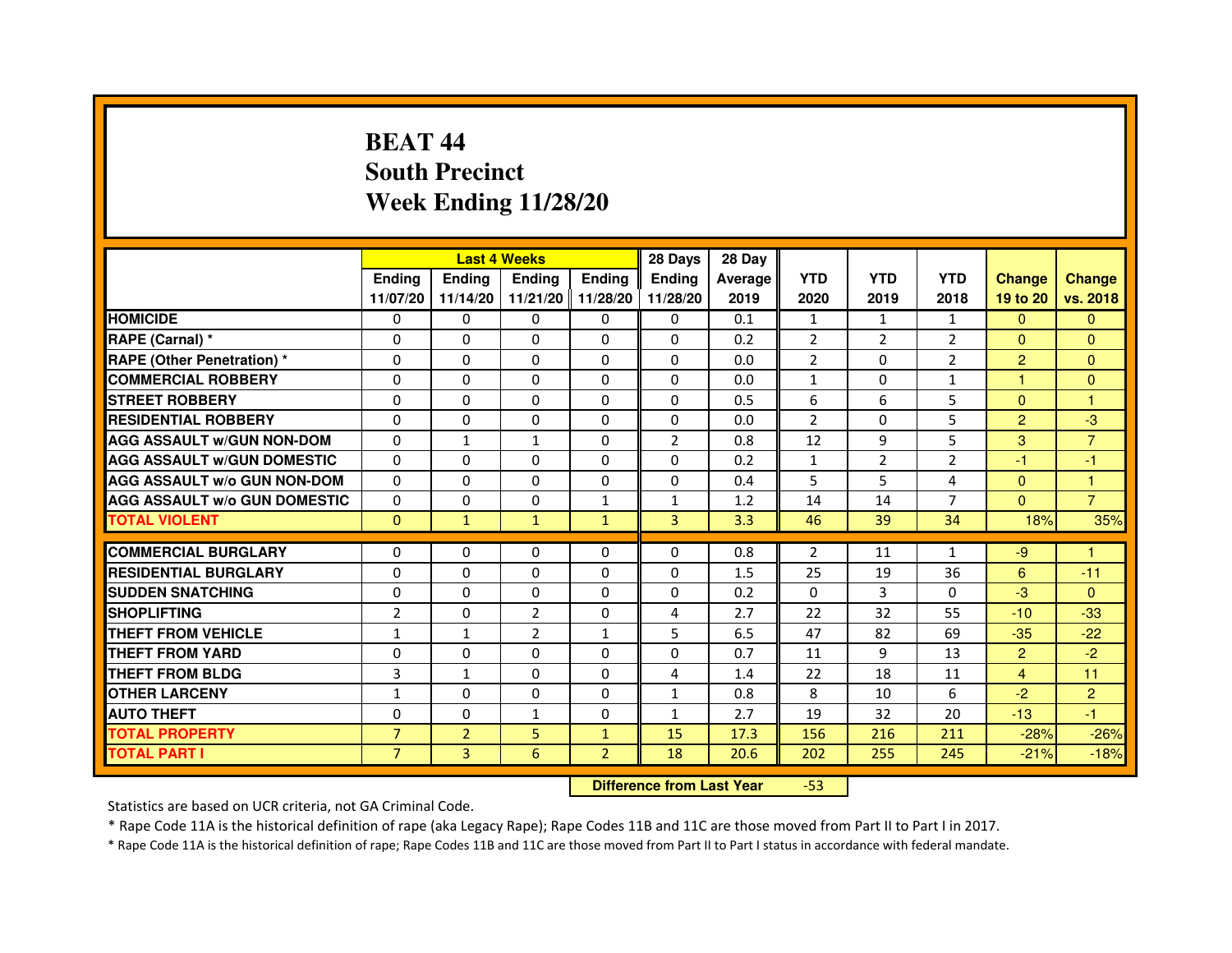# **BEAT 45 South PrecinctWeek Ending 11/28/20**

|                                     |                | <b>Last 4 Weeks</b> |               |                   | 28 Days       | 28 Day  |                |                |                |                |                |
|-------------------------------------|----------------|---------------------|---------------|-------------------|---------------|---------|----------------|----------------|----------------|----------------|----------------|
|                                     | <b>Ending</b>  | <b>Endina</b>       | <b>Endina</b> | <b>Ending</b>     | <b>Endina</b> | Average | <b>YTD</b>     | <b>YTD</b>     | <b>YTD</b>     | <b>Change</b>  | <b>Change</b>  |
|                                     | 11/07/20       | 11/14/20            |               | 11/21/20 11/28/20 | 11/28/20      | 2019    | 2020           | 2019           | 2018           | 19 to 20       | vs. 2018       |
| <b>HOMICIDE</b>                     | 0              | 0                   | 0             | 0                 | 0             | 0.0     | $\mathbf{1}$   | 0              | 1              | $\mathbf{1}$   | $\mathbf{0}$   |
| RAPE (Carnal) *                     | $\Omega$       | $\Omega$            | $\Omega$      | $\Omega$          | $\Omega$      | 0.1     | 3              | $\mathbf{1}$   | 3              | $\overline{2}$ | $\Omega$       |
| <b>RAPE (Other Penetration) *</b>   | 0              | 0                   | $\Omega$      | $\Omega$          | $\Omega$      | 0.0     | $\mathbf{1}$   | $\Omega$       | 3              | 1              | $-2$           |
| <b>COMMERCIAL ROBBERY</b>           | 1              | 0                   | 0             | $\Omega$          | $\mathbf{1}$  | 0.2     | 4              | 2              | 3              | $\overline{2}$ | 1              |
| <b>STREET ROBBERY</b>               | 0              | $\Omega$            | 0             | $\Omega$          | 0             | 0.3     | 3              | 3              | 4              | $\Omega$       | $-1$           |
| <b>RESIDENTIAL ROBBERY</b>          | 0              | $\Omega$            | 0             | 0                 | 0             | 0.1     | 0              | $\mathbf{1}$   | 0              | $-1$           | $\Omega$       |
| <b>AGG ASSAULT W/GUN NON-DOM</b>    | $\Omega$       | $\mathbf 0$         | $\Omega$      | $\mathbf{1}$      | $\mathbf{1}$  | 0.5     | $\overline{7}$ | 6              | $\overline{2}$ | $\mathbf{1}$   | 5              |
| <b>AGG ASSAULT W/GUN DOMESTIC</b>   | $\Omega$       | $\Omega$            | 0             | 0                 | 0             | 0.2     | $\overline{2}$ | $\overline{2}$ | $\mathbf{1}$   | $\Omega$       | $\overline{1}$ |
| <b>AGG ASSAULT W/o GUN NON-DOM</b>  | $\Omega$       | 0                   | $\Omega$      | $\mathbf{1}$      | $\mathbf{1}$  | 0.2     | 5              | $\mathbf{1}$   | 4              | $\overline{4}$ | 1              |
| <b>AGG ASSAULT W/o GUN DOMESTIC</b> | $\Omega$       | 0                   | 0             | $\Omega$          | $\Omega$      | 0.5     | 6              | 6              | $\overline{4}$ | $\Omega$       | $\overline{2}$ |
| <b>TOTAL VIOLENT</b>                | $\mathbf{1}$   | $\Omega$            | $\Omega$      | $\overline{2}$    | 3             | 1.9     | 32             | 22             | 25             | 45%            | 28%            |
|                                     |                |                     |               |                   |               |         |                |                |                |                |                |
| <b>COMMERCIAL BURGLARY</b>          | 0              | $\mathbf{1}$        | $\Omega$      | 0                 | $\mathbf{1}$  | 0.2     | 3              | 2              | 6              | 1.             | $-3$           |
| <b>RESIDENTIAL BURGLARY</b>         | 0              | 0                   | 1             | $\Omega$          | 1             | 1.2     | 11             | 13             | 33             | $-2$           | $-22$          |
| <b>SUDDEN SNATCHING</b>             | 0              | 0                   | $\Omega$      | $\Omega$          | $\Omega$      | 0.1     | $\mathbf{1}$   | $\mathbf{1}$   | 1              | $\Omega$       | $\Omega$       |
| <b>SHOPLIFTING</b>                  | $\mathbf 0$    | $\mathbf{1}$        | $\Omega$      | $\Omega$          | $\mathbf{1}$  | 8.0     | 26             | 103            | 59             | $-77$          | $-33$          |
| <b>THEFT FROM VEHICLE</b>           | $\mathbf{1}$   | $\Omega$            | $\Omega$      | $\Omega$          | $\mathbf{1}$  | 3.1     | 44             | 36             | 45             | 8              | $-1$           |
| <b>THEFT FROM YARD</b>              | 0              | $\Omega$            | $\Omega$      | $\Omega$          | $\Omega$      | 1.2     | 15             | 15             | 22             | $\mathbf{0}$   | $-7$           |
| <b>THEFT FROM BLDG</b>              | 0              | 0                   | 0             | 0                 | 0             | 1.2     | 13             | 12             | 17             | 1              | $-4$           |
| <b>OTHER LARCENY</b>                | 0              | 0                   | 0             | 0                 | $\Omega$      | 0.5     | 7              | 6              | 5              | 1              | $\overline{2}$ |
| <b>AUTO THEFT</b>                   | $\mathbf{1}$   | 0                   | $\mathbf 0$   | $\Omega$          | $\mathbf{1}$  | 1.0     | 21             | 10             | 18             | 11             | 3              |
| <b>TOTAL PROPERTY</b>               | $\overline{2}$ | $\overline{2}$      | $\mathbf{1}$  | $\mathbf{0}$      | 5             | 16.3    | 141            | 198            | 206            | $-29%$         | $-32%$         |
| <b>TOTAL PART I</b>                 | 3              | $\overline{2}$      | $\mathbf{1}$  | $\overline{2}$    | 8             | 18.2    | 173            | 220            | 231            | $-21%$         | $-25%$         |

 **Difference from Last Year**-47

Statistics are based on UCR criteria, not GA Criminal Code.

\* Rape Code 11A is the historical definition of rape (aka Legacy Rape); Rape Codes 11B and 11C are those moved from Part II to Part I in 2017.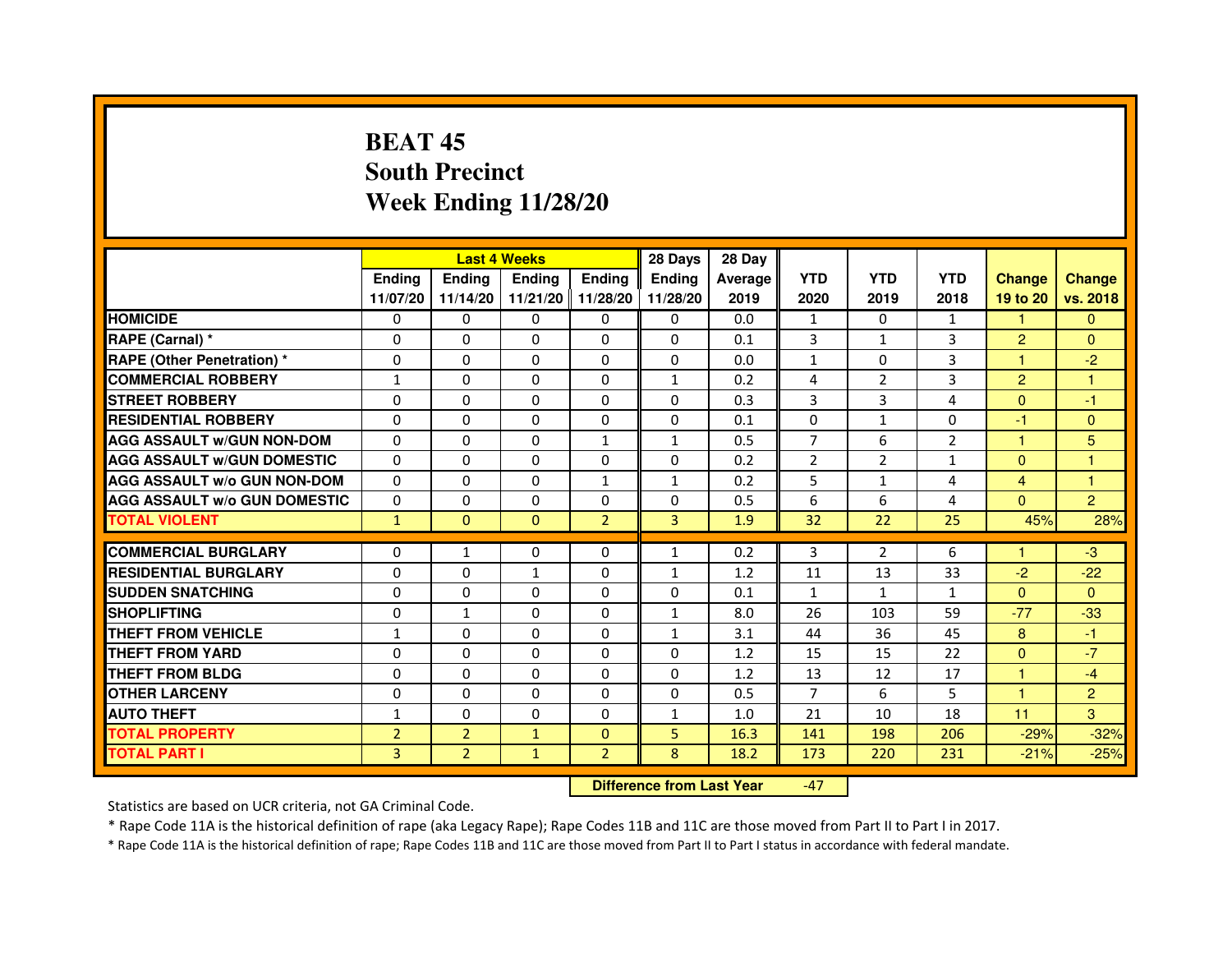# **BEAT 46 South PrecinctWeek Ending 11/28/20**

|                                     |                | <b>Last 4 Weeks</b> |                |               | 28 Days                          | 28 Day  |                |                |                |                |                |
|-------------------------------------|----------------|---------------------|----------------|---------------|----------------------------------|---------|----------------|----------------|----------------|----------------|----------------|
|                                     | <b>Ending</b>  | Ending              | <b>Ending</b>  | <b>Ending</b> | <b>Ending</b>                    | Average | <b>YTD</b>     | <b>YTD</b>     | <b>YTD</b>     | <b>Change</b>  | <b>Change</b>  |
|                                     | 11/07/20       | 11/14/20            | 11/21/20       | 11/28/20      | 11/28/20                         | 2019    | 2020           | 2019           | 2018           | 19 to 20       | vs. 2019       |
| <b>HOMICIDE</b>                     | $\Omega$       | $\Omega$            | $\Omega$       | $\Omega$      | 0                                | 0.2     | 0              | $\overline{2}$ | $\mathbf{1}$   | $-2$           | $-1$           |
| RAPE (Carnal) *                     | $\mathbf{1}$   | 0                   | 0              | 0             | $\mathbf{1}$                     | 0.2     | 5              | $\overline{2}$ | 1              | 3              | 4              |
| RAPE (Other Penetration) *          | $\Omega$       | 0                   | $\Omega$       | $\Omega$      | $\Omega$                         | 0.0     | $\Omega$       | $\Omega$       | 3              | $\Omega$       | $-3$           |
| <b>COMMERCIAL ROBBERY</b>           | $\Omega$       | $\Omega$            | $\Omega$       | $\Omega$      | $\Omega$                         | 0.2     | $\mathbf{1}$   | $\overline{2}$ | 3              | $-1$           | $-2$           |
| <b>STREET ROBBERY</b>               | $\Omega$       | $\Omega$            | $\mathbf{1}$   | $\Omega$      | $\mathbf{1}$                     | 0.2     | 5              | $\overline{2}$ | $\overline{7}$ | 3              | $-2$           |
| <b>RESIDENTIAL ROBBERY</b>          | 0              | 0                   | $\Omega$       | 0             | 0                                | 0.0     | 0              | 0              | $\Omega$       | $\Omega$       | $\mathbf{0}$   |
| <b>AGG ASSAULT W/GUN NON-DOM</b>    | $\Omega$       | $\Omega$            | $\Omega$       | $\Omega$      | $\Omega$                         | 0.3     | 9              | 4              | $\overline{7}$ | 5              | $\overline{2}$ |
| <b>AGG ASSAULT W/GUN DOMESTIC</b>   | $\mathbf{1}$   | $\Omega$            | $\Omega$       | $\Omega$      | $\mathbf{1}$                     | 0.2     | $\overline{2}$ | $\overline{3}$ | $\Omega$       | $-1$           | $\overline{2}$ |
| <b>AGG ASSAULT W/o GUN NON-DOM</b>  | $\Omega$       | $\Omega$            | $\Omega$       | $\Omega$      | $\Omega$                         | 0.4     | $\overline{7}$ | 5.             | $\Omega$       | 2              | $\overline{7}$ |
| <b>AGG ASSAULT w/o GUN DOMESTIC</b> | $\Omega$       | $\Omega$            | 0              | $\Omega$      | $\Omega$                         | 0.9     | 5              | 11             | 10             | $-6$           | $-5$           |
| <b>TOTAL VIOLENT</b>                | $\overline{2}$ | $\mathbf{0}$        | $\mathbf{1}$   | $\mathbf{0}$  | 3                                | 2.5     | 34             | 31             | 32             | 10%            | 6%             |
| <b>COMMERCIAL BURGLARY</b>          | 0              | 0                   | 0              | 0             | 0                                | 0.8     | 4              | 8              | 14             | $-4$           | $-10$          |
| <b>RESIDENTIAL BURGLARY</b>         | $\mathbf{1}$   | 3                   | 1              | $\Omega$      | 5                                | 2.2     | 18             | 25             | 48             | $-7$           | $-30$          |
| <b>SUDDEN SNATCHING</b>             | $\Omega$       | $\Omega$            | $\Omega$       | $\Omega$      | $\Omega$                         | 0.3     | $\overline{2}$ | 4              | $\mathbf{1}$   | $-2$           | $\mathbf{1}$   |
| <b>SHOPLIFTING</b>                  | $\overline{2}$ | 4                   | $\mathbf{1}$   | 6             | 13                               | 9.6     | 62             | 114            | 116            | $-52$          | $-54$          |
| THEFT FROM VEHICLE                  | 0              | $\Omega$            | $\mathbf{1}$   | $\Omega$      | $\mathbf{1}$                     | 4.1     | 31             | 51             | 67             | $-20$          | $-36$          |
| <b>THEFT FROM YARD</b>              | $\Omega$       | $\Omega$            | $\Omega$       | $\Omega$      | $\Omega$                         | 0.6     | 12             | $\overline{7}$ | 11             | $5\phantom{.}$ | $\mathbf{1}$   |
| <b>THEFT FROM BLDG</b>              | $\Omega$       | $\Omega$            | $\mathbf{1}$   | $\Omega$      | $\mathbf{1}$                     | 2.1     | 19             | 21             | 35             | $-2$           | $-16$          |
| <b>OTHER LARCENY</b>                | 1              | 0                   | 0              | 0             | $\mathbf{1}$                     | 0.8     | 5              | 9              | 4              | $-4$           | 1              |
| <b>AUTO THEFT</b>                   | $\mathbf{1}$   | $\mathbf{1}$        | $\Omega$       | $\Omega$      | $\overline{2}$                   | 1.9     | 10             | 23             | 34             | $-13$          | $-24$          |
| <b>TOTAL PROPERTY</b>               | 5              | 8                   | $\overline{4}$ | 6             | 23                               | 22.3    | 163            | 262            | 330            | $-38%$         | $-51%$         |
| <b>TOTAL PART I</b>                 | $\overline{7}$ | 8                   | 5              | 6             | 26                               | 24.8    | 197            | 293            | 362            | $-33%$         | $-46%$         |
|                                     |                |                     |                |               | <b>Difference from Last Year</b> |         | $-96$          |                |                |                |                |

 **Difference from Last Year**

Statistics are based on UCR criteria, not GA Criminal Code.

\* Rape Code 11A is the historical definition of rape (aka Legacy Rape); Rape Codes 11B and 11C are those moved from Part II to Part I in 2017.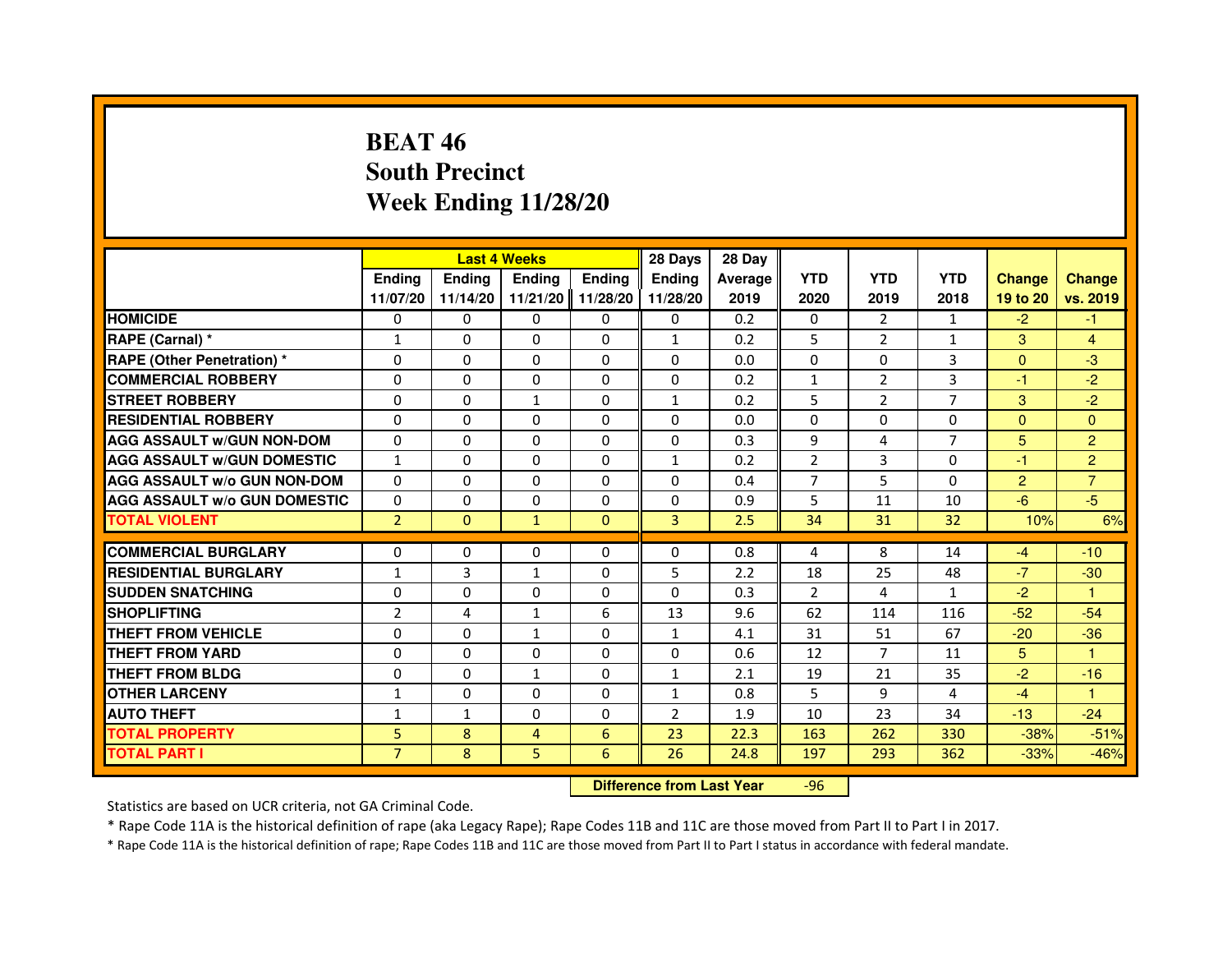# **BEAT 47 South PrecinctWeek Ending 11/28/20**

|                                     |               | <b>Last 4 Weeks</b>              |                |               | 28 Days        | 28 Day  |                |                |                |                |                |
|-------------------------------------|---------------|----------------------------------|----------------|---------------|----------------|---------|----------------|----------------|----------------|----------------|----------------|
|                                     | <b>Ending</b> | <b>Ending</b>                    | <b>Ending</b>  | <b>Ending</b> | <b>Endina</b>  | Average | <b>YTD</b>     | <b>YTD</b>     | <b>YTD</b>     | <b>Change</b>  | <b>Change</b>  |
|                                     | 11/07/20      | 11/14/20                         | 11/21/20       | 11/28/20      | 11/28/20       | 2019    | 2020           | 2019           | 2018           | 19 to 20       | vs. 2018       |
| <b>HOMICIDE</b>                     | $\mathbf{0}$  | $\Omega$                         | $\mathbf{0}$   | 0             | 0              | 0.0     | $\mathbf{1}$   | 0              | $\mathbf{0}$   | $\mathbf{1}$   | 1.             |
| RAPE (Carnal) *                     | 0             | $\mathbf{0}$                     | 0              | 0             | 0              | 0.0     | 0              | 0              | $\mathbf{1}$   | $\mathbf{0}$   | -1             |
| <b>RAPE (Other Penetration) *</b>   | $\Omega$      | $\Omega$                         | $\Omega$       | $\Omega$      | $\Omega$       | 0.0     | $\Omega$       | $\Omega$       | $\mathbf{1}$   | $\Omega$       | -1             |
| <b>COMMERCIAL ROBBERY</b>           | 0             | $\Omega$                         | $\Omega$       | $\Omega$      | 0              | 0.0     | 0              | 0              | 0              | $\overline{0}$ | $\mathbf{0}$   |
| <b>STREET ROBBERY</b>               | $\Omega$      | $\Omega$                         | $\Omega$       | $\Omega$      | $\Omega$       | 0.1     | $\Omega$       | $\mathbf{1}$   | $\mathbf{1}$   | $-1$           | $-1$           |
| <b>RESIDENTIAL ROBBERY</b>          | 0             | 0                                | $\Omega$       | 0             | $\Omega$       | 0.0     | $\mathbf{1}$   | 0              | $\Omega$       | $\mathbf{1}$   | 1              |
| <b>AGG ASSAULT W/GUN NON-GUN</b>    | $\Omega$      | $\Omega$                         | 0              | $\Omega$      | $\Omega$       | 0.2     | $\mathbf{1}$   | 3              | 0              | $-2$           | $\mathbf{1}$   |
| <b>AGG ASSAULT W/GUN DOMESTIC</b>   | $\Omega$      | $\Omega$                         | $\Omega$       | $\Omega$      | $\Omega$       | 0.1     | $\Omega$       | $\mathbf{1}$   | 0              | $-1$           | $\Omega$       |
| <b>AGG ASSAULT W/o GUN NON-DOM</b>  | $\Omega$      | $\Omega$                         | $\Omega$       | $\Omega$      | $\Omega$       | 0.3     | $\Omega$       | 4              | $\Omega$       | $-4$           | $\mathbf{0}$   |
| <b>AGG ASSAULT W/o GUN DOMESTIC</b> | 0             | $\Omega$                         | 0              | $\Omega$      | $\Omega$       | 0.4     | $\mathbf{1}$   | 3              | $\mathbf{1}$   | $-2$           | $\Omega$       |
| <b>TOTAL VIOLENT</b>                | $\mathbf{0}$  | $\overline{0}$                   | $\mathbf{0}$   | $\mathbf{0}$  | $\mathbf{0}$   | 1.1     | $\overline{4}$ | 12             | $\overline{4}$ | $-67%$         | 0%             |
| <b>COMMERCIAL BURGLARY</b>          | 0             | 0                                | 0              | 0             | 0              | 0.1     | 0              | 1              | 0              | $-1$           | $\mathbf{0}$   |
| <b>RESIDENTIAL BURGLARY</b>         | $\Omega$      | $\Omega$                         | $\overline{2}$ | $\Omega$      | $\overline{2}$ | 0.3     | 5              | 4              | 21             | $\mathbf{1}$   | $-16$          |
| <b>SUDDEN SNATCHING</b>             | $\Omega$      | $\Omega$                         | $\Omega$       | $\Omega$      | $\Omega$       | 0.0     | $\Omega$       | $\Omega$       | $\Omega$       | $\Omega$       | $\mathbf{0}$   |
| <b>SHOPLIFTING</b>                  | 0             | $\mathbf{0}$                     | 0              | $\mathbf{0}$  | 0              | 0.1     | $\Omega$       | $\mathbf{1}$   | $\mathbf{1}$   | -1             | $-1$           |
| THEFT FROM VEHICLE                  | 0             | $\Omega$                         | 0              | $\Omega$      | 0              | 1.3     | 11             | 15             | 22             | $-4$           | $-11$          |
| <b>THEFT FROM YARD</b>              | $\Omega$      | $\Omega$                         | $\Omega$       | $\mathbf{1}$  | $\mathbf{1}$   | 0.7     | $\overline{7}$ | 8              | 5              | $-1$           | $\overline{2}$ |
| <b>THEFT FROM BLDG</b>              | $\Omega$      | $\Omega$                         | $\Omega$       | $\Omega$      | $\Omega$       | 0.5     | $\overline{2}$ | $\overline{7}$ | 8              | $-5$           | $-6$           |
| <b>OTHER LARCENY</b>                | $\Omega$      | $\mathbf{1}$                     | 0              | $\Omega$      | $\mathbf{1}$   | 0.8     | $\overline{2}$ | 9              | $\overline{2}$ | $-7$           | $\Omega$       |
| <b>AUTO THEFT</b>                   | $\Omega$      | $\Omega$                         | $\Omega$       | $\Omega$      | $\mathbf{0}$   | 0.5     | 8              | 5              | 5              | 3              | 3              |
| <b>TOTAL PROPERTY</b>               | $\Omega$      | $\mathbf{1}$                     | $\overline{2}$ | $\mathbf{1}$  | $\overline{4}$ | 4.2     | 35             | 50             | 64             | $-30%$         | $-45%$         |
| <b>TOTAL PART I</b>                 | $\mathbf{0}$  | $\mathbf{1}$                     | $\overline{2}$ | $\mathbf{1}$  | $\overline{4}$ | 5.3     | 39             | 62             | 68             | $-37%$         | $-43%$         |
|                                     |               | <b>Difference from Last Year</b> |                | $-23$         |                |         |                |                |                |                |                |

 **Difference from Last Year**

Statistics are based on UCR criteria, not GA Criminal Code.

\* Rape Code 11A is the historical definition of rape (aka Legacy Rape); Rape Codes 11B and 11C are those moved from Part II to Part I in 2017.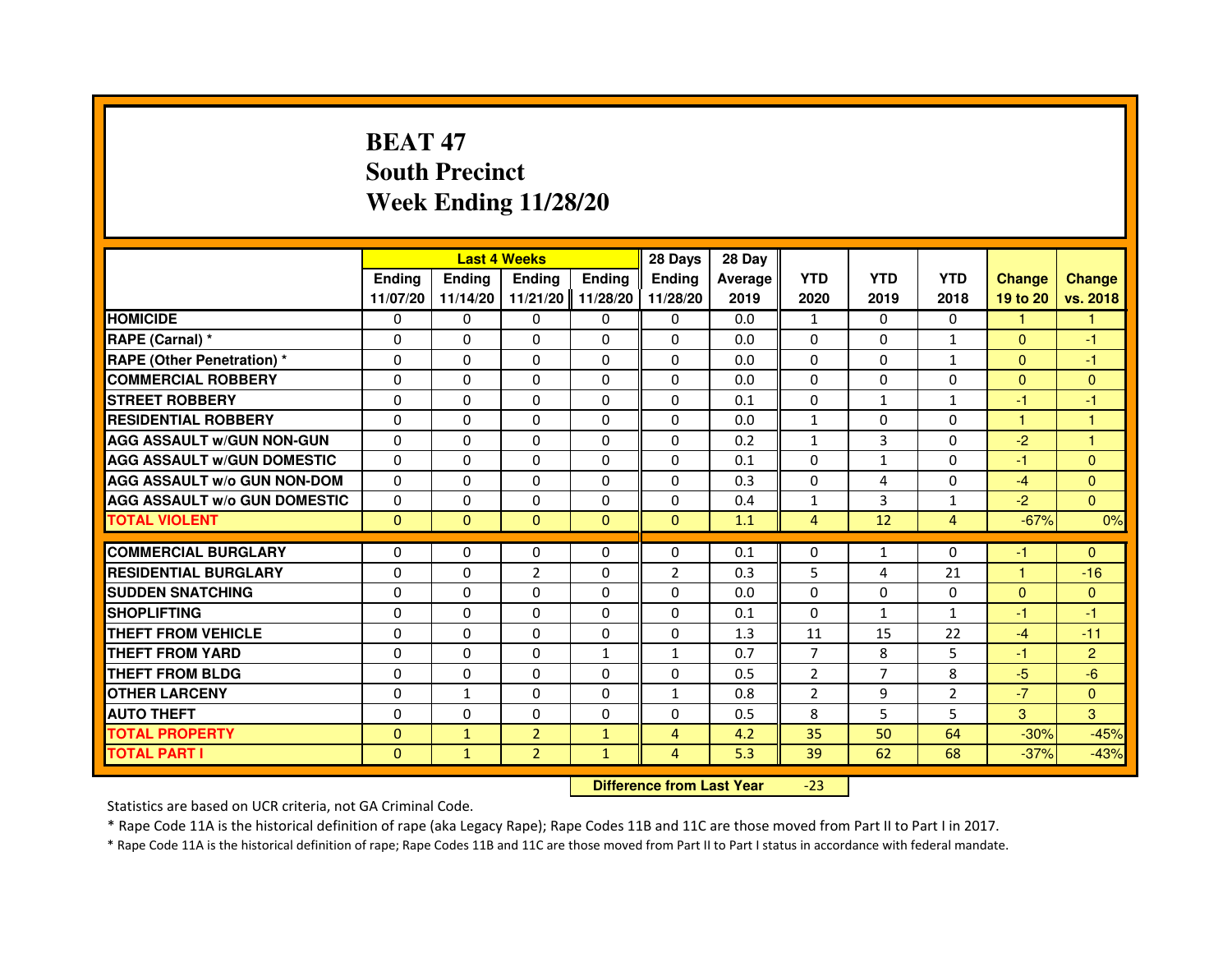#### **BEAT 51 East PrecinctWeek Ending 11/28/20**

|                                     |                |                | <b>Last 4 Weeks</b>              |                   | 28 Days        | 28 Day  |                |                |                |                |                |
|-------------------------------------|----------------|----------------|----------------------------------|-------------------|----------------|---------|----------------|----------------|----------------|----------------|----------------|
|                                     | <b>Ending</b>  | <b>Ending</b>  | <b>Ending</b>                    | <b>Ending</b>     | <b>Ending</b>  | Average | <b>YTD</b>     | <b>YTD</b>     | <b>YTD</b>     | <b>Change</b>  | <b>Change</b>  |
|                                     | 11/07/20       | 11/14/20       |                                  | 11/21/20 11/28/20 | 11/28/20       | 2019    | 2020           | 2019           | 2018           | 19 to 20       | vs. 2018       |
| <b>HOMICIDE</b>                     | 0              | 0              | 0                                | $\Omega$          | 0              | 0.2     | $\overline{2}$ | $\overline{2}$ | $\overline{2}$ | $\Omega$       | $\mathbf{0}$   |
| RAPE (Carnal) *                     | 0              | 0              | 0                                | 0                 | 0              | 0.2     | 1              | 1              | 3              | $\Omega$       | $-2$           |
| <b>RAPE (Other Penetration) *</b>   | 0              | 0              | 0                                | 0                 | 0              | 0.1     | 1              | 1              | $\overline{2}$ | $\mathbf{0}$   | $-1$           |
| <b>COMMERCIAL ROBBERY</b>           | 0              | $\Omega$       | 0                                | $\Omega$          | $\Omega$       | 0.1     | $\Omega$       | $\mathbf{1}$   | $\mathbf{1}$   | $-1$           | $-1$           |
| <b>STREET ROBBERY</b>               | 0              | 0              | 0                                | 0                 | 0              | 1.2     | 3              | 14             | 6              | $-11$          | $-3$           |
| <b>RESIDENTIAL ROBBERY</b>          | 0              | 0              | 0                                | 0                 | 0              | 0.2     | $\mathbf{1}$   | $\overline{2}$ | $\Omega$       | $-1$           | $\overline{1}$ |
| <b>AGG ASSAULT w/GUN NON-DOM</b>    | $\mathbf{1}$   | $\Omega$       | $\mathbf{1}$                     | $\Omega$          | $\overline{2}$ | 1.7     | 27             | 21             | 17             | 6              | 10             |
| <b>AGG ASSAULT W/GUN DOMESTIC</b>   | $\Omega$       | $\Omega$       | $\mathbf{1}$                     | $\Omega$          | $\mathbf{1}$   | 0.5     | 3              | 6              | $\mathbf{1}$   | $-3$           | $\overline{2}$ |
| <b>AGG ASSAULT w/o GUN NON-DOM</b>  | 1              | 1              | 0                                | 0                 | $\overline{2}$ | 1.5     | 16             | 18             | 13             | $-2$           | 3              |
| <b>AGG ASSAULT W/o GUN DOMESTIC</b> | $\Omega$       | $\Omega$       | $\mathbf{1}$                     | $\Omega$          | $\mathbf{1}$   | 0.8     | 15             | 11             | 9              | $\overline{4}$ | 6              |
| <b>TOTAL VIOLENT</b>                | $\overline{2}$ | $\mathbf{1}$   | 3                                | $\mathbf{0}$      | 6              | 6.4     | 69             | 77             | 54             | $-10%$         | 28%            |
| <b>COMMERCIAL BURGLARY</b>          | 0              | 0              | 0                                | 0                 | 0              | 0.2     | 3              | $\overline{2}$ | 4              | $\mathbf{1}$   | -1             |
| <b>RESIDENTIAL BURGLARY</b>         | 0              | $\mathbf{1}$   | $\Omega$                         | $\Omega$          | $\mathbf{1}$   | 2.8     | 19             | 32             | 22             | $-13$          | $-3$           |
| <b>SUDDEN SNATCHING</b>             | 0              | $\Omega$       | $\Omega$                         | $\Omega$          | $\Omega$       | 0.0     | $\mathbf{1}$   | $\Omega$       | 5              | 1              | $-4$           |
| <b>SHOPLIFTING</b>                  | 0              | $\Omega$       | 0                                | 0                 | $\Omega$       | 2.0     | 16             | 26             | 25             | $-10$          | $-9$           |
| <b>THEFT FROM VEHICLE</b>           | 3              | $\mathbf{1}$   | 0                                | $\Omega$          | 4              | 2.2     | 28             | 26             | 66             | $\overline{2}$ | $-38$          |
| <b>THEFT FROM YARD</b>              | $\Omega$       | $\Omega$       | $\Omega$                         | $\Omega$          | $\Omega$       | 1.2     | 15             | 16             | 14             | $-1$           | $\mathbf{1}$   |
| THEFT FROM BLDG                     | 0              | $\mathbf{1}$   | $\mathbf{1}$                     | 0                 | $\overline{2}$ | 1.3     | 23             | 17             | 27             | 6              | $-4$           |
| <b>OTHER LARCENY</b>                | $\Omega$       | $\Omega$       | $\Omega$                         | $\Omega$          | $\Omega$       | 1.4     | 8              | 17             | 14             | $-9$           | $-6$           |
| <b>AUTO THEFT</b>                   | $\mathbf 0$    | $\mathbf{1}$   | 0                                | 0                 | $\mathbf{1}$   | 2.3     | 16             | 26             | 29             | $-10$          | $-13$          |
| <b>TOTAL PROPERTY</b>               | 3              | $\overline{4}$ | $\mathbf{1}$                     | $\Omega$          | 8              | 13.3    | 129            | 162            | 206            | $-20%$         | $-37%$         |
| <b>TOTAL PART I</b>                 | 5              | 5              | $\overline{4}$                   | $\mathbf{0}$      | 14             | 19.8    | 198            | 239            | 260            | $-17%$         | $-24%$         |
|                                     |                |                | <b>Difference from Last Year</b> |                   | $-41$          |         |                |                |                |                |                |

 **Difference from Last Year**

Statistics are based on UCR criteria, not GA Criminal Code.

\* Rape Code 11A is the historical definition of rape (aka Legacy Rape); Rape Codes 11B and 11C are those moved from Part II to Part I in 2017.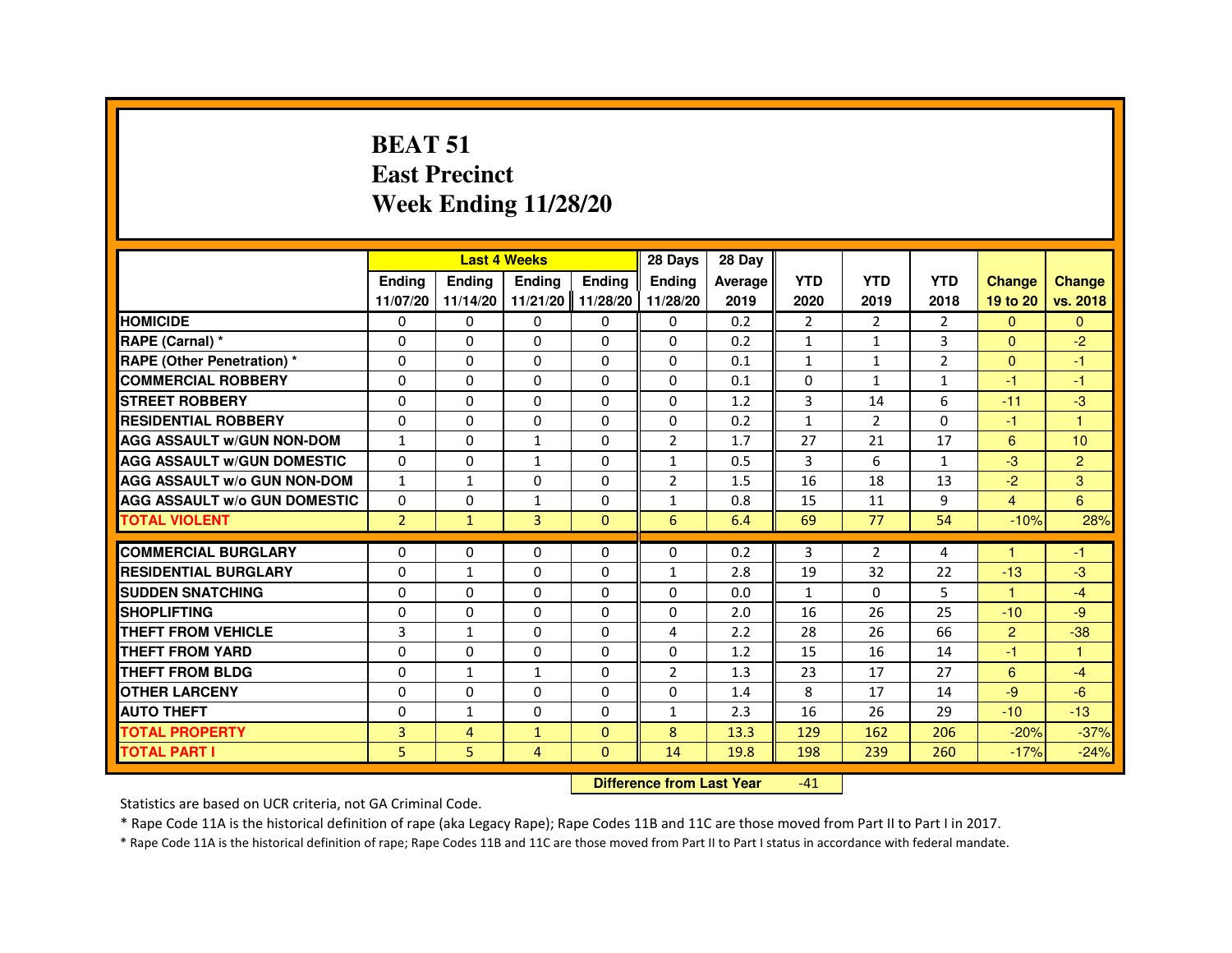# **BEAT 52 East PrecinctWeek Ending 11/28/20**

|                                     |                | <b>Last 4 Weeks</b> |                |                   | 28 Days        | 28 Day  |                |                |                |                      |                |
|-------------------------------------|----------------|---------------------|----------------|-------------------|----------------|---------|----------------|----------------|----------------|----------------------|----------------|
|                                     | <b>Endina</b>  | <b>Endina</b>       | <b>Endina</b>  | Ending            | <b>Endina</b>  | Average | <b>YTD</b>     | <b>YTD</b>     | <b>YTD</b>     | <b>Change</b>        | <b>Change</b>  |
|                                     | 11/07/20       | 11/14/20            |                | 11/21/20 11/28/20 | 11/28/20       | 2019    | 2020           | 2019           | 2018           | 19 to 20             | vs. 2018       |
| <b>HOMICIDE</b>                     | 0              | $\Omega$            | $\Omega$       | 0                 | 0              | 0.1     | 0              | $\mathbf{1}$   | 1              | $-1$                 | -1             |
| RAPE (Carnal) *                     | $\Omega$       | $\Omega$            | $\Omega$       | $\Omega$          | $\Omega$       | 0.3     | $\mathbf{1}$   | 4              | $\overline{2}$ | $-3$                 | $-1$           |
| <b>RAPE (Other Penetration) *</b>   | 0              | $\Omega$            | $\Omega$       | $\Omega$          | $\Omega$       | 0.0     | $\Omega$       | $\Omega$       | $\Omega$       | $\mathbf{0}$         | $\mathbf{0}$   |
| <b>COMMERCIAL ROBBERY</b>           | 0              | 0                   | $\Omega$       | 0                 | 0              | 0.2     | 2              | $\mathbf{1}$   | $\mathbf{1}$   | 1                    | 1              |
| <b>STREET ROBBERY</b>               | 0              | $\Omega$            | 0              | $\mathbf{1}$      | 1              | 0.9     | 5              | 10             | 5              | $-5$                 | $\mathbf{0}$   |
| <b>RESIDENTIAL ROBBERY</b>          | $\Omega$       | $\Omega$            | $\Omega$       | $\Omega$          | $\Omega$       | 0.2     | $\mathbf{1}$   | $\overline{2}$ | $\Omega$       | $-1$                 | 1              |
| <b>AGG ASSAULT W/GUN NON-DOM</b>    | $\mathbf{1}$   | $\Omega$            | $\mathbf{1}$   | $\Omega$          | $\overline{2}$ | 1.1     | 12             | 12             | 12             | $\Omega$             | $\mathbf{0}$   |
| <b>AGG ASSAULT W/GUN DOMESTIC</b>   | $\Omega$       | 0                   | $\Omega$       | 0                 | $\Omega$       | 0.2     | 4              | 3              | $\mathbf{1}$   | $\blacktriangleleft$ | 3              |
| <b>AGG ASSAULT W/o GUN NON-DOM</b>  | 0              | 0                   | $\Omega$       | $\Omega$          | $\Omega$       | 0.8     | 11             | 11             | 8              | $\Omega$             | 3              |
| <b>AGG ASSAULT W/o GUN DOMESTIC</b> | $\Omega$       | $\mathbf{1}$        | 0              | 0                 | $\mathbf{1}$   | 0.8     | 13             | 9              | 9              | 4                    | 4              |
| <b>TOTAL VIOLENT</b>                | $\mathbf{1}$   | $\mathbf{1}$        | $\mathbf{1}$   | $\mathbf{1}$      | $\overline{4}$ | 4.6     | 49             | 53             | 39             | $-8%$                | 26%            |
|                                     |                |                     |                |                   |                |         |                |                |                |                      |                |
| <b>COMMERCIAL BURGLARY</b>          | 0              | 0                   | $\Omega$       | 0                 | $\Omega$       | 0.1     | 3              | $\mathbf{1}$   | 4              | $\overline{2}$       | -1             |
| <b>RESIDENTIAL BURGLARY</b>         | 1              | 2                   | $\Omega$       | 1                 | $\overline{4}$ | 4.4     | 30             | 56             | 49             | $-26$                | $-19$          |
| <b>SUDDEN SNATCHING</b>             | 0              | 0                   | $\Omega$       | 0                 | $\Omega$       | 0.2     | $\overline{2}$ | 2              | $\overline{2}$ | $\mathbf{0}$         | $\overline{0}$ |
| <b>SHOPLIFTING</b>                  | $\mathbf 0$    | $\Omega$            | $\Omega$       | $\Omega$          | $\Omega$       | 0.5     | 8              | 6              | $\overline{2}$ | $\overline{2}$       | 6              |
| <b>THEFT FROM VEHICLE</b>           | $\overline{2}$ | $\Omega$            | $\overline{2}$ | $\mathbf{1}$      | 5              | 4.9     | 57             | 59             | 55             | $-2$                 | $\overline{2}$ |
| <b>THEFT FROM YARD</b>              | $\Omega$       | $\Omega$            | $\mathbf{1}$   | $\mathbf{1}$      | $\overline{2}$ | 2.5     | 26             | 32             | 17             | $-6$                 | 9              |
| THEFT FROM BLDG                     | $\mathbf 0$    | 1                   | $\Omega$       | 0                 | 1              | 2.8     | 20             | 33             | 18             | $-13$                | $\overline{2}$ |
| <b>OTHER LARCENY</b>                | $\overline{2}$ | $\Omega$            | $\Omega$       | 2                 | 4              | 0.8     | 19             | 9              | 11             | 10                   | 8              |
| <b>AUTO THEFT</b>                   | $\Omega$       | $\Omega$            | $\Omega$       | $\Omega$          | $\Omega$       | 2.0     | 20             | 22             | 26             | $-2$                 | $-6$           |
| <b>TOTAL PROPERTY</b>               | 5              | 3                   | 3              | 5                 | 16             | 18.3    | 185            | 220            | 184            | $-16%$               | 1%             |
| <b>TOTAL PART I</b>                 | 6              | 4                   | $\overline{4}$ | 6                 | 20             | 22.9    | 234            | 273            | 223            | $-14%$               | 5%             |

 **Difference from Last Year**-39

Statistics are based on UCR criteria, not GA Criminal Code.

\* Rape Code 11A is the historical definition of rape (aka Legacy Rape); Rape Codes 11B and 11C are those moved from Part II to Part I in 2017.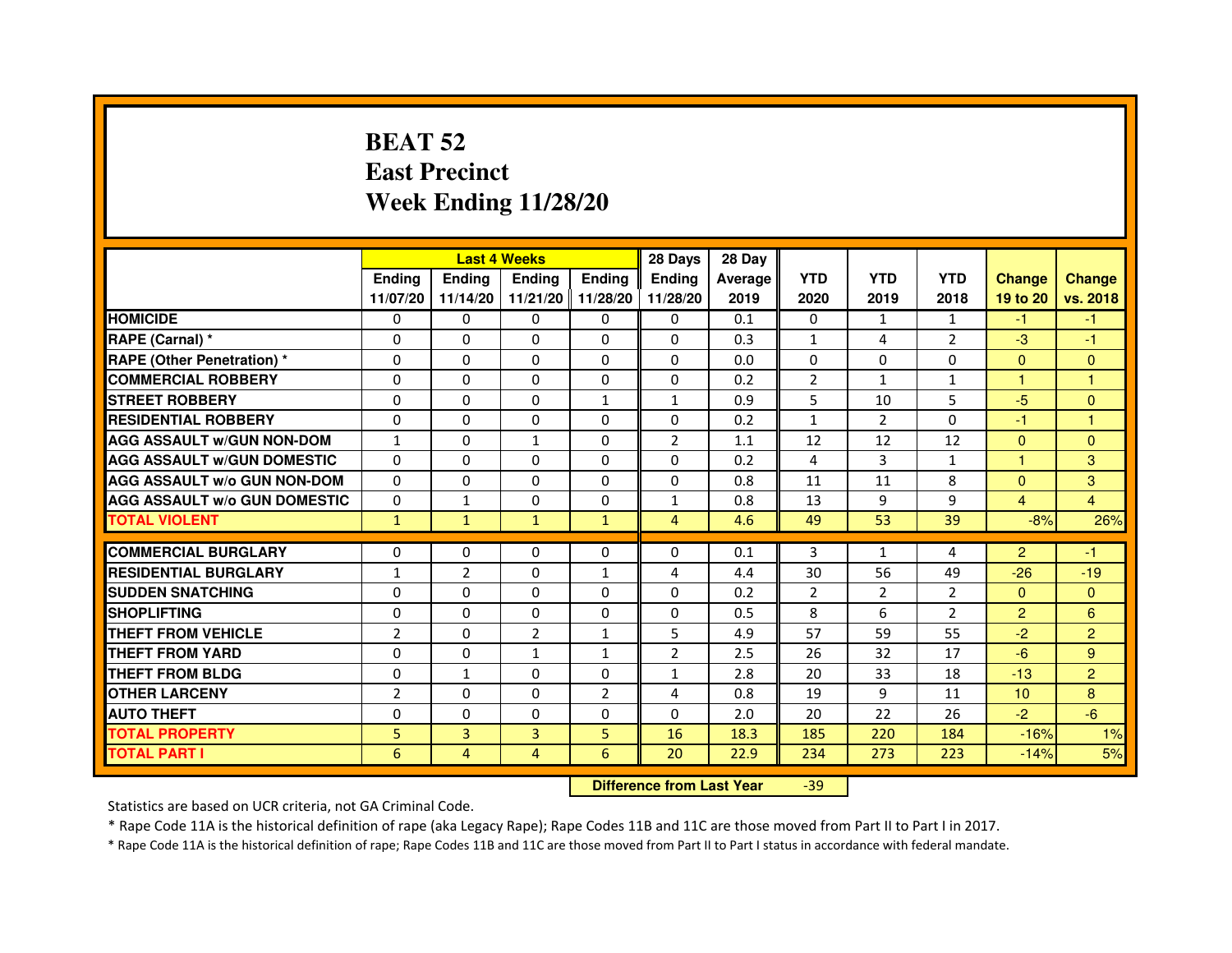# **BEAT 53 East PrecinctWeek Ending 11/28/20**

|                                     |                |                | <b>Last 4 Weeks</b> |               | 28 Days                          | 28 Day         |                |                |                |                |                |
|-------------------------------------|----------------|----------------|---------------------|---------------|----------------------------------|----------------|----------------|----------------|----------------|----------------|----------------|
|                                     | <b>Ending</b>  | <b>Ending</b>  | <b>Ending</b>       | <b>Ending</b> | <b>Ending</b>                    | <b>Average</b> | <b>YTD</b>     | <b>YTD</b>     | <b>YTD</b>     | <b>Change</b>  | <b>Change</b>  |
|                                     | 11/07/20       | 11/14/20       | 11/21/20            | 11/28/20      | 11/28/20                         | 2019           | 2020           | 2019           | 2018           | 19 to 20       | vs. 2018       |
| <b>HOMICIDE</b>                     | 0              | $\Omega$       | $\Omega$            | $\Omega$      | 0                                | 0.0            | $\mathbf{1}$   | $\Omega$       | $\mathbf{1}$   | 1.             | $\Omega$       |
| RAPE (Carnal) *                     | 0              | 0              | 0                   | $\Omega$      | 0                                | 0.0            | $\mathbf{0}$   | $\Omega$       | 3              | $\Omega$       | $-3$           |
| <b>RAPE (Other Penetration) *</b>   | $\Omega$       | $\Omega$       | $\Omega$            | $\Omega$      | $\Omega$                         | 0.1            | $\overline{2}$ | 1              | $\Omega$       | $\mathbf{1}$   | $\overline{c}$ |
| <b>COMMERCIAL ROBBERY</b>           | $\Omega$       | $\Omega$       | $\Omega$            | $\Omega$      | $\Omega$                         | 0.0            | $\mathbf{0}$   | $\mathbf{0}$   | $\mathbf 0$    | $\Omega$       | $\mathbf{0}$   |
| <b>STREET ROBBERY</b>               | $\Omega$       | $\Omega$       | 0                   | $\Omega$      | $\Omega$                         | 0.8            | 8              | 8              | 6              | $\mathbf{0}$   | $\overline{2}$ |
| <b>RESIDENTIAL ROBBERY</b>          | $\Omega$       | $\Omega$       | 0                   | $\Omega$      | $\Omega$                         | 0.0            | $\mathbf{1}$   | $\Omega$       | 0              | 1              | 1              |
| <b>AGG ASSAULT w/GUN NON-DOM</b>    | $\Omega$       | $\Omega$       | 0                   | $\Omega$      | $\Omega$                         | 1.3            | 15             | 15             | 13             | $\Omega$       | $\overline{c}$ |
| <b>AGG ASSAULT w/GUN DOMESTIC</b>   | $\Omega$       | $\Omega$       | $\Omega$            | $\Omega$      | $\Omega$                         | 0.2            | 5              | $\overline{2}$ | $\mathbf{1}$   | 3              | 4              |
| <b>AGG ASSAULT w/o GUN NON-DOM</b>  | $\mathbf{1}$   | 0              | 0                   | 0             | $\mathbf{1}$                     | 0.6            | 15             | 8              | $\overline{7}$ | $\overline{7}$ | 8              |
| <b>AGG ASSAULT W/o GUN DOMESTIC</b> | $\Omega$       | 0              | 0                   | $\Omega$      | $\Omega$                         | 1.7            | 19             | 19             | $\overline{7}$ | $\Omega$       | 12             |
| <b>TOTAL VIOLENT</b>                | $\mathbf{1}$   | $\mathbf{0}$   | $\mathbf{0}$        | $\mathbf{0}$  | $\mathbf{1}$                     | 4.7            | 66             | 53             | 38             | 25%            | 74%            |
| <b>COMMERCIAL BURGLARY</b>          | 0              | 0              | 0                   | 0             | 0                                | 0.2            | $\overline{2}$ | $\overline{2}$ | 4              | $\Omega$       | $-2$           |
| <b>RESIDENTIAL BURGLARY</b>         | $\Omega$       | $\mathbf{1}$   | $\mathbf{1}$        | $\Omega$      | $\overline{2}$                   | 3.8            | 33             | 47             | 45             | $-14$          | $-12$          |
| <b>SUDDEN SNATCHING</b>             | $\Omega$       | $\Omega$       | $\Omega$            | $\Omega$      | $\Omega$                         | 0.2            | $\Omega$       | 3              | 3              | $-3$           | $-3$           |
| <b>SHOPLIFTING</b>                  | 0              | 0              | 0                   | 0             | 0                                | 0.3            | $\overline{2}$ | 4              | 11             | $-2$           | $-9$           |
| <b>THEFT FROM VEHICLE</b>           | $\Omega$       | $\Omega$       | 3                   | $\Omega$      | 3                                | 3.7            | 40             | 46             | 56             | $-6$           | $-16$          |
| <b>THEFT FROM YARD</b>              | $\mathbf{1}$   | 0              | $\Omega$            | 0             | $\mathbf{1}$                     | 1.4            | 13             | 16             | 32             | $-3$           | $-19$          |
| <b>THEFT FROM BLDG</b>              | $\Omega$       | $\mathbf{1}$   | $\overline{2}$      | $\Omega$      | 3                                | 2.7            | 30             | 33             | 30             | $-3$           | $\mathbf{0}$   |
| <b>OTHER LARCENY</b>                | $\Omega$       | $\Omega$       | 0                   | $\Omega$      | $\Omega$                         | 1.1            | 5              | 13             | 12             | $-8$           | $-7$           |
| <b>AUTO THEFT</b>                   | $\mathbf{1}$   | $\Omega$       | $\mathbf{1}$        | $\mathbf{1}$  | $\overline{3}$                   | 1.3            | 19             | 17             | 29             | $\overline{2}$ | $-10$          |
| <b>TOTAL PROPERTY</b>               | $\overline{2}$ | $\overline{2}$ | $\overline{7}$      | $\mathbf{1}$  | 12                               | 14.6           | 144            | 181            | 222            | $-20%$         | $-35%$         |
| <b>TOTAL PART I</b>                 | $\overline{3}$ | $\overline{2}$ | $\overline{7}$      | $\mathbf{1}$  | 13                               | 19.3           | 210            | 234            | 260            | $-10%$         | $-19%$         |
|                                     |                |                |                     |               | <b>Difference from Last Year</b> |                | $-24$          |                |                |                |                |

 **Difference from Last Year**

Statistics are based on UCR criteria, not GA Criminal Code.

\* Rape Code 11A is the historical definition of rape (aka Legacy Rape); Rape Codes 11B and 11C are those moved from Part II to Part I in 2017.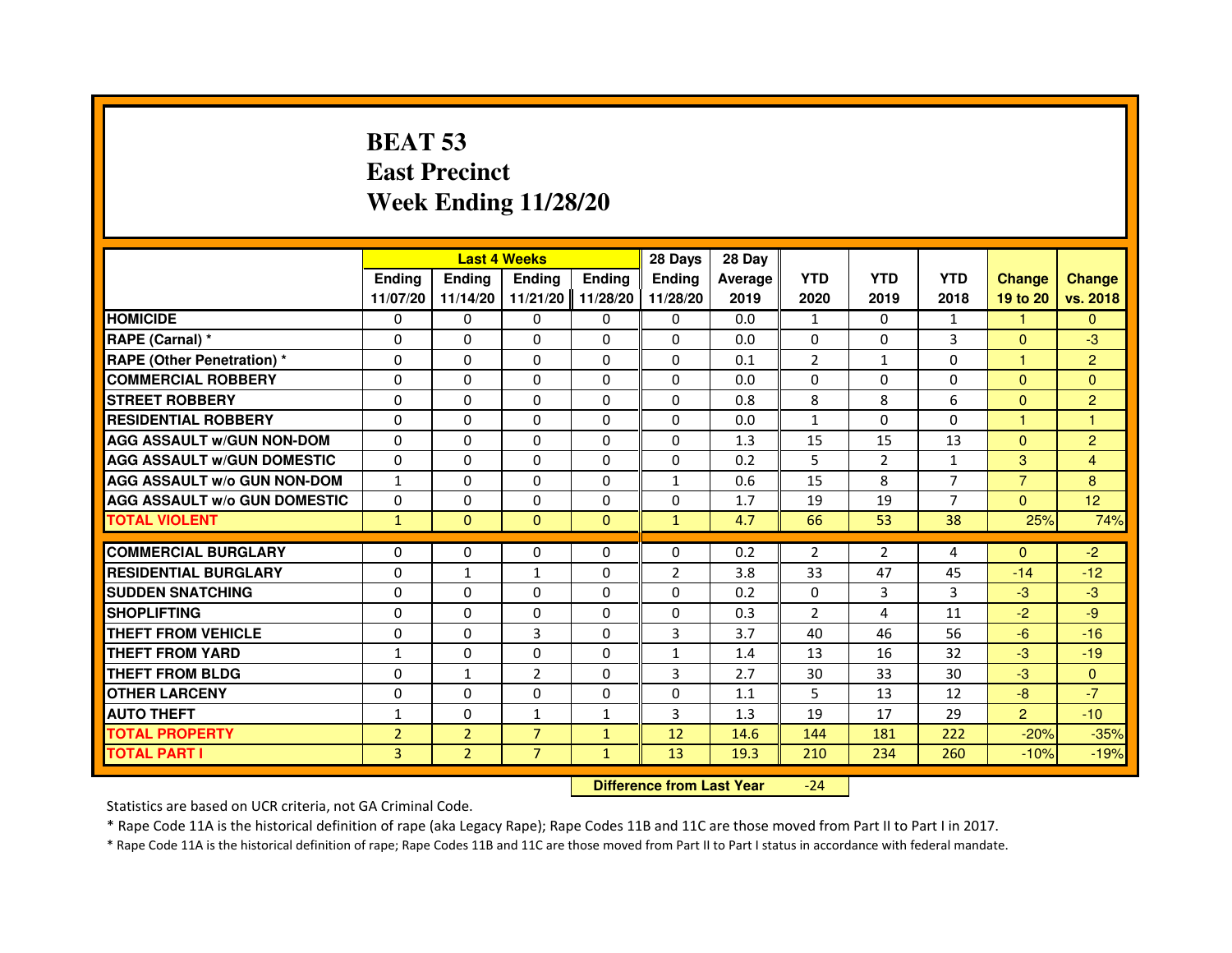# **BEAT 54 East PrecinctWeek Ending 11/28/20**

|                                     |                | <b>Last 4 Weeks</b> |               |                   | 28 Days        | 28 Day  |                |                |                |                |                |
|-------------------------------------|----------------|---------------------|---------------|-------------------|----------------|---------|----------------|----------------|----------------|----------------|----------------|
|                                     | <b>Endina</b>  | <b>Endina</b>       | <b>Endina</b> | <b>Ending</b>     | <b>Endina</b>  | Average | <b>YTD</b>     | <b>YTD</b>     | <b>YTD</b>     | <b>Change</b>  | <b>Change</b>  |
|                                     | 11/07/20       | 11/14/20            |               | 11/21/20 11/28/20 | 11/28/20       | 2019    | 2020           | 2019           | 2018           | 19 to 20       | vs. 2018       |
| <b>HOMICIDE</b>                     | 0              | 0                   | 0             | 0                 | 0              | 0.0     | $\mathbf{0}$   | $\Omega$       | 5              | $\mathbf{0}$   | $-5$           |
| RAPE (Carnal) *                     | $\Omega$       | $\Omega$            | $\Omega$      | $\Omega$          | $\Omega$       | 0.2     | $\Omega$       | 3              | $\mathbf{1}$   | $-3$           | $-1$           |
| <b>RAPE (Other Penetration) *</b>   | 0              | 0                   | $\Omega$      | $\Omega$          | $\Omega$       | 0.0     | 3              | $\mathbf{1}$   | $\mathbf{1}$   | $\overline{2}$ | $\overline{2}$ |
| <b>COMMERCIAL ROBBERY</b>           | 0              | 0                   | 0             | 0                 | $\Omega$       | 0.3     | 7              | 3              | 4              | 4              | 3              |
| <b>STREET ROBBERY</b>               | 0              | $\Omega$            | 0             | $\Omega$          | $\Omega$       | 0.7     | 5              | 9              | 10             | $-4$           | -5             |
| <b>RESIDENTIAL ROBBERY</b>          | 0              | $\Omega$            | 0             | 0                 | 0              | 0.2     | 0              | 2              | $\overline{2}$ | $-2$           | $-2$           |
| <b>AGG ASSAULT W/GUN NON-DOM</b>    | $\overline{2}$ | $\overline{2}$      | $\Omega$      | $\mathbf{1}$      | 5              | 1.7     | 18             | 19             | 13             | $-1$           | 5              |
| <b>AGG ASSAULT W/GUN DOMESTIC</b>   | $\mathbf{1}$   | 0                   | 0             | 0                 | $\mathbf{1}$   | 0.2     | $\overline{2}$ | $\mathbf{1}$   | $\mathbf{1}$   | $\mathbf{1}$   | 1              |
| <b>AGG ASSAULT W/o GUN NON-DOM</b>  | $\Omega$       | 0                   | $\Omega$      | 0                 | $\Omega$       | 0.8     | 10             | 11             | 11             | $-1$           | $-1$           |
| <b>AGG ASSAULT W/o GUN DOMESTIC</b> | $\Omega$       | $\overline{2}$      | $\mathbf{1}$  | $\mathbf{0}$      | 3              | 0.2     | 11             | 11             | 6              | $\Omega$       | 5 <sup>5</sup> |
| <b>TOTAL VIOLENT</b>                | 3              | 4                   | $\mathbf{1}$  | $\mathbf{1}$      | $\overline{9}$ | 4.2     | 56             | 60             | 54             | $-7%$          | 4%             |
|                                     |                |                     |               |                   |                |         |                |                |                |                |                |
| <b>COMMERCIAL BURGLARY</b>          | 0              | 0                   | 0             | 0                 | $\Omega$       | 0.5     | $\mathbf{1}$   | $\overline{a}$ | $\overline{2}$ | $-3$           | $-1$           |
| <b>RESIDENTIAL BURGLARY</b>         | 1              | $\overline{2}$      | 0             | $\mathbf{1}$      | 4              | 2.9     | 30             | 36             | 54             | $-6$           | $-24$          |
| <b>SUDDEN SNATCHING</b>             | 0              | 0                   | $\Omega$      | $\Omega$          | $\Omega$       | 0.3     | $\overline{2}$ | 4              | $\Omega$       | $-2$           | $\overline{2}$ |
| <b>SHOPLIFTING</b>                  | $\overline{2}$ | 1                   | $\Omega$      | 3                 | 6              | 3.1     | 51             | 38             | 58             | 13             | $-7$           |
| <b>THEFT FROM VEHICLE</b>           | $\mathbf{1}$   | $\Omega$            | $\Omega$      | $\mathbf{1}$      | $\overline{2}$ | 6.4     | 42             | 82             | 62             | $-40$          | $-20$          |
| <b>THEFT FROM YARD</b>              | 0              | $\mathbf{1}$        | $\Omega$      | $\Omega$          | $\mathbf{1}$   | 2.1     | 26             | 27             | 33             | $-1$           | $-7$           |
| <b>THEFT FROM BLDG</b>              | 1              | 0                   | 0             | 0                 | 1              | 2.2     | 20             | 26             | 28             | -6             | $-8$           |
| <b>OTHER LARCENY</b>                | 0              | 0                   | 0             | 0                 | $\Omega$       | 0.5     | 13             | 6              | 13             | $\overline{7}$ | $\Omega$       |
| <b>AUTO THEFT</b>                   | $\mathbf 0$    | $\overline{2}$      | $\Omega$      | $\Omega$          | $\overline{2}$ | 2.4     | 24             | 26             | 30             | $-2$           | $-6$           |
| <b>TOTAL PROPERTY</b>               | 5              | 6                   | $\Omega$      | 5                 | 16             | 20.6    | 209            | 249            | 280            | $-16%$         | $-25%$         |
| <b>TOTAL PART I</b>                 | 8              | 10                  | $\mathbf{1}$  | 6                 | 25             | 24.8    | 265            | 309            | 334            | $-14%$         | $-21%$         |

 **Difference from Last Year**-44

Statistics are based on UCR criteria, not GA Criminal Code.

\* Rape Code 11A is the historical definition of rape (aka Legacy Rape); Rape Codes 11B and 11C are those moved from Part II to Part I in 2017.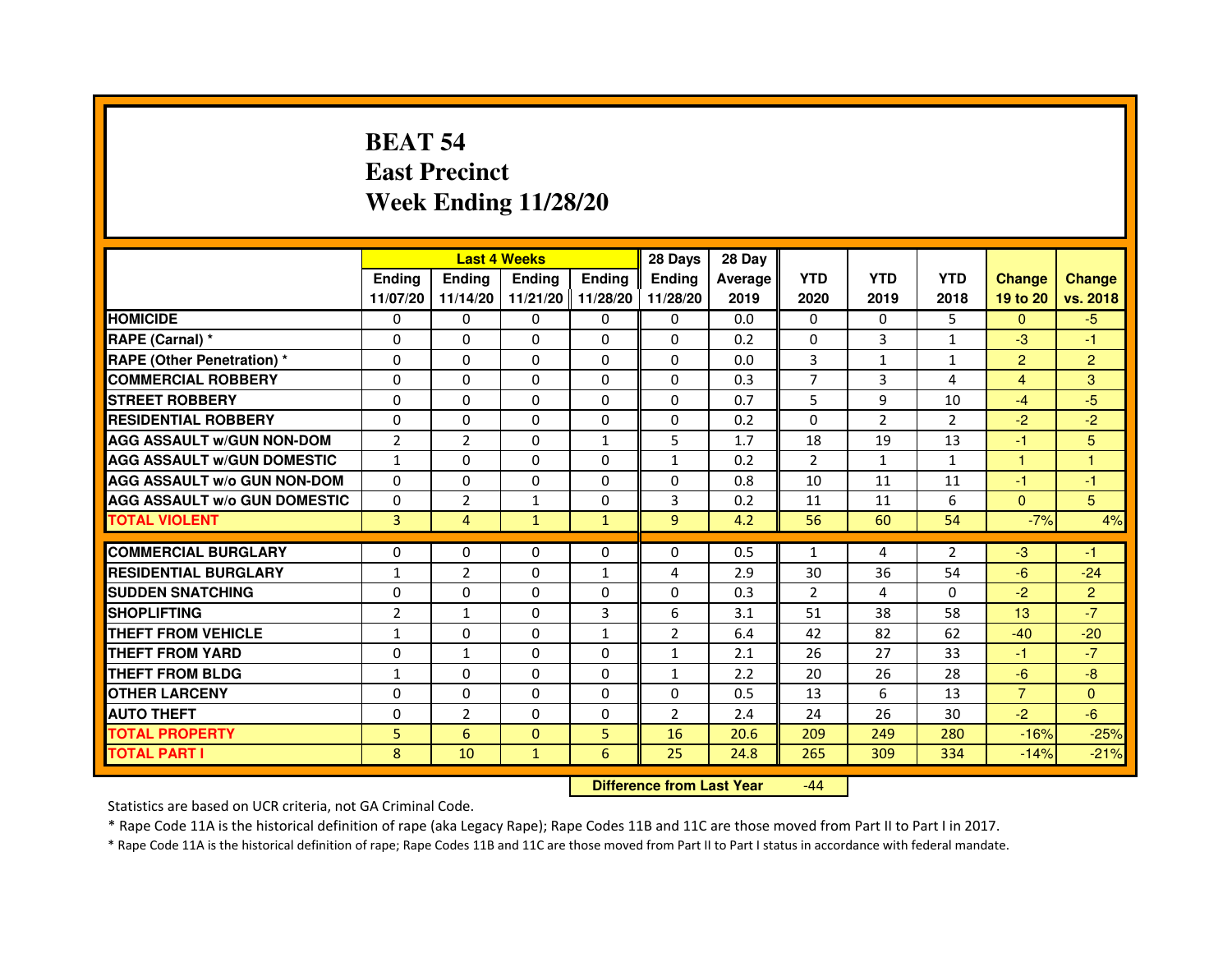# **BEAT 55 East PrecinctWeek Ending 11/28/20**

|                                     |                |                | <b>Last 4 Weeks</b> |                | 28 Days        | 28 Day  |                |                |              |                |                |
|-------------------------------------|----------------|----------------|---------------------|----------------|----------------|---------|----------------|----------------|--------------|----------------|----------------|
|                                     | <b>Endina</b>  | <b>Endina</b>  | Ending              | Ending         | <b>Ending</b>  | Average | <b>YTD</b>     | <b>YTD</b>     | <b>YTD</b>   | <b>Change</b>  | <b>Change</b>  |
|                                     | 11/07/20       | 11/14/20       | 11/21/20            | 11/28/20       | 11/28/20       | 2019    | 2020           | 2019           | 2018         | 19 to 20       | vs. 2018       |
| <b>HOMICIDE</b>                     | 0              | $\mathbf{0}$   | 0                   | 0              | 0              | 0.0     | $\overline{2}$ | 0              | 1            | $\overline{2}$ | 1              |
| RAPE (Carnal) *                     | $\Omega$       | $\Omega$       | $\Omega$            | $\Omega$       | $\Omega$       | 0.2     | $\Omega$       | 3              | $\Omega$     | $-3$           | $\Omega$       |
| <b>RAPE (Other Penetration) *</b>   | $\Omega$       | $\mathbf{0}$   | 0                   | 0              | 0              | 0.0     | 0              | 0              | $\Omega$     | $\Omega$       | $\Omega$       |
| <b>COMMERCIAL ROBBERY</b>           | $\Omega$       | $\Omega$       | $\Omega$            | $\Omega$       | $\Omega$       | 0.1     | 2              | $\Omega$       | 1            | $\overline{2}$ | 1              |
| <b>STREET ROBBERY</b>               | $\Omega$       | $\Omega$       | $\Omega$            | $\Omega$       | $\Omega$       | 0.3     | 3              | 4              | 4            | $-1$           | $-1$           |
| <b>RESIDENTIAL ROBBERY</b>          | $\Omega$       | $\Omega$       | $\Omega$            | $\Omega$       | $\Omega$       | 0.1     | $\mathbf{1}$   | $\mathbf{1}$   | $\mathbf{1}$ | $\mathbf{0}$   | $\Omega$       |
| <b>AGG ASSAULT w/GUN NON- DOM</b>   | $\mathbf{1}$   | $\Omega$       | $\Omega$            | $\Omega$       | $\mathbf{1}$   | 0.2     | $\overline{a}$ | 3              | 10           | 1              | $-6$           |
| <b>AGG ASSAULT W/GUN DOMESTIC</b>   | $\Omega$       | $\Omega$       | $\Omega$            | 0              | $\Omega$       | 0.3     | $\Omega$       | 4              | $\mathbf{1}$ | $-4$           | $-1$           |
| <b>AGG ASSAULT W/o GUN NON-DOM</b>  | $\Omega$       | $\Omega$       | $\Omega$            | $\Omega$       | $\Omega$       | 0.4     | $\overline{2}$ | 5              | 1            | $-3$           | 1              |
| <b>AGG ASSAULT W/o GUN DOMESTIC</b> | $\Omega$       | $\Omega$       | $\mathbf{1}$        | $\Omega$       | $\mathbf{1}$   | 0.4     | $\overline{7}$ | 4              | 3            | 3              | $\overline{4}$ |
| <b>TOTAL VIOLENT</b>                | $\mathbf{1}$   | $\mathbf{0}$   | $\mathbf{1}$        | $\Omega$       | $\overline{2}$ | 2.0     | 21             | 24             | 22           | $-13%$         | $-5%$          |
| <b>COMMERCIAL BURGLARY</b>          | $\mathbf{0}$   | $\mathbf{0}$   | 0                   | 0              | 0              | 0.5     | 3              | 7              | 5            | $-4$           | $-2$           |
| <b>RESIDENTIAL BURGLARY</b>         | $\Omega$       | $\Omega$       | 0                   | 0              | $\Omega$       | 1.8     | $\overline{7}$ | 22             | 19           | $-15$          | $-12$          |
| <b>SUDDEN SNATCHING</b>             | $\Omega$       | $\Omega$       | $\Omega$            | $\Omega$       | $\Omega$       | 0.2     | $\Omega$       | $\overline{2}$ | 3            | $-2$           | $-3$           |
| <b>SHOPLIFTING</b>                  | $\Omega$       | $\mathbf{1}$   | 5                   | $\overline{3}$ | 9              | 16.0    | 114            | 195            | 175          | $-81$          | $-61$          |
| <b>THEFT FROM VEHICLE</b>           | $\Omega$       | $\mathbf{0}$   | $\overline{2}$      | $\mathbf{1}$   | $\overline{3}$ | 3.6     | 27             | 44             | 49           | $-17$          | $-22$          |
| <b>THEFT FROM YARD</b>              | $\mathbf{1}$   | $\Omega$       | $\Omega$            | $\Omega$       | $\mathbf{1}$   | 1.3     | 13             | 16             | 20           | $-3$           | $-7$           |
| <b>THEFT FROM BLDG</b>              | $\Omega$       | $\Omega$       | $\Omega$            | $\Omega$       | $\Omega$       | 1.8     | 13             | 21             | 16           | $-8$           | $-3$           |
| <b>OTHER LARCENY</b>                | $\Omega$       | $\Omega$       | $\Omega$            | $\Omega$       | 0              | 0.3     | $\overline{2}$ | 4              | 9            | $-2$           | $-7$           |
| <b>AUTO THEFT</b>                   | $\Omega$       | 1              | $\Omega$            | $\Omega$       | $\mathbf{1}$   | 0.8     | 13             | 10             | 17           | 3              | $-4$           |
| <b>TOTAL PROPERTY</b>               | $\mathbf{1}$   | 2              | $\overline{7}$      | 4              | 14             | 26.2    | 192            | 321            | 313          | $-40%$         | $-39%$         |
| <b>TOTAL PART I</b>                 | $\overline{2}$ | $\overline{2}$ | 8                   | $\overline{4}$ | 16             | 28.2    | 213            | 345            | 335          | $-38%$         | $-36%$         |
|                                     |                |                |                     |                |                |         |                |                |              |                |                |

 **Difference from Last Year**-132

Statistics are based on UCR criteria, not GA Criminal Code.

\* Rape Code 11A is the historical definition of rape (aka Legacy Rape); Rape Codes 11B and 11C are those moved from Part II to Part I in 2017.